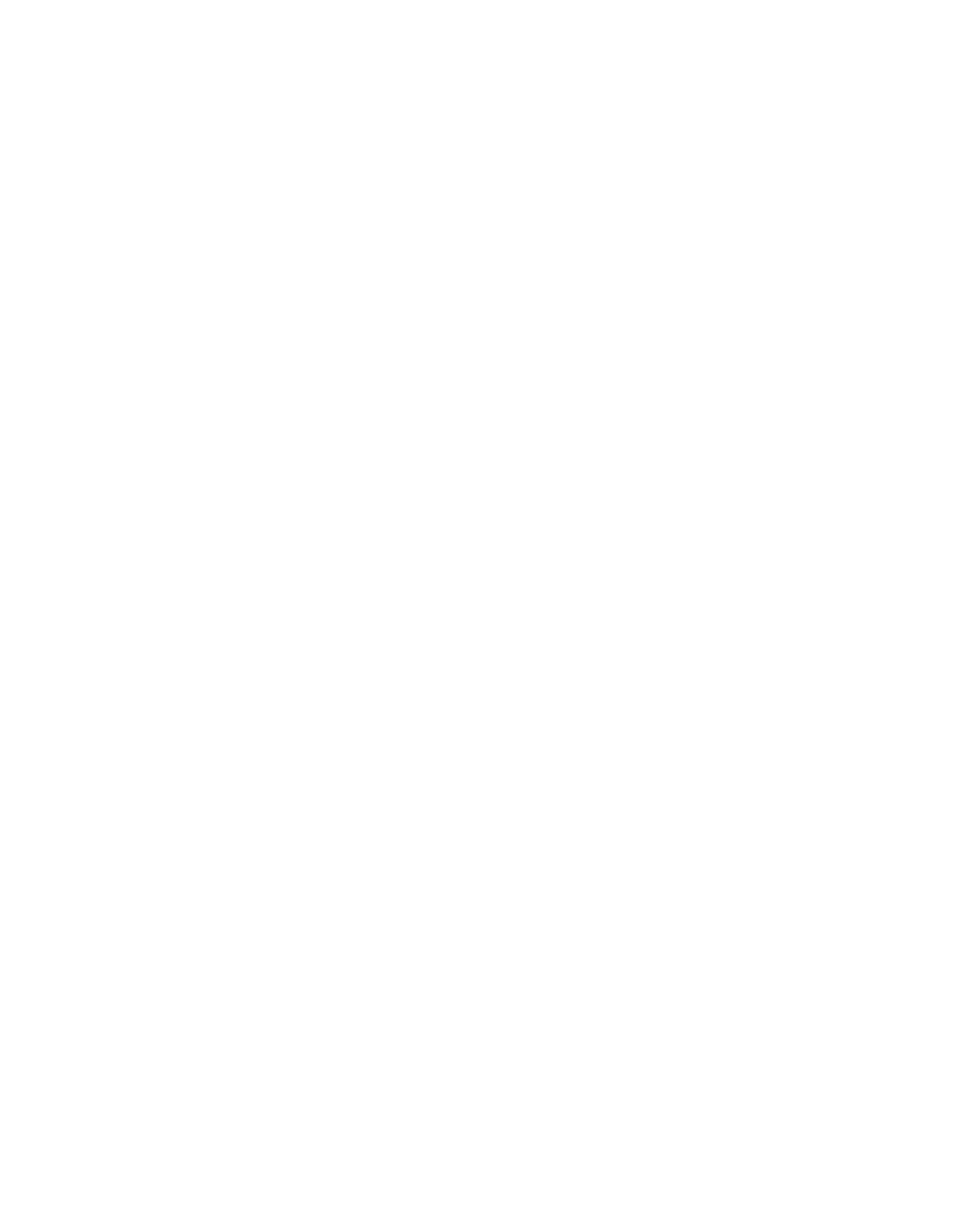## **Acknowledgments**

*This project was completed thanks to the dedication and hard work of a large and extremely capable project staff. Jim Rundle supervised the NLRB data collection and analysis, with the assistance of Liz Chimienti, and provided a great deal of assistance in the writing and editing of the final report. David Turner conducted the corporate research and analysis and also assisted in the writing of the report. Anne Sieverding coordinated data collection and data entry, with the assistance of Chih Ling Lim and Maggie Mateer, and compiled and edited the appendix of plant closing threat reports. Maggie Mateer also worked on data entry, along with Brett Ives and Zachary Mykins. Rob Hickey compiled and edited the appendix of supporting documents for the plant closing threats. Liz Chimienti, Susan Cremin, Lesley Finch, Carolyn Gleason, Mark Keith, and Kate Rubin were responsible for data collection and follow-up organizer interviews. Former NLRB General Counsel Fred Feinstein, currently with the University of Maryland, and Professor Tom Juravich, Director of the Labor Relations and Research Center at the University of Massachusetts Amherst, provided consultation on research design, analysis, and the editing of the final manuscript. Copyediting was provided by Beth Berry.*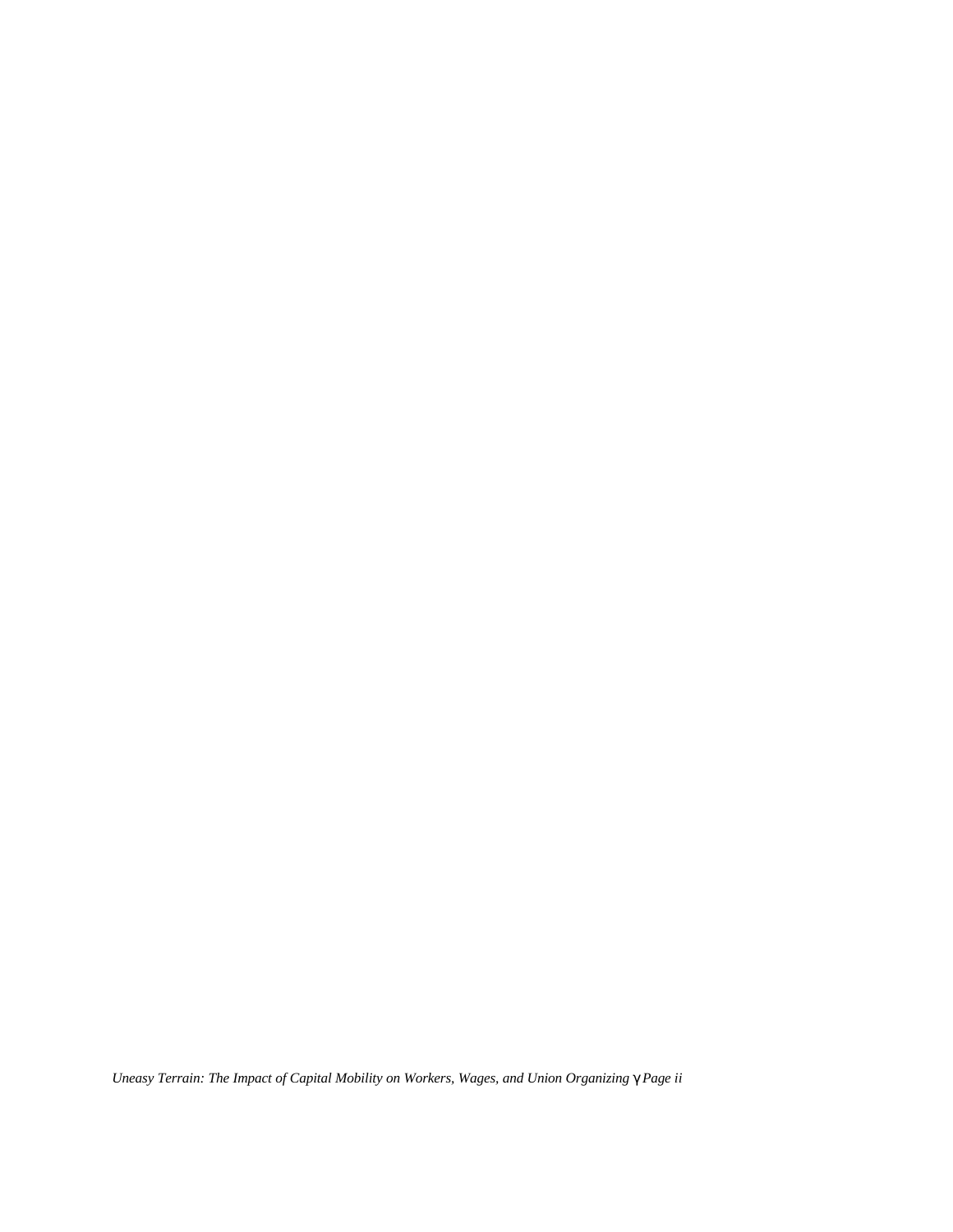| <b>Table of Contents</b>                                                                  |
|-------------------------------------------------------------------------------------------|
|                                                                                           |
|                                                                                           |
|                                                                                           |
|                                                                                           |
|                                                                                           |
|                                                                                           |
| Background Information on the Population and Sample of NLRB Elections, 1998-1999 15       |
| The Extent and Nature of Plant Closing Threats during Certification Election Campaigns 18 |
|                                                                                           |
|                                                                                           |
|                                                                                           |
|                                                                                           |
|                                                                                           |
|                                                                                           |
|                                                                                           |
|                                                                                           |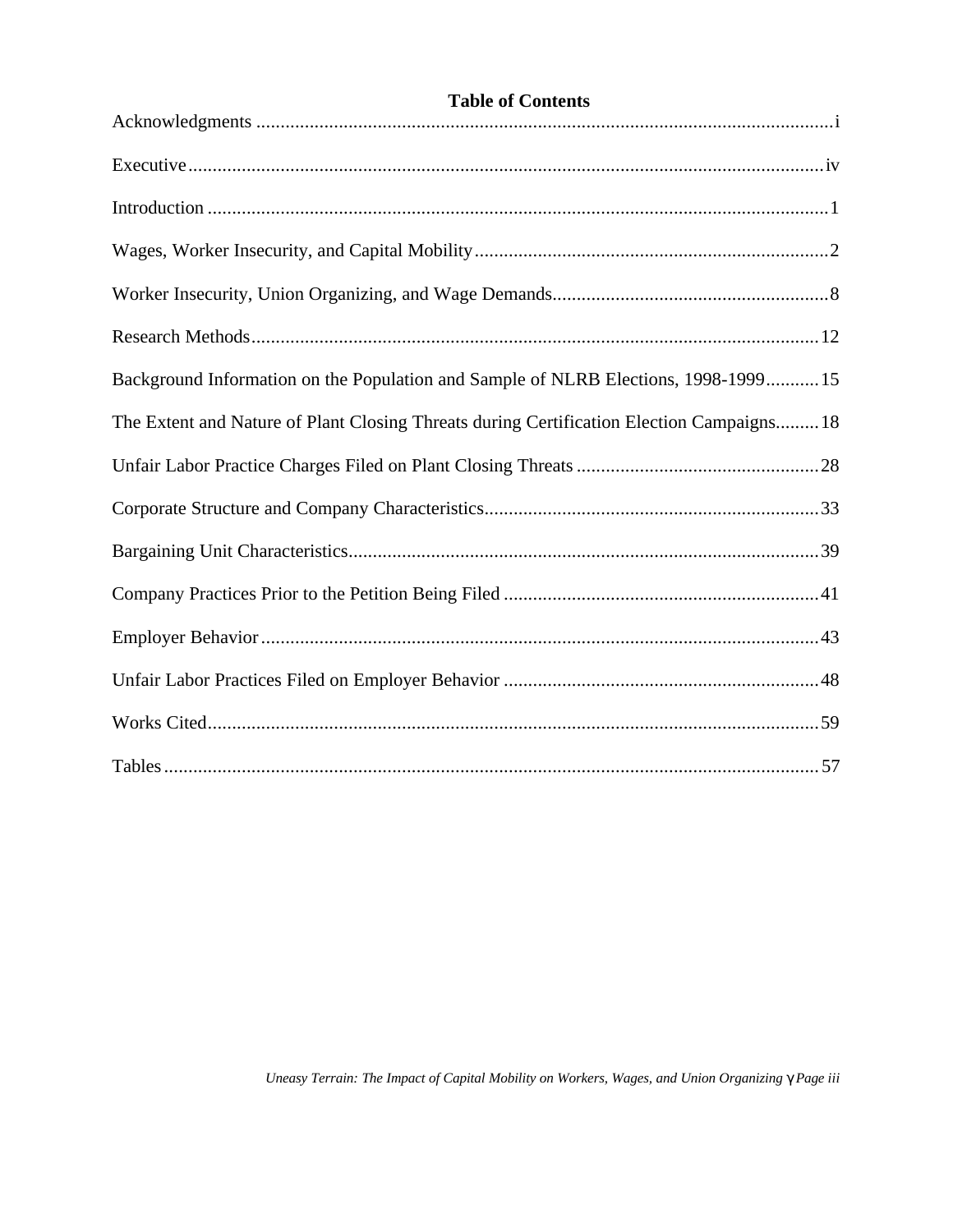# **Table of Tables**

| Table 1: Surveys Received by Election Outcome, First Contract Rate, and Union  57        |
|------------------------------------------------------------------------------------------|
|                                                                                          |
|                                                                                          |
|                                                                                          |
| Table 5: Company Characteristics, Plant Closing Threats, and Election Outcome  62        |
|                                                                                          |
|                                                                                          |
|                                                                                          |
| Table 9: Unfair Labor Practices Filed on Employer Behavior During Organizing Campaign 66 |
|                                                                                          |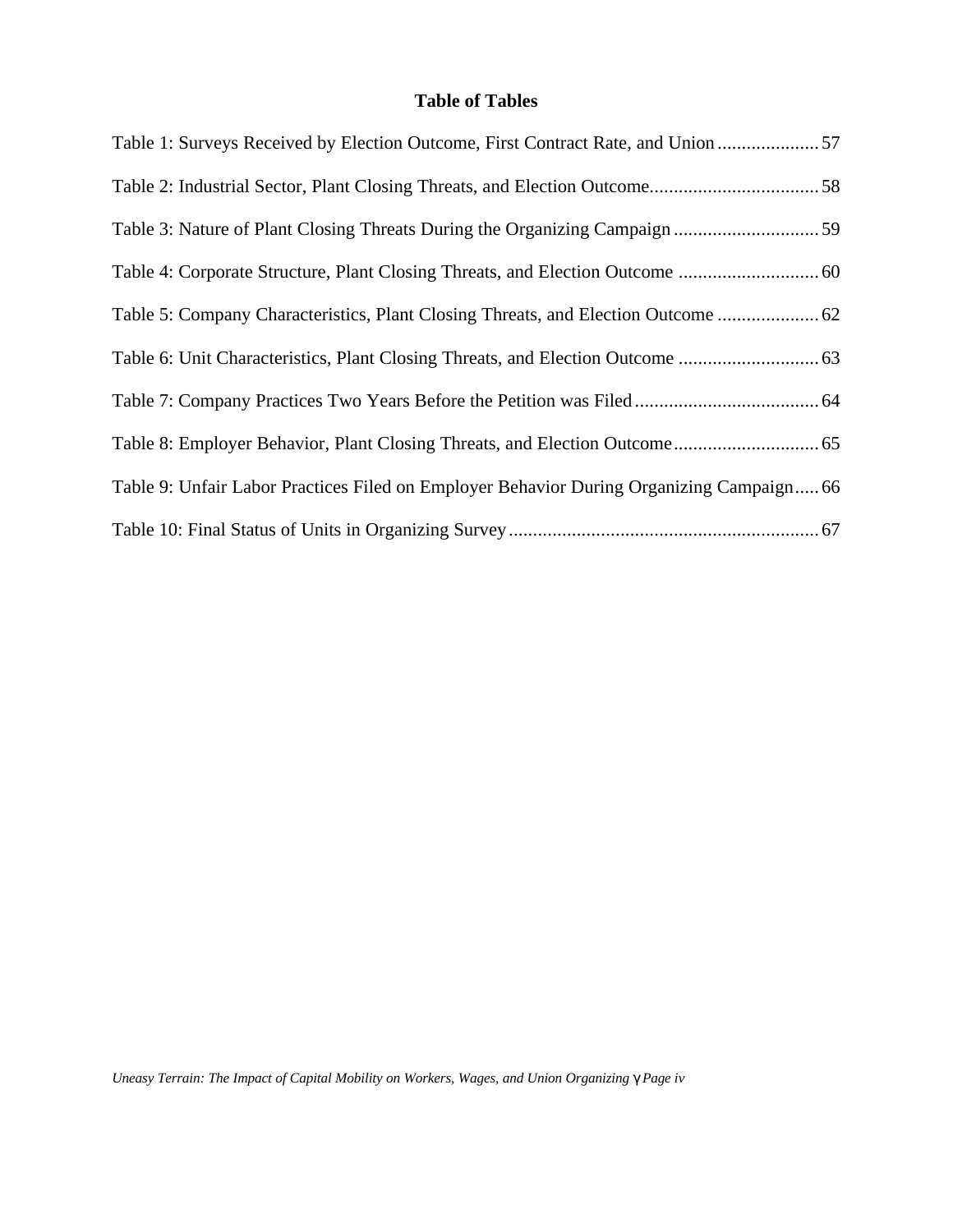### **EXECUTIVE SUMMARY**

In May 2000, the United States Trade Deficit Review Commission contracted with Cornell University to conduct a study updating Cornell's previous research on the impact of plant closings and threats of plant closings on union organizing campaigns in the U.S. private sector. Through surveys, personal interviews, documentary evidence, and the use of electronic databases, the Cornell researchers were able to collect detailed data on the extent, nature, and impact of plant closings and plant closing threats for a random sample of more than 400 NLRB certification election campaigns that took place between January 1, 1998 and December 31, 1999. By examining the relationship between capital mobility and union organizing, this study conclusively demonstrates that capital mobility and the threat of capital mobility have had a profound impact on the ability of American workers to exercise their rights to freedom of association and collective bargaining.

Highlights of the study include:

Despite the longest economic expansion in history, American workers today are feeling more insecure about their economic future than they were during the depths of the 1980- 1991 recession. There is increasing evidence that this persistent worker insecurity is in large part a function of rapid increases in the extent and frequency of capital mobility and the corporate restructuring and employment upheaval that follows in its wake. This specter of capital mobility, and the economic insecurity it engenders, has served to constrain both wages and union activity in a period of tight labor markets.

We found that the recent acceleration in capital mobility has had a devastating impact on the extent and nature of union organizing campaigns. Where employers can credibly threaten to shut down and/or move their operations in response to union activity, they do so in large numbers. Overall, more than half of all employers made threats to close all or part of the plant during the organizing drive. The threat rate is significantly higher, 68 percent, in mobile industries such as manufacturing, communication, and wholesale/distribution, compared to a 36 percent threat rate in relatively immobile industries such as construction, health care, education, retail, and other services.

The high rate of plant closing threats during organizing campaigns occurred despite the fact that in the last five years unions have shifted the focus of their organizing activity away from the industries most impacted by trade deficits and capital flights, such as apparel and textile, electronics components, food processing, and metal fabrication, where plant closing threats during organizing campaigns average more than 70 percent. Instead, unions are concentrating their resources in less mobile sectors of the economy such as health care and social services where plant closing threats average less than 30 percent.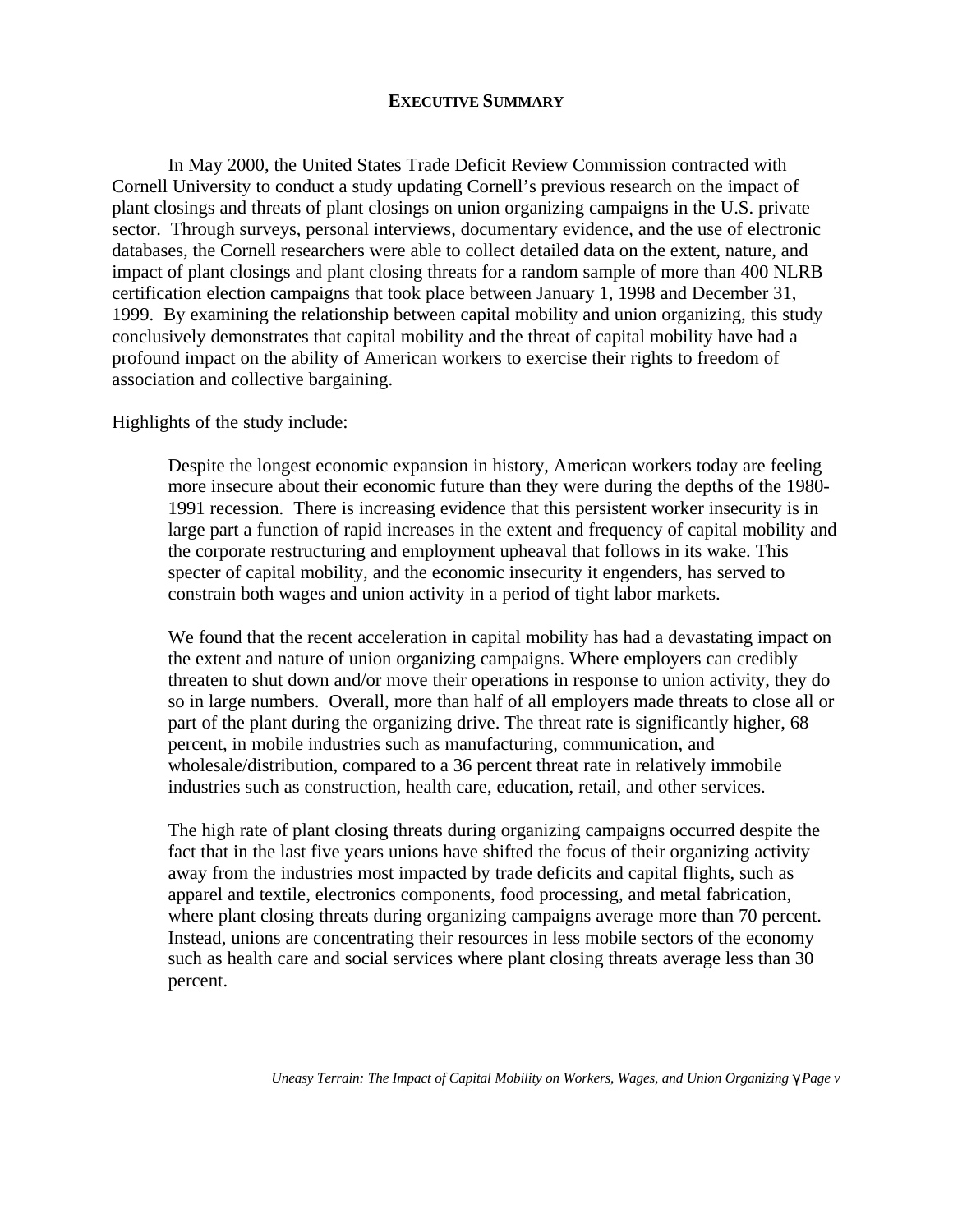The study found that not only are threats of plant closing an extremely pervasive part of employer campaigns, they are also very effective. The election win rate associated with campaigns where the employer made plant closing threats is, at 38 percent, significantly lower than the 51 percent win rate found in units where no threats occurred. Win rates were lowest, averaging only 32 percent, in campaigns with threats in mobile industries such as manufacturing, communications, and wholesale distribution where the threats are more credible. In contrast, threats had much less of an impact in less mobile industries such as health care or passenger transportation, where win rates, even in campaigns with threats, averaged close to 60 percent.

Threats of plant closing were found to be unrelated to the financial condition of the company, with threats no less likely to occur in companies in a stable financial condition than in those on the edge of bankruptcy. Instead threats seemed to be primarily motivated by employer anti-union animus. More than three quarters of the campaigns where threats occurred also involved aggressive legal and illegal employer behavior such as discharges for union activity, electronic surveillance, illegal unilateral changes in wages or benefits, bribes, threats to refer undocumented workers to INS, promises of improvement, and promotion of union activists out of the unit.

Not surprisingly, given that direct unambiguous threats to close the plant in response to union organizing activity are often found in violation of labor law, most of the employers chose to make their threats indirectly and verbally. Still, 11 percent of the election campaigns with threats included specific unambiguous written threats ranging from newspaper articles, posters, and videos of union plants that had closed, to letters and leaflets which specifically mentioned that the plant would close if the union came in. Another 51 percent involved specific and unambiguous verbal threats such as the employer stating clearly in captive audience meetings that, if the employees voted in favor of union representation, the plant might shut down, or supervisors asking individual workers whether their families were ready to move to Mexico.

In 18 percent of the campaigns with threats, the employer directly threatened to move to another country if the union succeeded in winning the election. As expected, Mexico was the country most often mentioned in plant closing threats.

The study found that unions are increasingly reluctant to file unfair labor practice charges in response to plant closing threats, both because of the difficulty in documenting and proving that verbal threats occurred, and because the remedies available for threats under U.S. private sector labor law are so limited. Unions filed charges in only 14 percent of the campaigns in the sample where plant closing threats occurred. Although complaints were issued in 63 percent of the campaigns with threats where charges were filed, unions were able to get elections overturned in only 3 percent of all lost elections where plant closing threats occurred.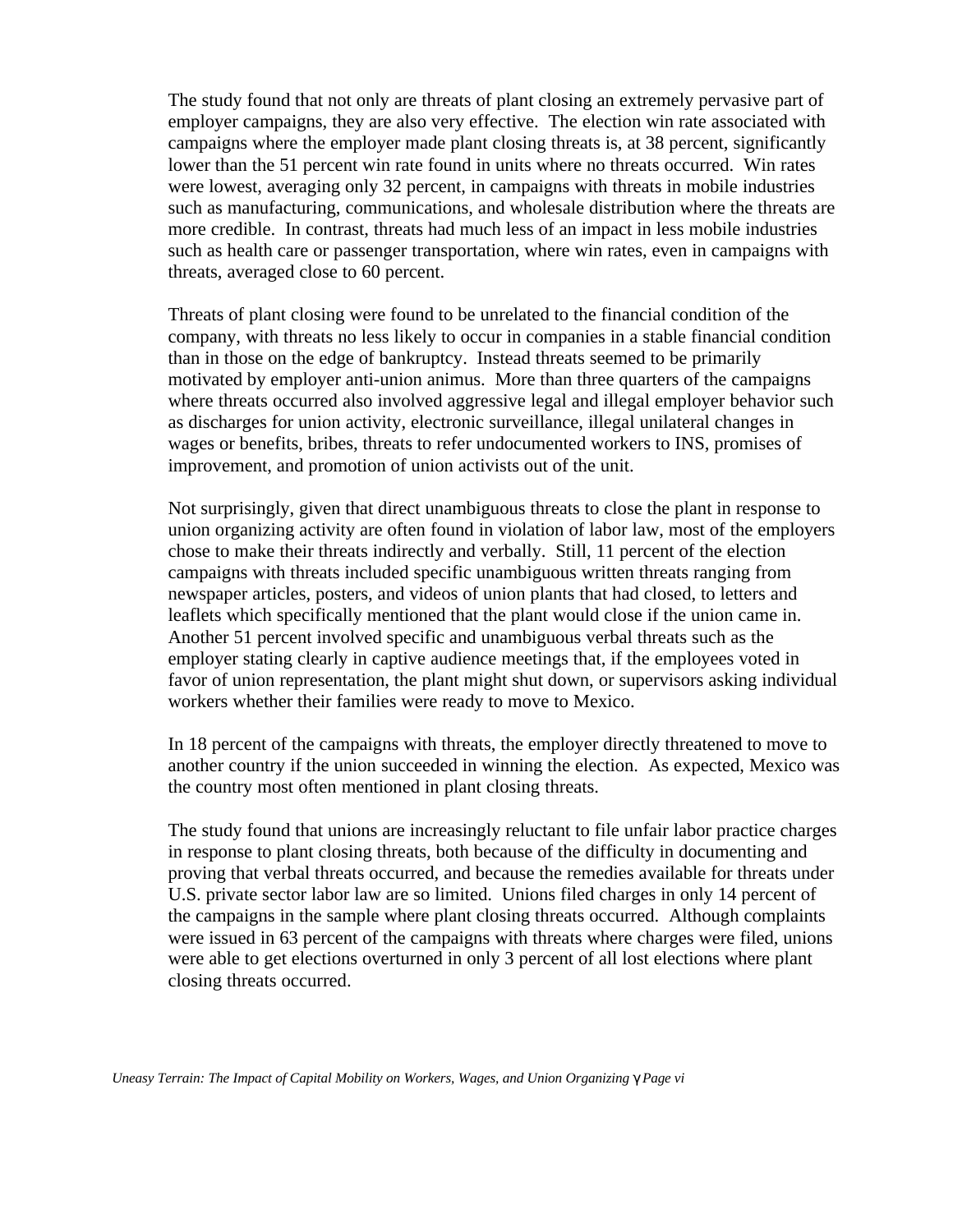Despite the high percentage of plant closing threats during organizing campaigns, after the election, employers followed through on the threat and shut down all or part of their facilities in fewer than 3 percent of the campaigns in our sample where threats were made. Although it is too soon after the elections were held to estimate the total number of plants that will close after the election is won, this extremely small percentage reflects the fact that most employers have no intention of following through on the plant closing threats they make during organizing campaigns. Instead, for most employers, plant closing threats are just another tactic in their anti-union campaigns, one that very effectively plays on the real fears of workers living and working in an increasingly mobile economy.

The study finds that the cost of these plant closings and plant closing threats goes well beyond broken unions and failed organizing and first contract campaigns. Absent any hope of collective power to demand real improvements in wages, benefits, working conditions, and long term job protections, workers' insecurity about their position in the current economy and their prospects for the future will continue to rise. The resultant insecurity will continue to constrain wage and benefit demands and hold down inflation, but it will not be good for American workers, their families, and their communities. Without the collective voice and power that unions bring, the global economy becomes little more than a worldwide race to the bottom in wages, working conditions, and living standards, that no nation can win.

The study concludes that international trade and investment policies, combined with ineffective labor laws, have created a climate that has emboldened employers to threaten to close, or actually close their plants to avoid unionization. The report suggests two paths to break the hold that capital mobility has on the economic confidence and security of America's workers. The first is the establishment of trade and tax policies which incorporate strong and enforceable labor standards in trade agreements and provide disincentives to companies that seek to move employment out of the country in response to union campaigns. The second requires changes in U.S. laws which provide for substantial financial penalties and injunctive relief for the most egregious employer violations, particularly plant closings and plant closing threats, as well as amendments that allow for card check recognition and first contract arbitration.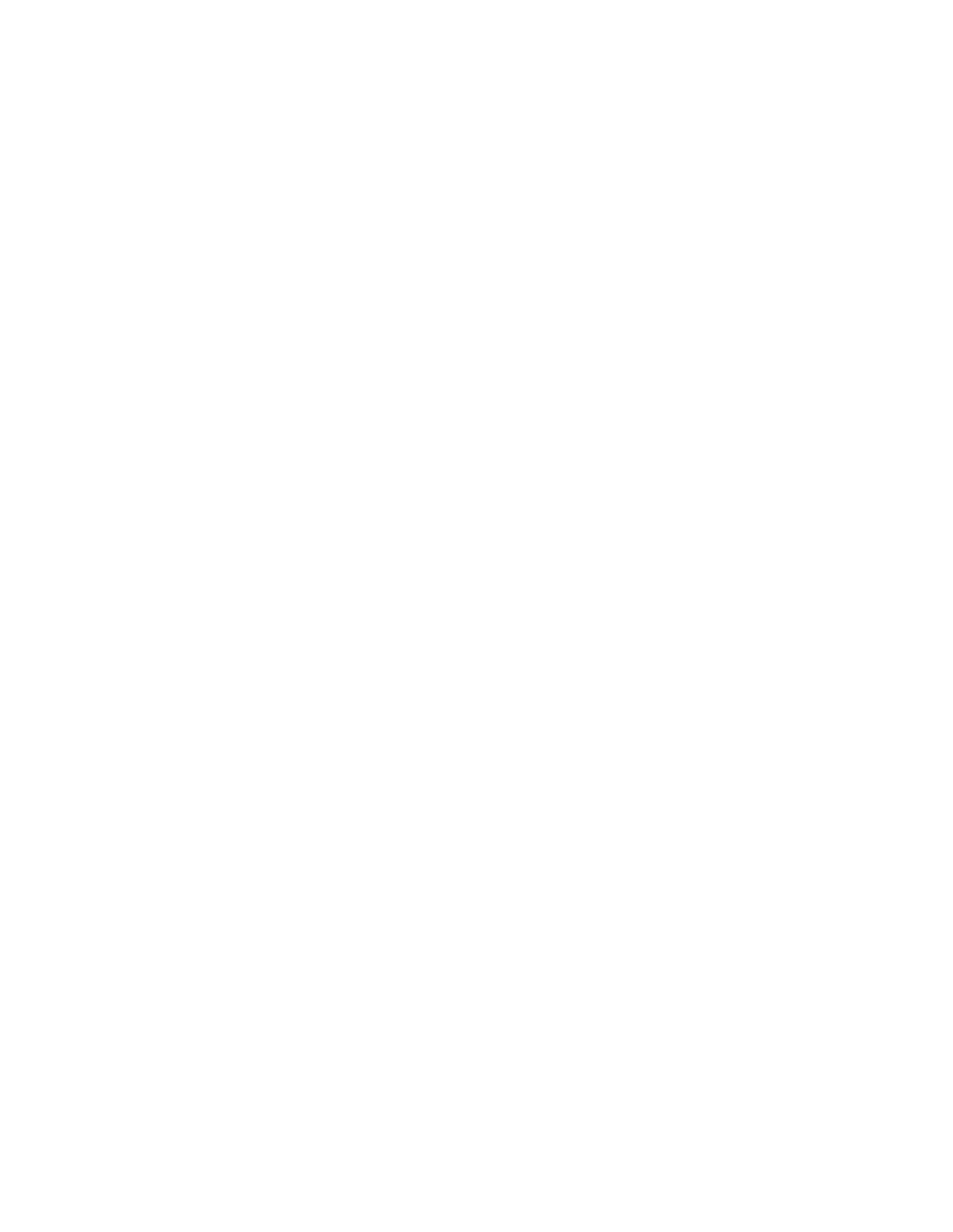### **Introduction**

For the last decade the U.S. has experienced the longest and most dramatic peace time economic expansion in its history. Since 1991 an estimated 22 million jobs have been added to the economy while the Gross Domestic Product (GDP) has increased, on average, 4 percent each year. Corporate profits have soared while unemployment has dropped toward 4 percent and labor productivity has increased at nearly double the rate it did in the nation's last economic expansion, more than thirty years ago (Greenspan, 1999; Greenspan, 2000; *The Economist*, 2000).

Although widely celebrated, this economic boom carries with it some disturbing contradictions. With unemployment extremely low, labor markets are as tight as or tighter than they have been since the 1960s (Greenspan, 1999). According to the most basic precepts of labor economics, these tight labor markets should have resulted in rising wages and increased job security for America's workers, and increased density and bargaining power for America's unions. Yet real wage gains have come only recently and are extremely modest, and recent polls show American workers are more, not less, anxious about job security.

By examining the relationship between capital mobility, worker insecurity, union organizing, and wages, this study offers important insights into the puzzle of why the average American worker has shared so little in the fruits of the current economic expansion. The study was commissioned by the U.S. Trade Deficit Review Commission (USTDRC). When the Commission was established by an act of Congress in October 1998, part of its charge was to examine "the relationship of the merchandise trade and current account balances to the overall well-being of the United States economy, and to wages and employment in various sectors of the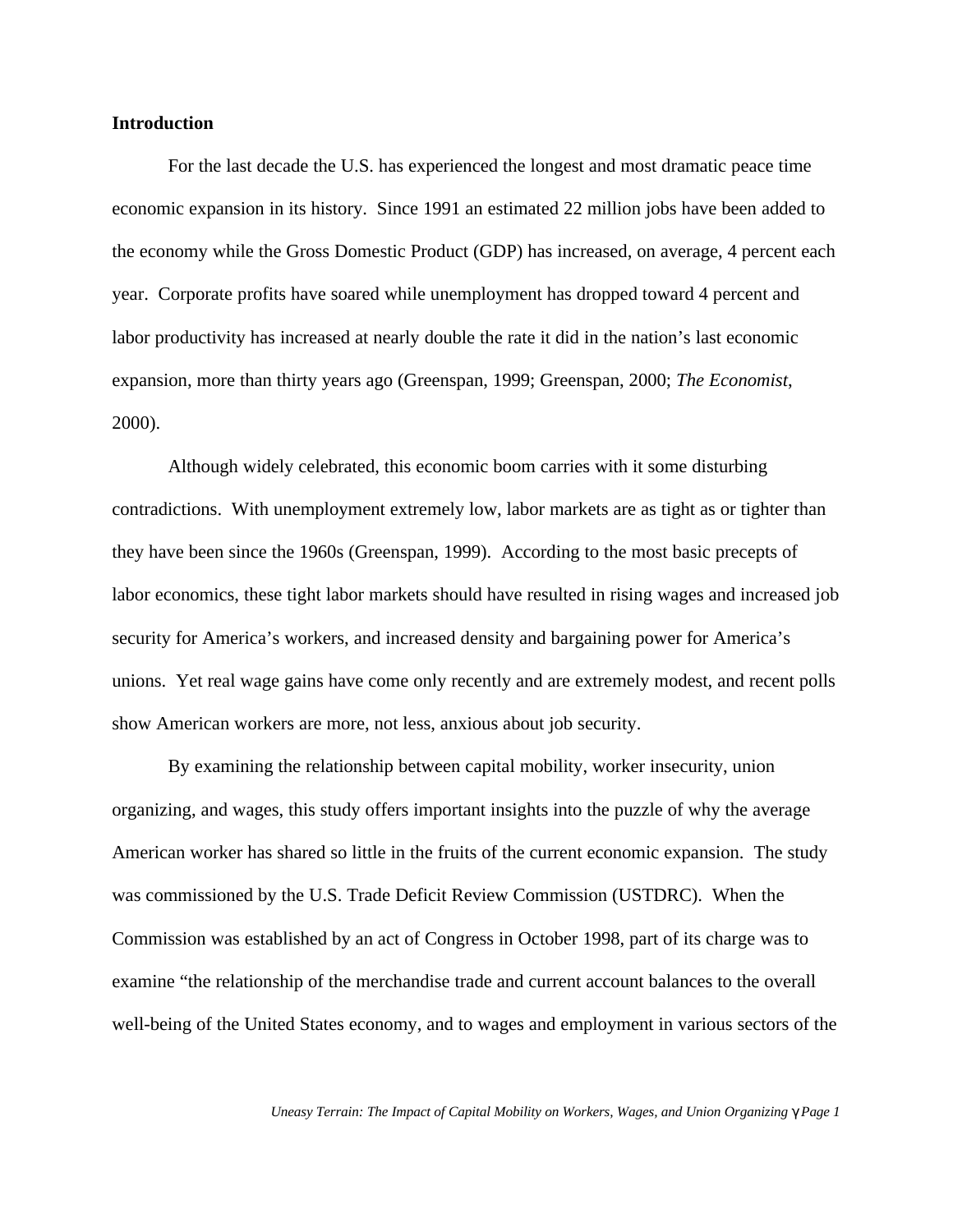economy" (USTDRC, 2000: not paginated). Our research collected detailed information on the impact of capital mobility on union organizing, which is fundamental in understanding the relationship between trade deficits, worker insecurity, and wages. This report summarizes the preliminary findings for the USTDRC-sponsored study.

#### **Wages, Worker Insecurity, and Capital Mobility**

The current economic expansion began in 1992. Yet for the first four years of the expansion, most Americans watched their wages stagnate or fall, continuing the decline in real wages that had begun in 1973. While real wages increased by 2.6 percent from 1996 to 1999, the median wage did not surpass the 1989 level until mid-1999, and it remains substantially below the median wage reached in 1973 when the downturn in wages began. In 1999, the average wage increase of 3.6 percent (not adjusted for inflation) was considerably lower than it was during similarly tight labor markets in the 1960s and early 1970s (Mishel, Bernstein and Schmitt, 2000; *The Economist*, 2000).

These limited wage gains have also had little impact on reducing poverty levels among the working poor. As the Economic Policy Institute reports "in 1998, 29 percent of all workers were in jobs paying poverty-level wages, a larger share than in the past" (EPI, 2000a:1).

As reported by the Bureau of Labor Statistics, the percent change in real weekly earnings for all industries increased faster than the percent change in real hourly earnings over the last decade (BLS, 1993-1999). Thus, to keep their real wages rising, even at modest levels, American workers are having to work longer hours and more overtime.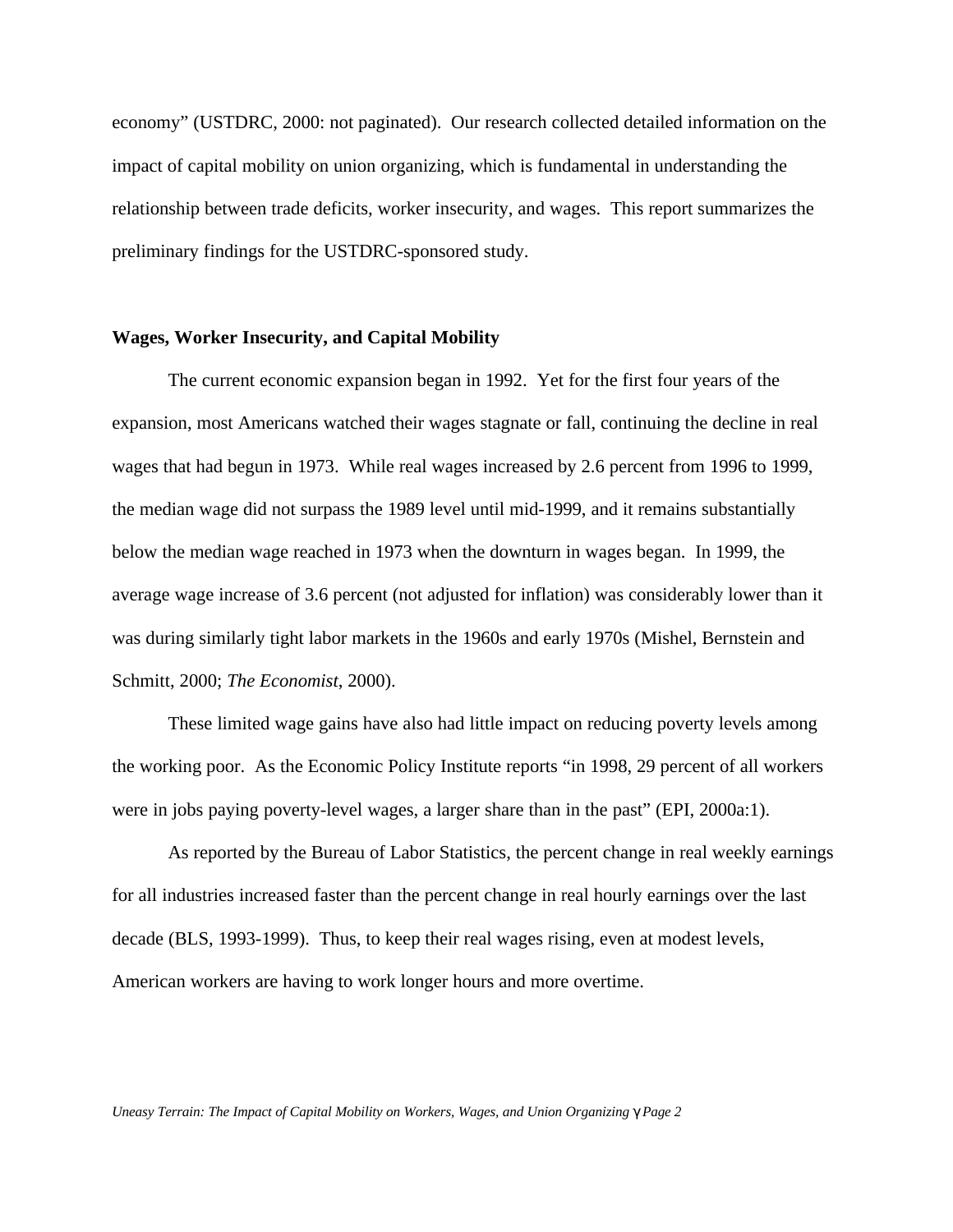According to the International Labor Organization, American workers now lead the industrialized world in hours worked, with the average American reporting that he or she worked 83 more hours, or 4 percent, more than he or she did in 1980 (Olson, 1999). Families, in particular, are working harder to sustain their income, working on average 247 more hours, approximately six more week per year than they worked in 1989 (EPI, 2000b).

More Americans are also working without benefits as employers fail to offer health insurance and other benefits to certain classes of employees. A recent survey of 5,000 Americans found that 19 percent of working adult Americans lack health insurance and 32 percent of Americans with incomes less than \$35,000 per year are uninsured (Williams et al., 1999). The share of the work force receiving employer-sponsored health insurance fell from 80 percent in 1979 to 75 percent in 1998, while in 1998 just 49 percent of workers fell under an employer-sponsored pension plan (Mishel, Bernstein, and Schmitt, 1999).

Why are American workers working longer hours, getting fewer benefits, and failing to recoup past wage losses in such a strong economy? As Federal Reserve Chair Alan Greenspan explained in his testimony before the Senate Banking Committee in February 1997, our "sustainable economic expansion" is thanks, in large part, to "atypical restraint on compensation increases [which] appears to be mainly the consequence of greater worker insecurity" (Greenspan, 1997: 2). Greenspan's fellow Federal Reserve Board member, Laurence H. Meyer, explains Greenspan's argument:

According to this theory, corporate restructuring, globalization, and technological change have increased workers' insecurity about their jobs. As a result, workers have been willing to accept some restraint on their real wages in order to increase their prospects of remaining employed, leading to a more moderate rate of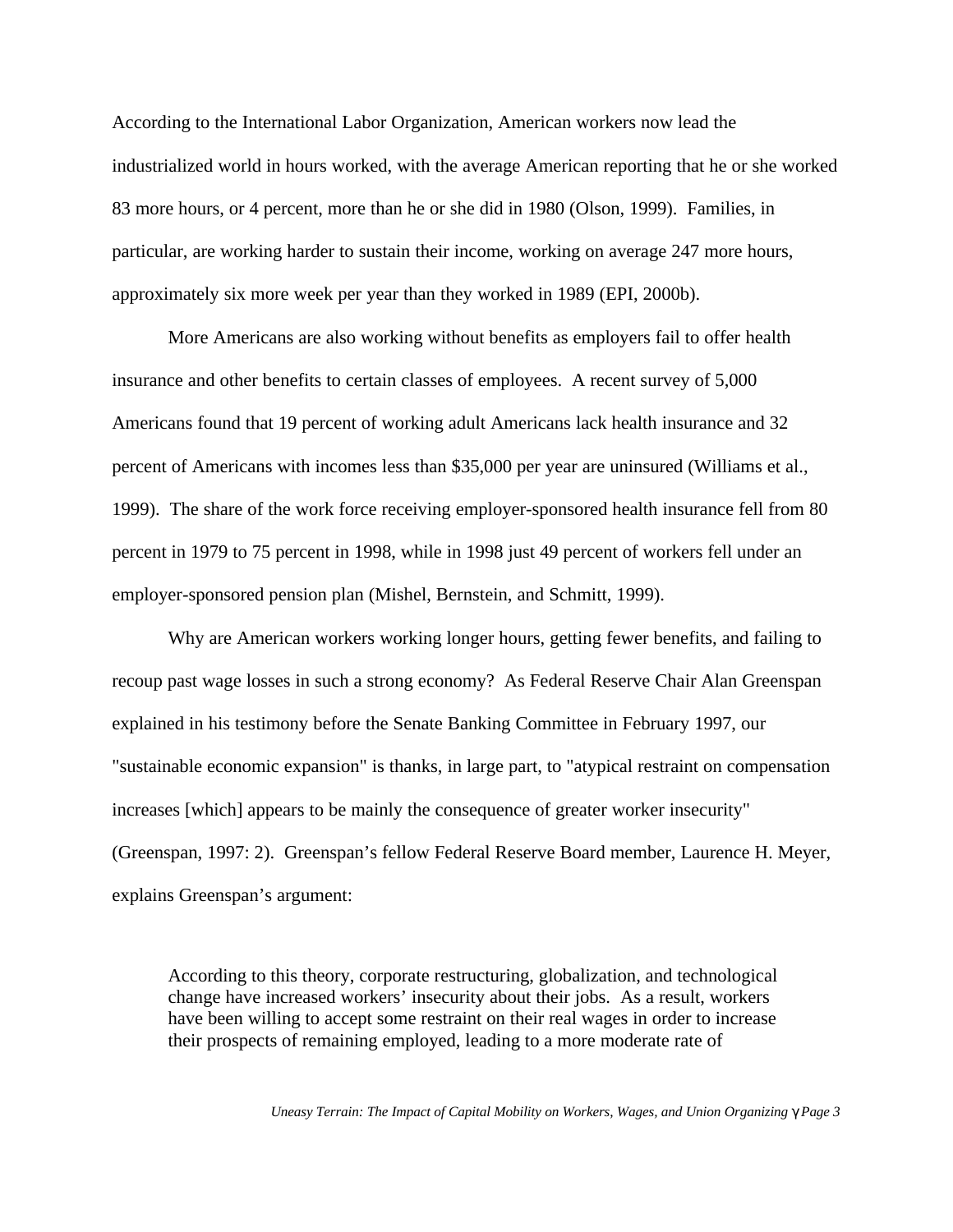increase in wages than would otherwise have occurred at any given rate of unemployment (Meyer, 1997:10).

Thus, in the midst of the economic boom, for the last two years "Work Trends Surveys" conducted by the John J. Heldrich Center for Workforce Development at Rutgers University and the Center for Survey Research Analysis at the University of Connecticut have found that nearly nine out of every ten Americans report that they are concerned about job security for workers currently employed and eight out of every ten Americans are concerned about employment prospects for the next generation (Van Horn, 2000). Similar studies conducted by the Chicagobased International Survey Research group found that workers today are three times more insecure about losing their jobs in the current economic boom than they were in the depths of the 1980-81 recession (Belton, 1999).

While there has been only limited research on the nature and root cause of persistent worker insecurity in a period of economic prosperity, there is increasing evidence that the persistence of this uneasiness among American workers is in large part a function of rapid increases in the extent and frequency of capital mobility and the corporate restructuring and employment upheaval that follows in its wake (*The Economist*, 2000; Belton, 1999).

The statistics on what *New York Times* business columnist Louis Uchitelle calls the "shifting workplace" are staggering (Uchitelle, 2000: A1). In the first five years since the North American Free Trade Agreement (NAFTA) was passed in 1994, the Economic Policy Institute estimates that more than 440,000 U.S. jobs were lost to Canada and Mexico (Scott, 1999). Meanwhile, the *Wall Street Journal* estimates that U.S.-based multinationals have hired 600,000 workers in plants in Mexico since NAFTA went into effect (Millman, 1999). According to U.S.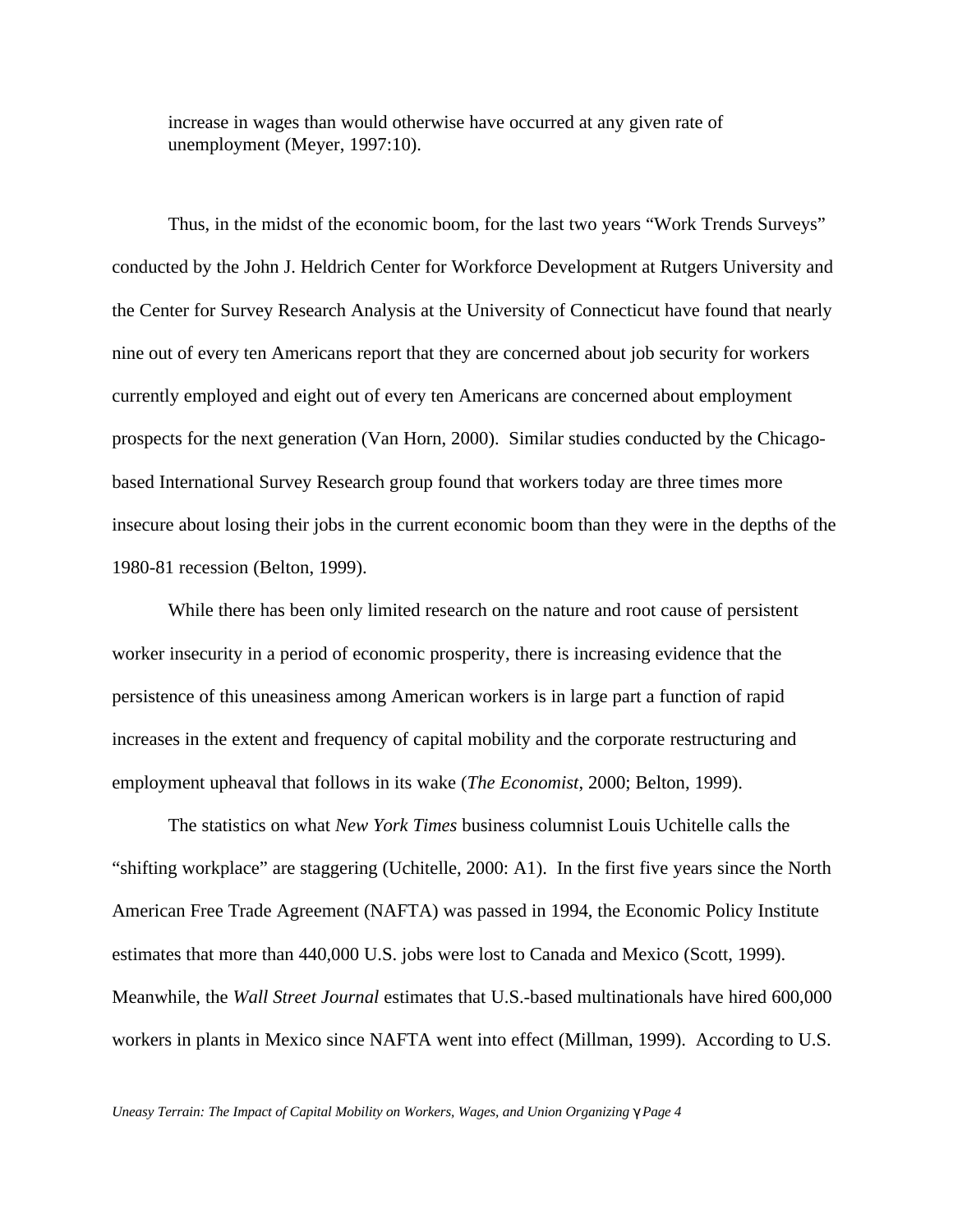Department of Commerce reports, in 1999 alone a total of 341,000 manufacturing jobs were lost in the U.S. (O'Meara, 2000).

Foreign direct investment (FDI) has also skyrocketed in the last decade.<sup>1</sup> According to data from the Organization for Economic Cooperation and Development (OECD) released this year, cross-border mergers and acquisitions worldwide have increased fivefold since 1990. FDI by U.S.-based multinationals, primarily in the form of mergers with and acquisitions of foreign companies and operations, reached \$122 billion, three times the FDI by U.S.-based multinationals in 1991. During the same period, the direct investment of foreign-based multinationals in U.S. companies and operations increased to \$189 billion, more than seven times what it was in 1991 (OECD, 2000). Within the U.S., jobs and companies are moving as well. According to the Brandow Company's *U.S. Interstate Business Migration Report*, over the three-year period from 1996 to 1999 "16,728 firms representing more than 517,000 jobs relocated between states" and "about six times that number probably relocated to new county jurisdictions inside their home states" (The Brandow Company, 1999: 1).

A significant portion of this job loss and dislocation can be directly traced to changes in trade policy and the soaring trade deficits that have followed. At the end of 1999 the U.S. trade deficit reached \$264,971 billion. This is a 38 percent increase over the trade deficit in 1998 and more than double the \$101,718 billion trade deficit for 1991 (U.S. Census Bureau, 1999). Counter to claims that trade has been a driving force in creating millions of new jobs since the

 $\overline{a}$ 

 ${}^{1}$ By foreign direct investment (FDI) we mean the investment in firms in one nation by a multinational corporation based in another nation including mergers and acquisitions, capital expansion, and new technology.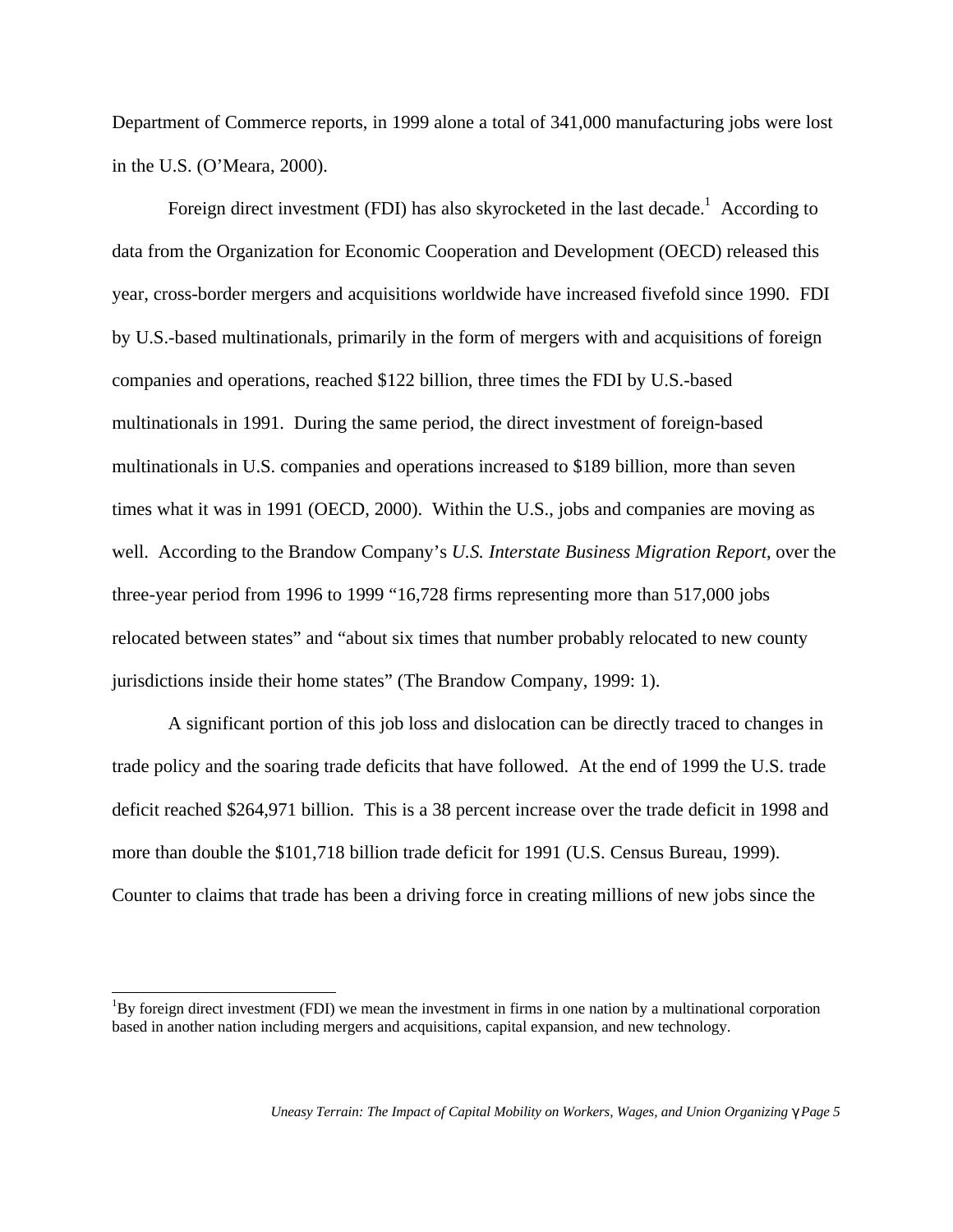early 1990s, EPI economist Robert Scott argues that, once we take imports into consideration, the effect of trade on job growth in the U.S. in the last decade has been negative, not positive.

Trade includes imports as well as exports. Looking at exports while ignoring the effects of imports is like trying to keep score in a baseball game by adding up the runs scored by one team and ignoring those scored by the other. In this case, the score, i.e., the trade balance, is the difference between exports (which create jobs) and imports (which destroy them). If imports increase more rapidly than exports, as they have in this economic expansion, the net effect of trade will be to reduce growth and employment (Scott, 2000: 2).

Of the estimated 21 million new jobs created in the U.S. domestic economy since 1992, it is estimated that 4.1 million were created by rising exports. However, increases in imports resulted in the loss of 7.3 million jobs, for a net loss of 3.2 million jobs due to trade since 1992 (Scott, 2000).

The effect of NAFTA on trade deficits has been particularly dramatic. At the same time that gross exports increased 92 percent to Mexico and 57 percent to Canada since NAFTA went into effect in 1994, imports from Mexico increased 139 percent and imports from Canada increased 59 percent. This resulted in a net export deficit of \$47.3 billion, a 169 percent increase over the export deficit between the U.S. and Mexico and Canada in 1993, and led to job losses in all fifty states and the District of Columbia totaling more than 440,000 nationwide (Scott, 1999).

Further compounding the problem of export deficits, since 1995 a growing number of imports have a high percentage of U.S. content -- parts and materials made in the U.S. Under what is called "production sharing," parts for these goods are exported by U.S. companies to Latin American, Caribbean, and Asian countries for cheaper assembly and then imported back,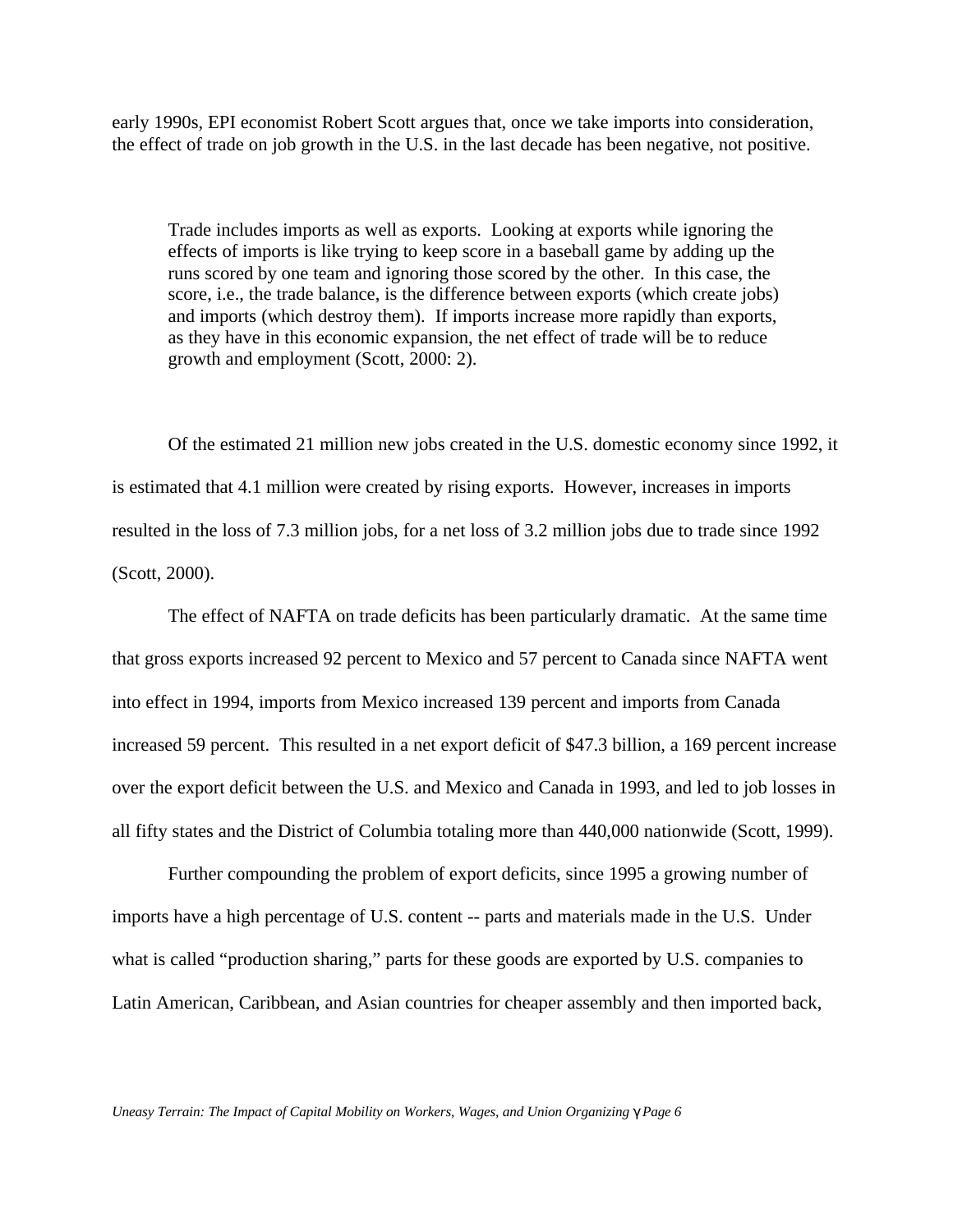either duty free or with greatly reduced tariffs, to the U.S. for sale. While more than half of the goods imported under production sharing agreements are assembled in *maquiladora* plants in Mexico, in recent years production sharing has also increased with other countries in Asia, Latin America, and the Caribbean. By 1998 the total dollar value for the U.S. content of imports had risen to more than \$25 billion, dollars no longer paid to U.S. workers for final assembly and production (International Trade Commission, 1999).

International trade tends to be concentrated in the manufacturing sector where wages for jobs tied to both imports and exports tend to be significantly higher than wages for jobs in sectors of the economy such as hospitality and health care, which are not tied to international trade. As economist Robert Scott explains, this means that "the net loss of manufacturing jobs due to trade has naturally had the effect of depressing U.S. wages in this period" (Scott, 2000: 2). It is not surprising then that in 1998 polls conducted by Peter Hart Associates found that "for the first time ever, Americans say the U.S. trade deficit is the most important economic issue facing the country, more important than taxes, the federal budget deficit, and inflation. In 1993, only 7 percent of Americans thought the trade deficit was the most important economic issue facing the country, trailing unemployment, the federal deficit, and taxes" (Public Citizen, 1998: 2).

The emotional and financial havoc wreaked by this capital mobility and the trade deficits goes well beyond the thousands of individual workers whose jobs are lost each year. Every worker in America knows of plants that have shut down, companies that were bought out, or work that was outsourced as U.S. corporations migrate across the country and around the globe in search of lower and lower labor costs and higher and higher profit margins. And it is that specter of corporate migration and rapidly accelerating changes in patterns of multinational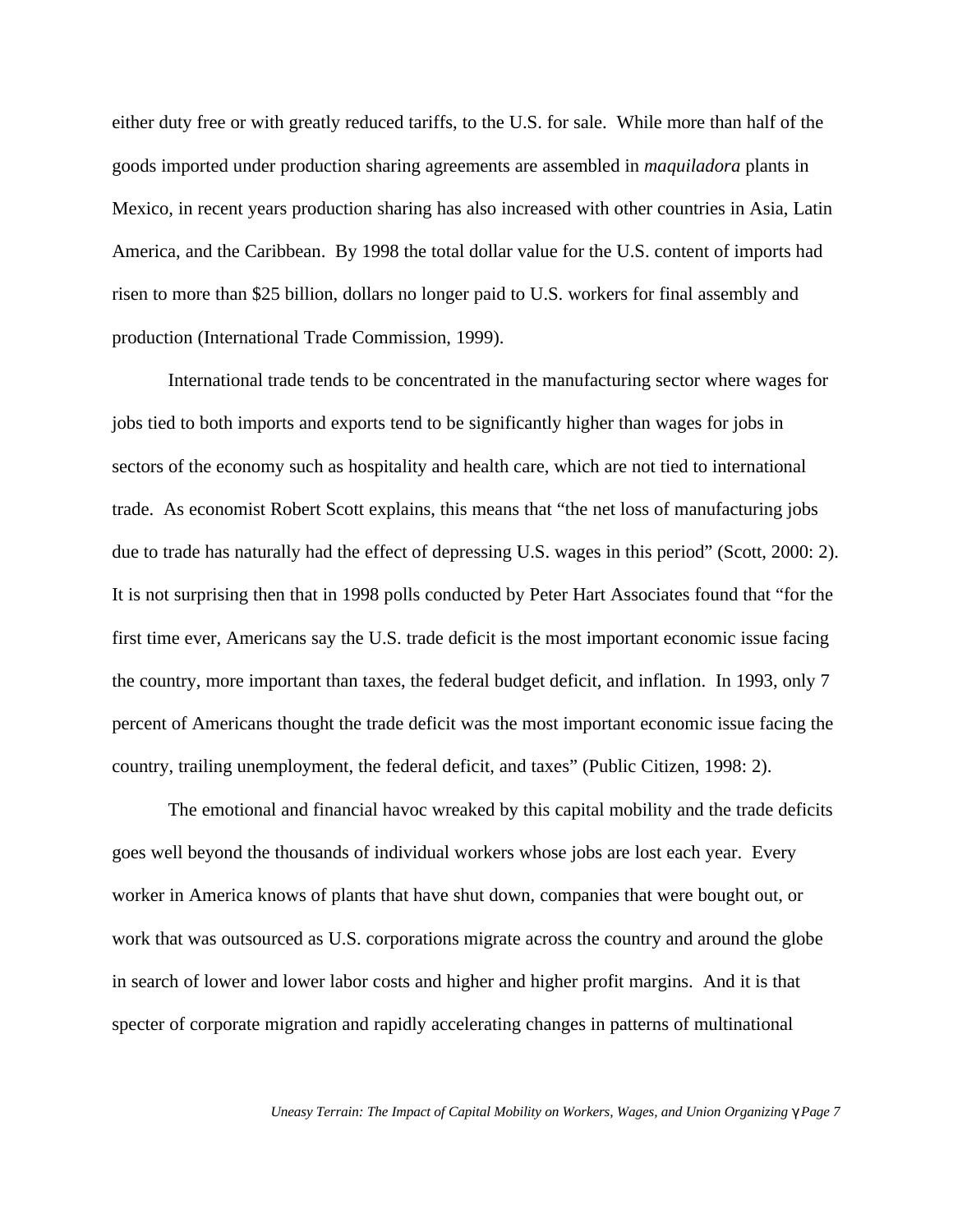corporate ownership and investment that has distilled the economic insecurity that Greenspan and others argue has held wage inflation in check. As Harvard economist Lawrence F. Katz told the *New York Times*, "not just greater mobility, but the threat of it helps hold down wages" (Uchitelle, 2000: A1).

#### **Worker Insecurity, Union Organizing, and Wage Demands**

The relationship between worker insecurity and restraint of wage demands is both individual and collective. Not only are individual workers afraid to ask for significant wage increases in the uneasy terrain of America's "shifting workplaces," that same specter of capital mobility haunts the union organizing process for unorganized workers and collective bargaining over wages and benefits for workers already in unions. As I found in my 1996 study commissioned by the Labor Secretariat of the Commission for Labor Cooperation (NAALC), under the cover of trade agreements and the need to stay competitive in the global economy, a majority of employers use the threat of plant closure and capital flight in organizing drives and at the bargaining table (Bronfenbrenner, 1997).

The NAALC study found that half of all employers involved in private sector certification election campaigns threatened to shut down all or part of their operations if workers voted for a union. This number increased to 62 percent in more mobile industries such as manufacturing and communications, where the threat is more credible than it is in industries such as health care or hotels. Fifteen percent of employers actually followed through on the threat and shut down all or part of their operations after the union was voted in. Another 18 percent threatened plant shutdowns during the bargaining process for the first agreement after the union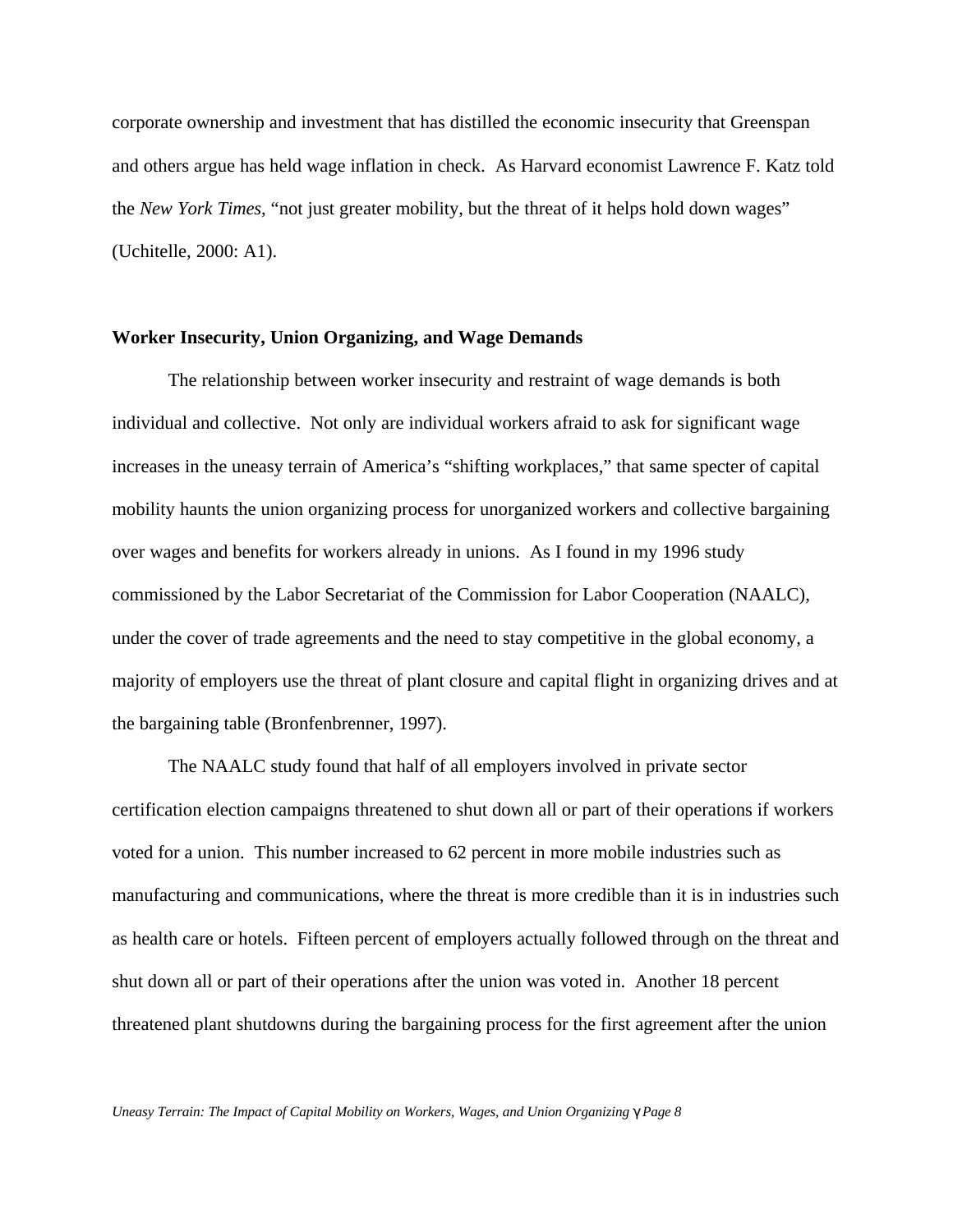won the election and was certified by the National Labor Relations Board (NLRB). Certification election win rates were only 33 percent and first contract rates were only 40 percent in units where employers made plant closing threats during the organizing and first contract campaigns, compared to a 47 percent election win rate and 63 percent first contract rate without plant closing threats (Bronfenbrenner, 1997).

These findings reveal that the majority of employers consistently, pervasively, and extremely effectively tell workers either directly or indirectly that if they ask for too much, or don't give concessions, or try to organize, strike, or fight for good jobs with good benefits, the company will close, move out of state, or move across the border, just as so many other plants have done before.

U.S. employers engage in these aggressive actions with little fear of significant legal penalties from the NLRB or the courts. The recently released report by Human Rights Watch on "Unfair Advantage: Workers' Freedom of Association in the United States under International Human Rights Standards" explains,

The reality of NLRA enforcement falls far short of its goals. Many workers who try to form and join trade unions to bargain with their employers are spied on, harassed, pressured, threatened, suspended, fired, deported or otherwise victimized in reprisal for their exercise of the right to freedom of association . . .

In the United States, labor law enforcement efforts often fail to deter unlawful conduct. When the law is applied, enervating delays and weak remedies invite continued violations. Any employer intent on resisting workers' self-organization can drag out legal proceedings for years, fearing little more than an order to post a written notice in the workplace promising not to repeat the unlawful conduct and grant back pay to a worker fired for organizing. . . . As a result, a culture of nearimpunity has taken shape in much of U.S. labor law and practice (Human Rights Watch, 2000: 9).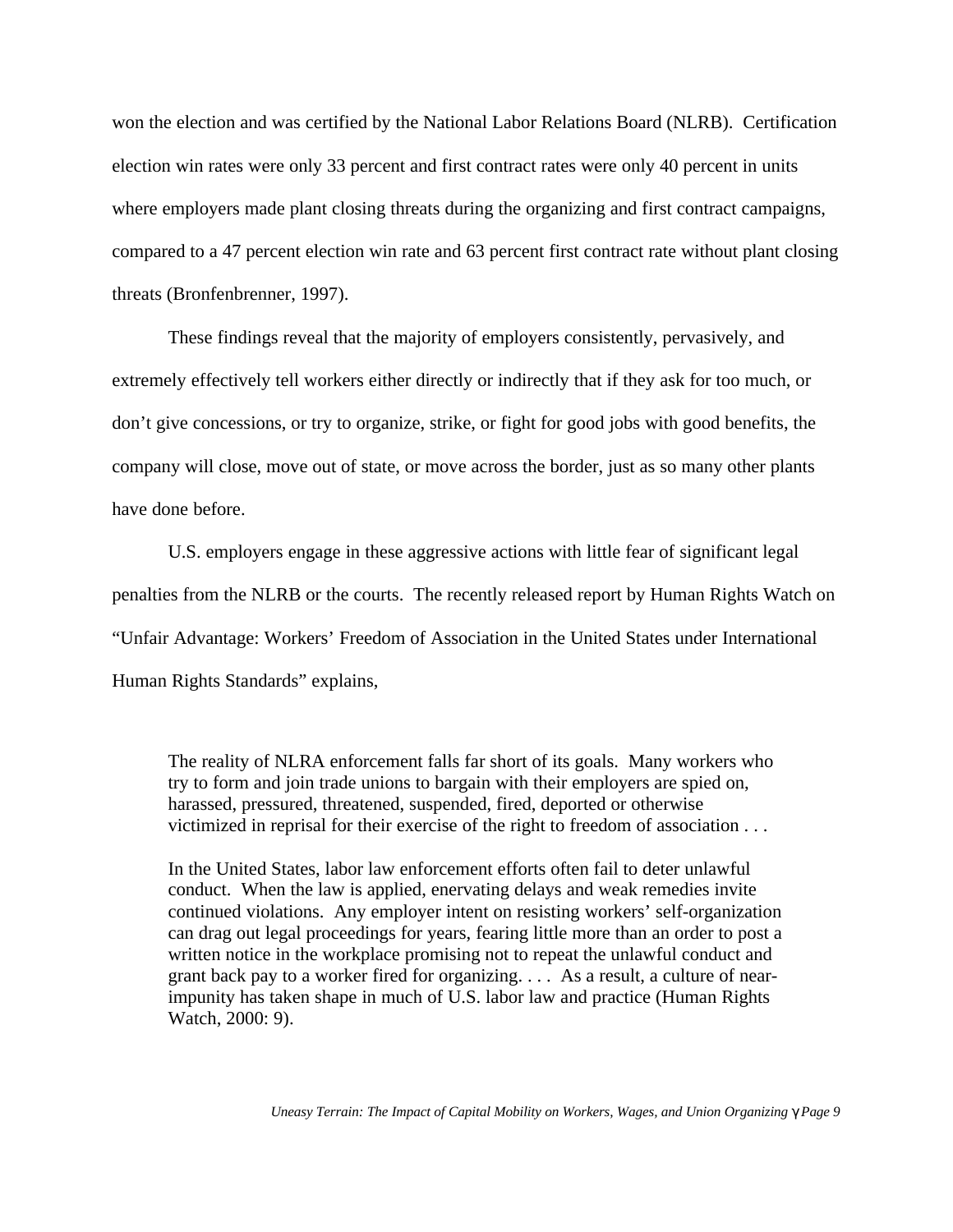As the past decade has made all too clear, employers do not grant wage increases simply because their companies are doing well economically. On the contrary, employers grant raises because their employees make demands and have the power in the workplace and the community to enforce those demands. If workers and unions are too afraid to hold out for raises, or if workers are too afraid to organize into unions, then wage gains become increasingly difficult to achieve.

The restraining effect of capital mobility on union organizing and bargaining serves to only further exacerbate economic insecurity among all American workers, both organized and unorganized. Economists Lawrence Katz and Alan Krueger explain:

One reason for the increased insecurity might be the decline of unions in the United States. Union membership has fallen steadily since reaching a peak in the mid-1950s. In 1973, 24.6 percent of private-sector workers belonged to a labor union. By 1998 that rate had fallen to 9.6 [percent].

In their heyday, unions had great bargaining power, increasing wages not only for their members, but also for nonmembers through the threat of unionization. . . . If workers have become more timid in their wage demands in the 1980s and 1990s, the lower level of private-sector unionization would seem a prime explanation: they lack the representation to press for wage gains (Katz and Krueger, 1999: 4).

In the 1960s, when American workers last experienced the kind of economic expansion and tight labor markets we have today, unions represented 30 percent of the workforce. Because they were concentrated in some of the nation's largest and most prosperous industries, it was union workers who were able to capitalize on the tight labor markets of that era, forcing employers to share their soaring profits and creating the dramatic union/non-union differentials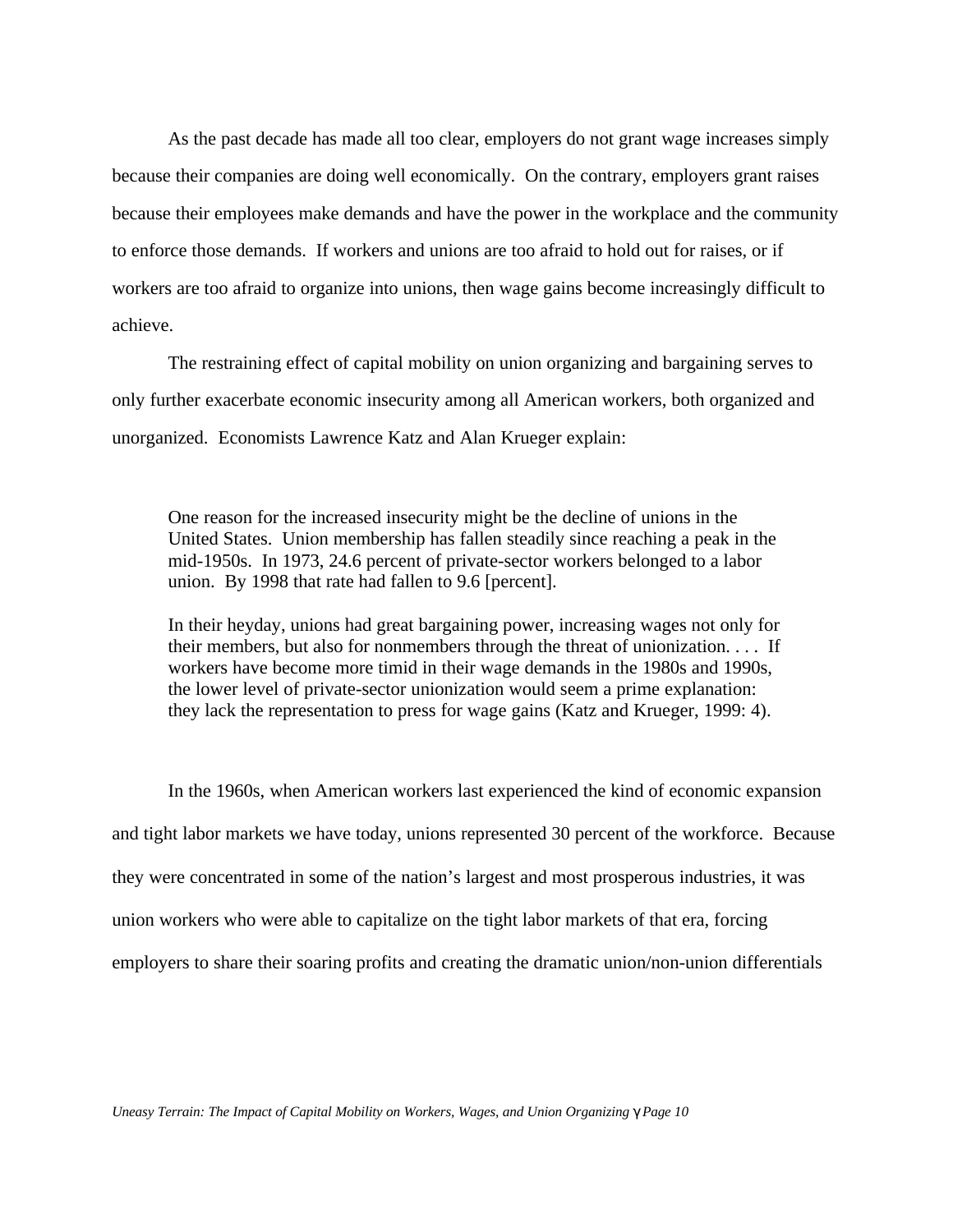that drove employers to raise wages for unorganized workers as well (Mishel, Bernstein, and Schmitt, 1999; BLS, 1960-1970).

Today, union workers still earn 30 percent more than non-union workers, but outside of a few industries such as auto and paper, they do not represent enough of the workforce to leverage significant wage gains for their non-union counterparts (BLS, 2000). In recent years increasing numbers of unorganized workers state that they would vote for a union if an election was held in their workplace. By 1999, 43 percent of unorganized workers said they would vote for a union compared to 30 percent in 1989 (AFL-CIO, 2000). Yet when faced with the brutal and aggressive employer opposition, including plant closing threats, that has become routine in union organizing campaigns today, fewer than 500,000 of the nation's millions of unorganized workers attempt to organize a union each year, and fewer than a third of those who attempt to organize succeed in gaining union representation under a collective bargaining agreement (Bronfenbrenner, 2000a).

Absent union representation, individual workers have neither the courage nor the power to overcome employer resistance to transferring their profits to workers' wages. Yet, without protection from employer threats of plant closing, workers in mobile industries remain constrained and intimidated from exercising their legal right to organize into a union to bargain collectively for wage increases. And without the ability to organize significant numbers of workers in their industries, unions lack the market power to overcome employer threats to close all or part of the firm in response to union bargaining demands for increased wages.

When we first conducted research on plant closing threats and plant closings during organizing and first contract campaigns, NAFTA had just gone into effect and the current wave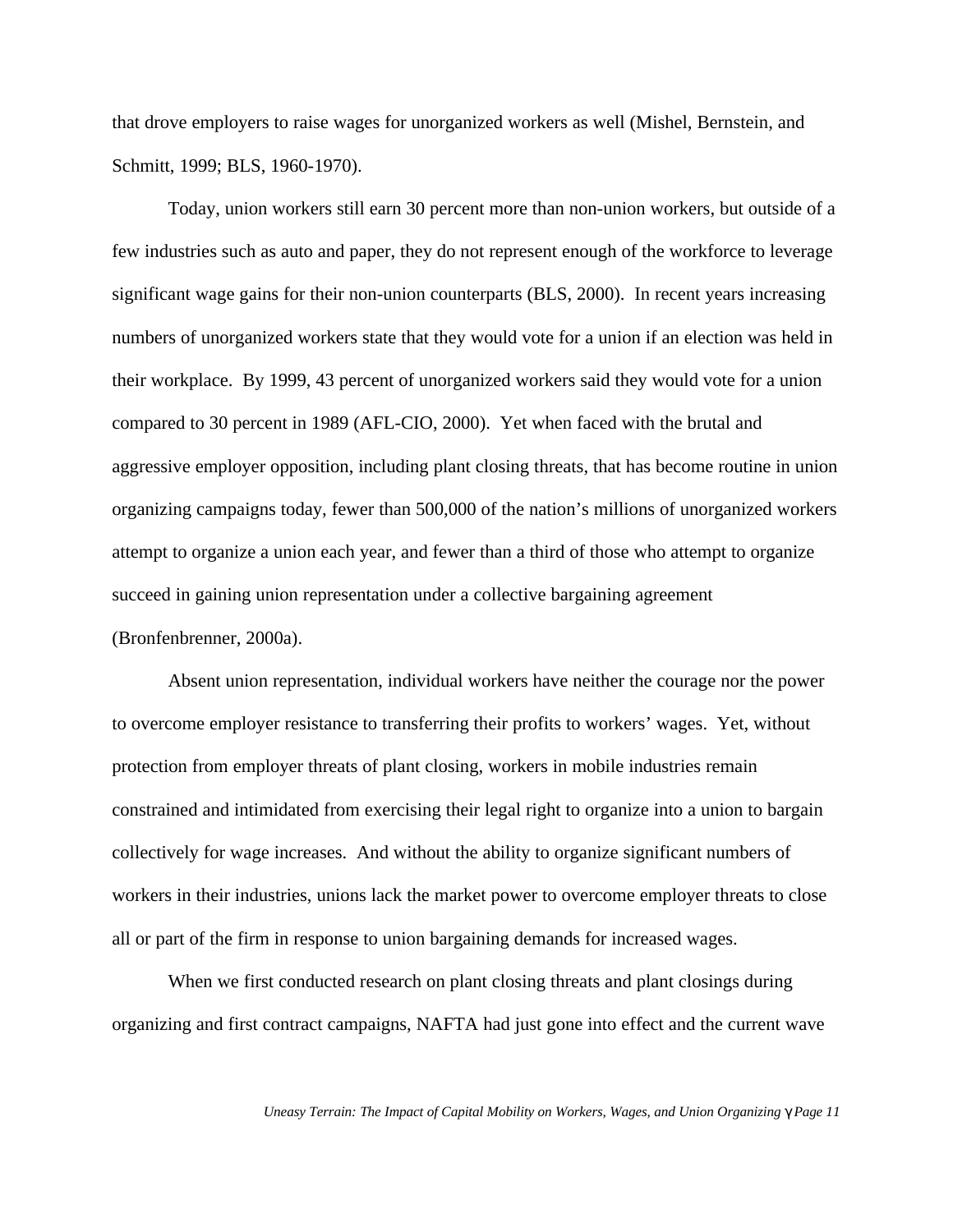of multinational restructuring and expansion had just escalated. Today, in the post-NAFTA climate of expanding trade agreements, skyrocketing levels of corporate migration and foreign direct investment, and burgeoning trade deficits, anecdotal evidence suggests that the percentage of plant closing threats during organizing campaigns and the percentage of actual plant closings during or in the aftermath of organizing campaigns have actually increased in the last five years. Absent updated data, however, there is no conclusive or reliable documentation for those assumptions.

Because of this lack of more recent data, in May 2000 the U.S. Trade Deficit Review Commission contracted with us to update our earlier research on employer behavior in certification and first contract campaigns, with a specific emphasis on collecting detailed data on the impact of the threat of capital mobility during the organizing process. With this information we can then examine these threats in the context of company structure and characteristics and other employer behavior during the organizing process, as well as their broader impact on U.S. worker insecurity and wages in the global economy.

### **Research Methods**

-

The study is based on surveys of lead organizers from a random sample of 600 NLRB certification elections.<sup>2</sup> The sample is derived from data compiled by the Bureau of National

<sup>&</sup>lt;sup>2</sup>Due to the Commission's legislated reporting date of mid-November, this study focuses solely on those campaigns that actually went through to an NLRB certification election. This means that this data does not include either those units where plant closings or plant closing threats caused the union to withdraw their petitions before the election was held nor units where the plant closings or plant closing threats resulted in organizing campaigns never getting off the ground. This study also does not examine employer behavior during the first contract process because for many of the cases in the sample the union and the employer are still in the process of bargaining the first agreement.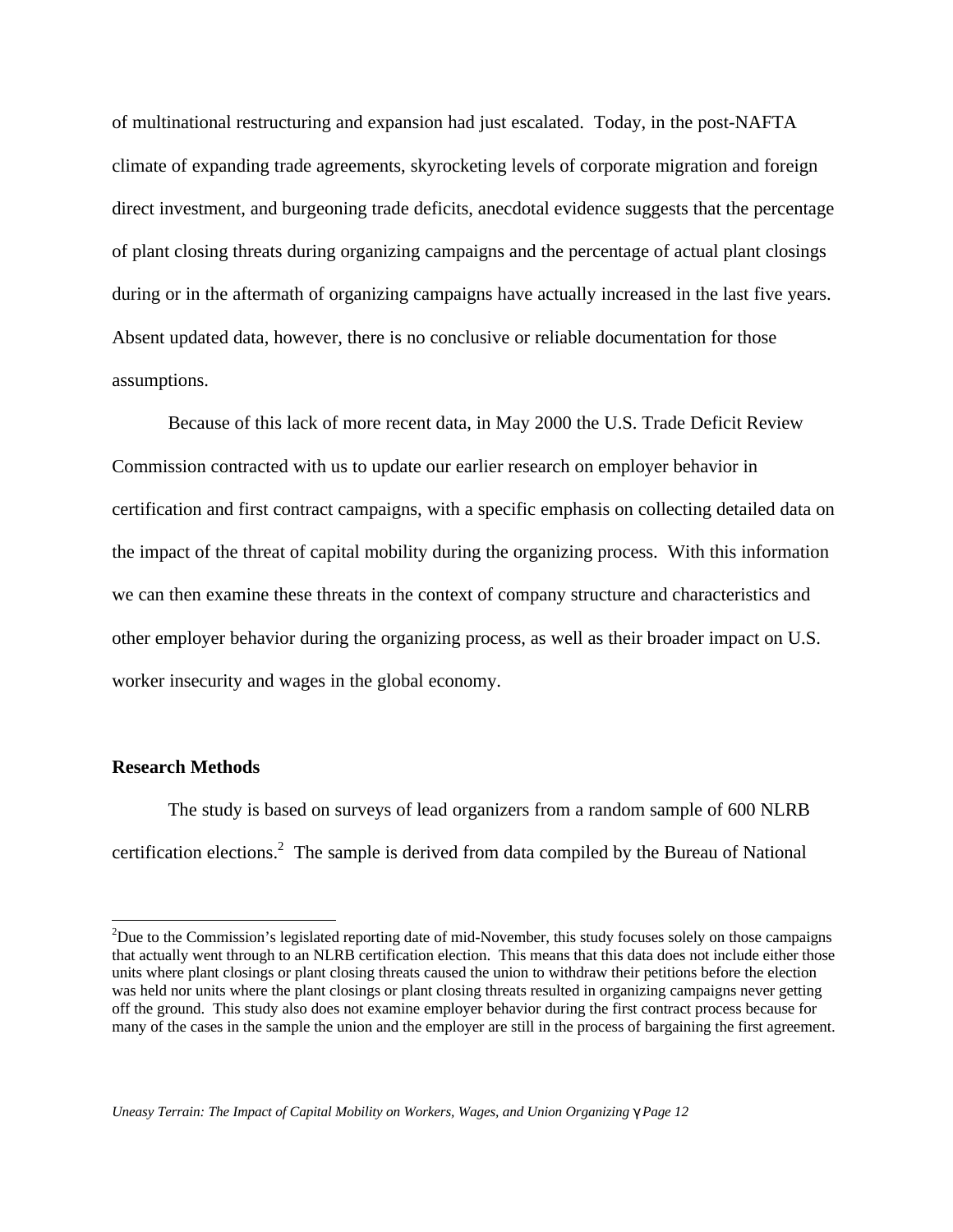Affairs (BNA) of all NLRB single-union certification election campaigns in units with 50 or more eligible voters<sup>3</sup> which took place in 1998-1999. Lead organizers in these campaigns were mailed surveys asking them a series of questions about plant closings and threats of plant closings along with data on election background, organizing environment, bargaining unit demographics, company characteristics and tactics, labor board charges and determinations, union characteristics and tactics, and election and first contract outcomes. Surveys were completed either by mail or by phone. In-depth follow-up phone interviews were also conducted for all cases where plant closings or threats of plant closings were reported by the organizers to have played a role in the organizing process.

For each case in the sample we also conducted computerized database searches to determine the parent corporation, any foreign sites or locations, the countries in which the firm's customers and suppliers are located, and the firm's global and U.S. employment totals. In addition, we used the AFL-CIO UNICORE database, financial filings, newspaper and trade journal reports, and reports from union organizers to identify whether or not there is a current collective bargaining agreement in another unit or units at the location where the representation election took place and any other units or sites of the parent corporation.

To gauge the financial condition of the publicly-held firms in the sample, we used annual and quarterly Securities and Exchange Commission reports to identify key financial indicators such as annual revenue, net income, earnings per share, and changes in these measures over the past several years. For privately-owned firms, we relied on computerized corporate and

 $\overline{a}$ 

 $3$ The study focuses on units with 50 or more eligible voters because data on bargaining unit demographics, company characteristics and tactics are much more difficult to reliably analyze in units with only a small number of voters.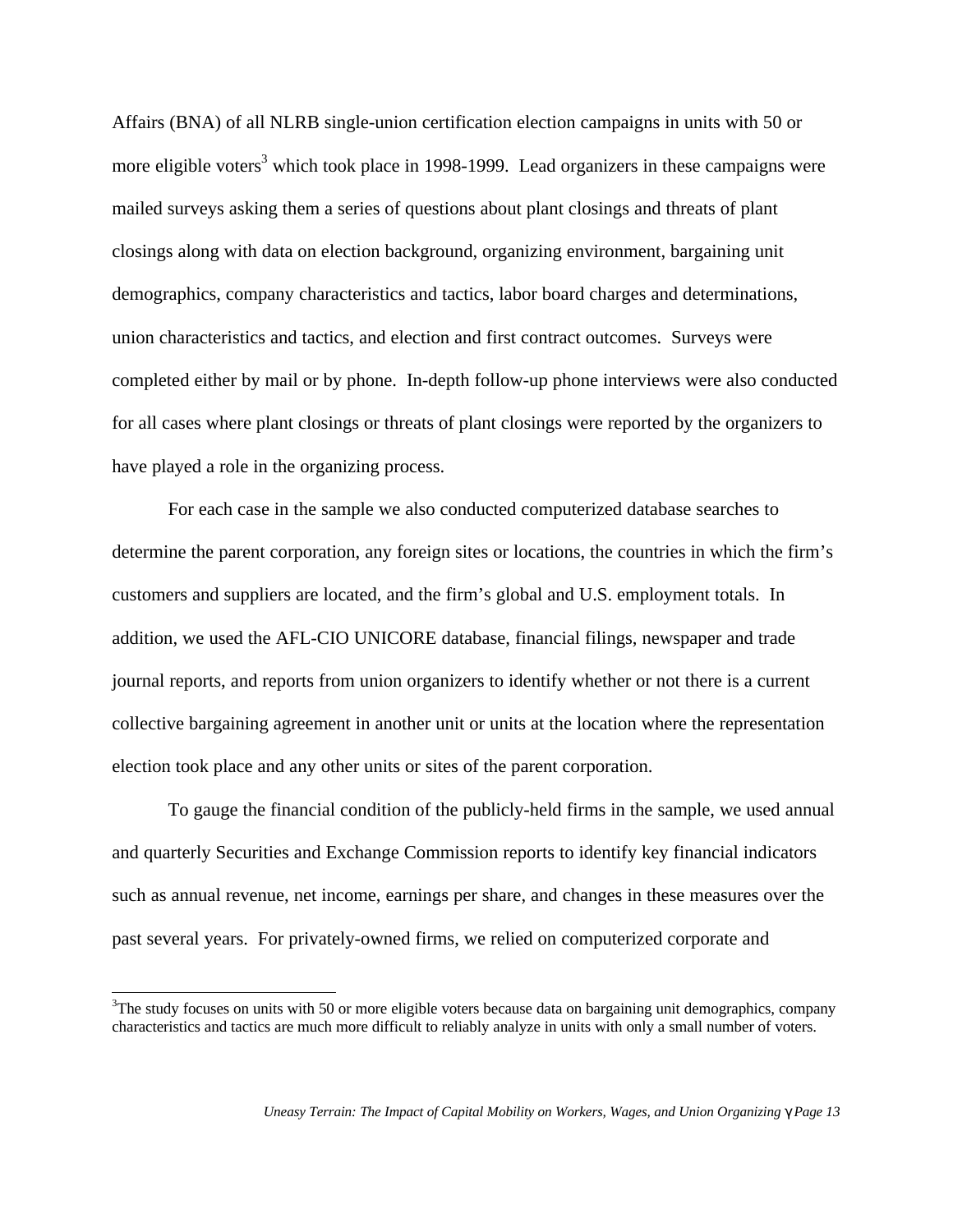periodical databases such as Lexis-Nexis and Dun and Bradstreet to acquire similar information on the company's financial condition. For comparable financial data for the non-profits in the sample, we utilized data from 990 forms that we had requested from the Internal Revenue Service for each of the non-profit companies in our sample. For all cases, we utilized financial statements, credit reports, and news articles to identify some of the most recent events and trends that impact the firms in the sample to understand more fully the current challenges, opportunities, and difficulties facing the company at the time of the election, such as bankruptcy, massive layoffs, or corporate mergers, acquisitions, or takeovers.

To determine whether unions filed unfair labor practice charges (ULPs), and the disposition of those charges when they did, we relied on survey responses from organizers as well as a database of ULP cases published by the Food and Allies Service Trades (FAST) Department of the AFL-CIO, published NLRB decisions, and news articles about union campaigns. Whenever possible, we obtained NLRB documents, either from the organizers or through requests to Regional Offices of the NLRB filed under the Freedom of Information Act (FOIA). Only those charges that were confirmed by either the organizer or NLRB documents received as part of a FOIA request were included in the final data analysis. Because most of the FOIA requests were still outstanding at the time of this report, these findings may under-report the percentage of campaigns in which charges were filed.

In the three months since we started data collection in May 2000, we collected surveys on 407 certification election campaigns out of our total random sample of 600 campaigns. This represents a response rate of 68 percent, and at 407 campaigns is the largest comprehensive database on private sector union certification election campaigns to date. In addition we were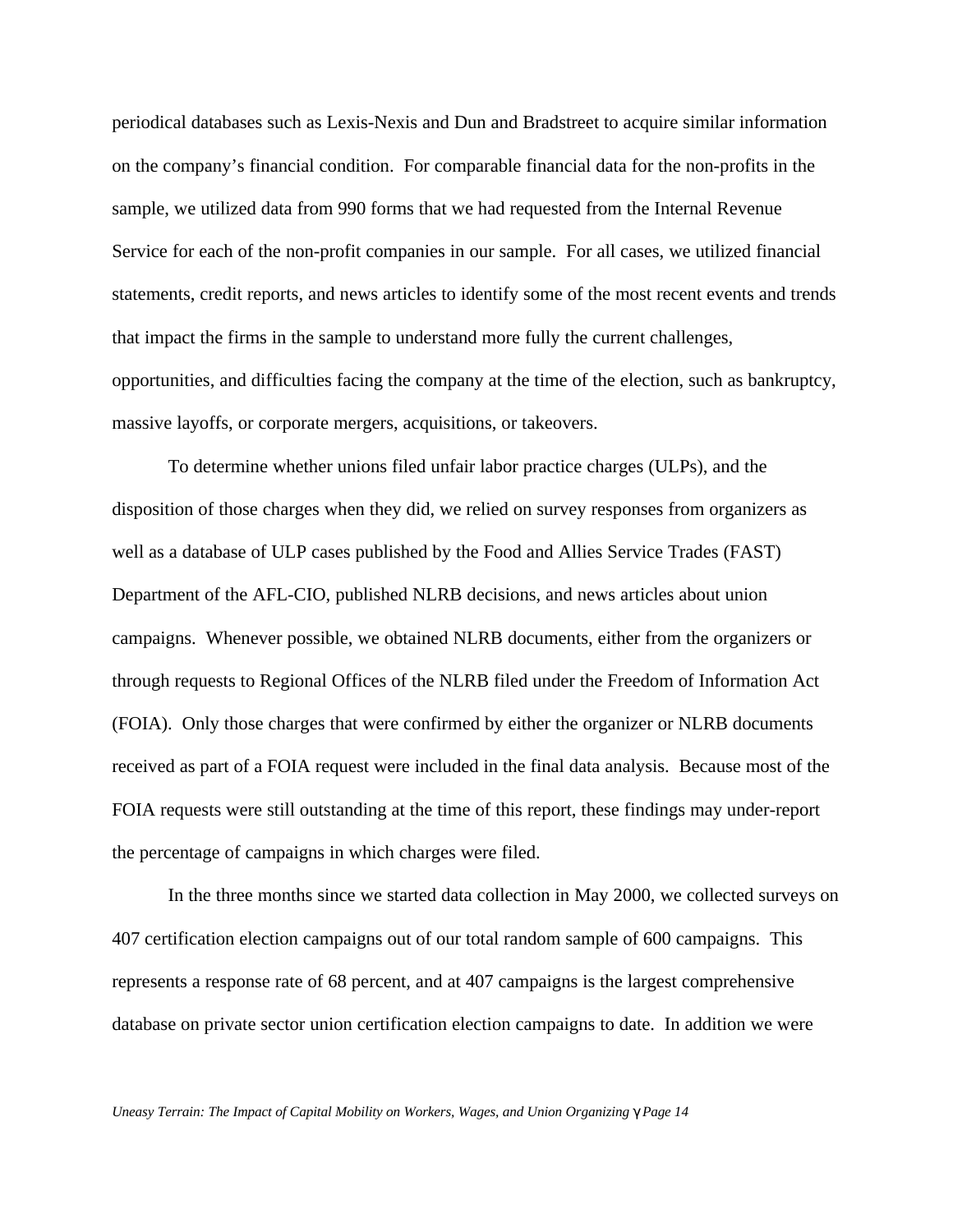able to collect corporate ownership, structure, and financial information for 99 percent of the 407 cases in our sample. NLRB data was compiled from the FAST database for 65 percent of the 136 cases where NLRB charges were filed, while NLRB documents were collected for 46 percent.

#### **Background Information on the Population and Sample of NLRB Elections, 1998-1999**

According to BNA records, 1998 and 1999 showed some of the highest levels of NLRB certification election activity in the last two decades (BNA Plus, 2000). During this period unions participated in more than 6200 elections (3229 in 1998 and 2976 in 1999) involving more than 450,000 workers. This represents a 14 percent increase over the number of certification elections held in 1995 and a 21 percent increase over the number of eligible voters who participated in certification elections in 1995. Union win rates, after hovering just under 50 percent since the 1980s, increased to 51.2 percent in 1998 and 51.3 percent in 1999. The number of eligible voters in elections won by unions also increased to 105,624 in 1998 and 95,238 in 1999, compared to only 66,753 in 1995.

This increased organizing activity reflects significant initiatives by the AFL-CIO and its national and local affiliates to improve union organizing capacity and success through shifting staff and financial resources into organizing, mobilizing leaders and members to support organizing campaigns, and developing and implementing more effective organizing strategies and tactics. Yet, despite these gains, these numbers still show that fewer than half of all workers eligible to vote in union elections achieve union representation. Furthermore, because private sector first contract rates average 60 percent, only 26 percent of workers who attempt to organize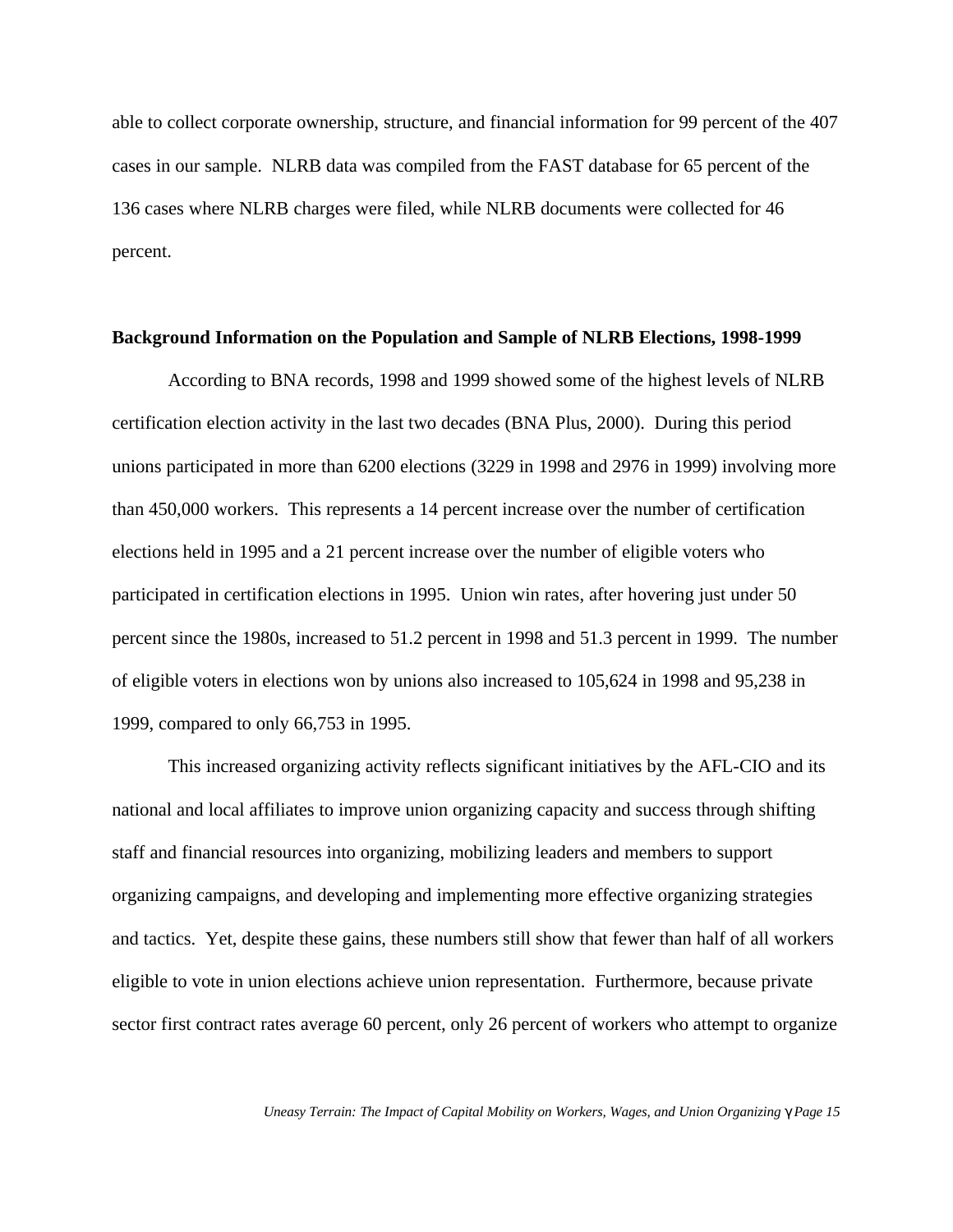under the NLRB end up being covered under a collective bargaining agreement (BNA Plus, 2000; Bronfenbrenner, 2000a).

According to BNA Plus reports, NLRB election activity continues to be increasingly concentrated in service sector units in the health care, social service, business service, and hospitality industries. Just over 30 percent of all NLRB elections in 1998 and 1999 were in service sector units, including 14 percent in health care alone. This compares to 25 percent in manufacturing, 16 percent in transportation and utilities, 10 percent in construction, 6 percent in retail sales, 4 percent in wholesale, 2 percent in communications, 2 percent in finance, insurance, and real estate, and 1 percent in mining. In 1998 win rates averaged 62 percent in health care and 61 percent in all services combined, compared to 42 percent in manufacturing, 52 percent in transportation, communications, and utilities, 51 percent in construction, 52 percent in retail, 39 percent in wholesale, 78 percent in finance, insurance, and real estate, and 39 percent in mining (BNA Plus, 2000).

While the majority of union organizing activity in the private sector continues to be concentrated in units with fewer than 50 eligible voters (64 percent of all elections in 1998 and 71 percent in 1999), in recent years unions are running more campaigns and winning more elections in units with 500 or more eligible voters (1 percent of all elections in 1998 and 2 percent of all elections in 1999). Still, win rates continue to be lower in these larger units, averaging only 39 percent in 1999 for units with 500 or more eligible voters.

As in past years, AFL-CIO affiliates are on the ballot in more than 90 percent of all NLRB certification elections. While local independent unions account for 5 percent of the elections, national independent unions such as the National Education Association (NEA) and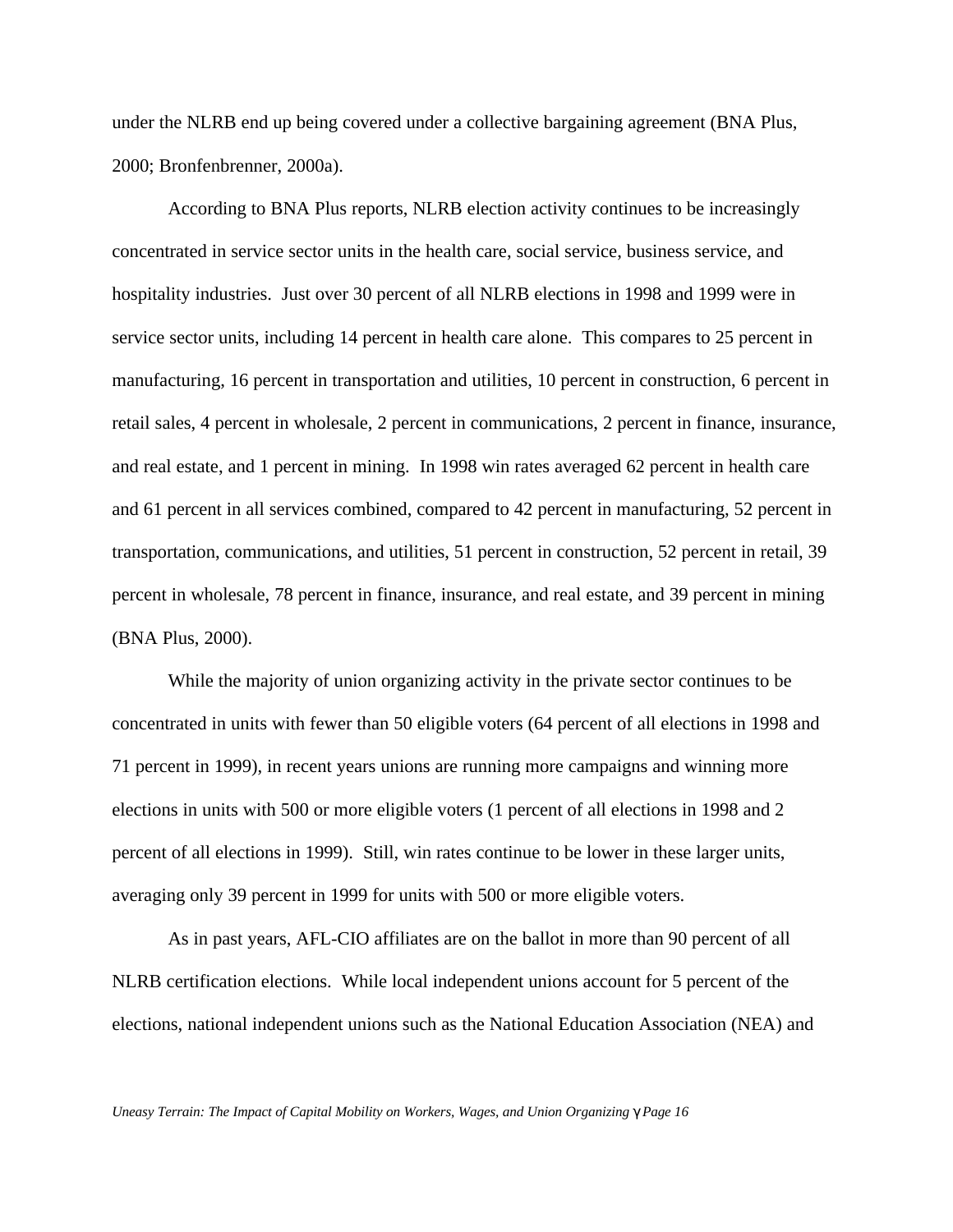the American Nurses Association (ANA) account for the remaining 3 percent. The Teamsters (IBT) remain the most active union, accounting for 29 percent of the elections in 1998 and 30 percent of the elections in 1999. However, because most of their elections are concentrated in very small units, and because their win rate averages only 41 percent, they account for only 17 percent of workers in units where the union won the election. The other most active unions include Service Employees (SEIU), Autoworkers (UAW), Steelworkers (USWA), Food and Commercial Workers (UFCW), Union of Needle Trades, Industrial and Technical Employees (UNITE), and Hotel and Restaurant Employees (HERE) (BNA Plus, 2000).

Although for purposes of analysis the sample is limited to elections which occurred in units with 50 or more eligible voters, summary statistics for the sample reveal that it is extremely representative of the combined population of all NLRB certification elections which took place between January 1, 1998, and December 31, 1999. As we can see in Table 1, 49 percent of the elections in the sample took place in 1998 and 51 percent took place in 1999. The average win rate for elections in the sample is 44 percent, exactly the same as the 44 percent win rate for the population of all elections in units with 50 or more eligible voters which took place in 1998- 1999. Similar to the population, 32 percent of the elections in the sample are in manufacturing, food processing, printing, and fuel and chemical processing, while 26 percent are in health care and another 16 percent are in social services, education, hospitality, entertainment, and other services. Just as in the population, more than 90 percent of the elections involved AFL-CIO affiliates. We are therefore confident that, with a response rate of 68 percent, the sample is a reliable representation of the population of NLRB elections in units with 50 or more eligible voters that took place in 1998-1999.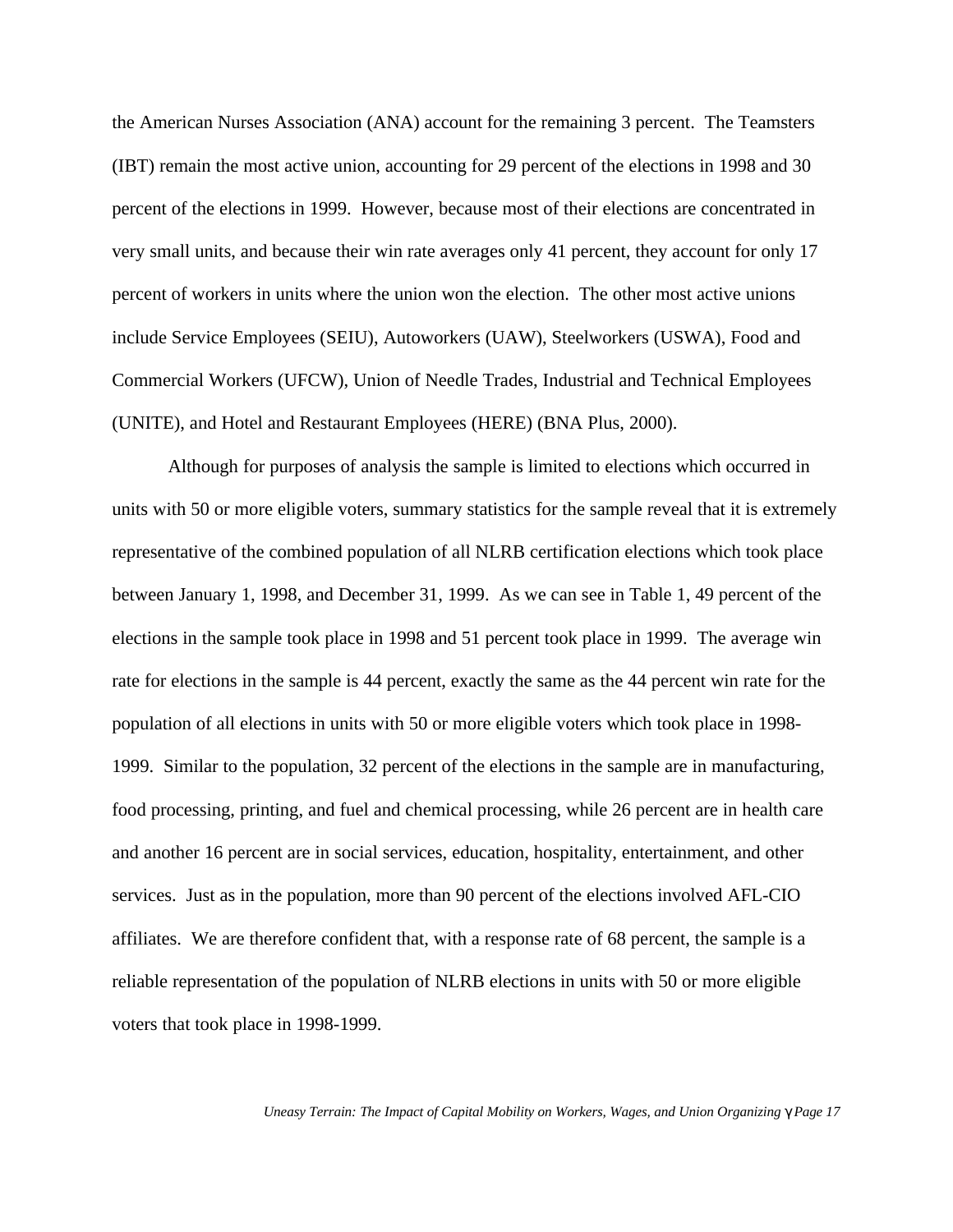#### **The Extent and Nature of Plant Closing Threats during Certification Election Campaigns**

In the late 1980s, prior to the passage of NAFTA and other trade agreements and the escalation in capital mobility and corporate restructuring that followed, employers made plant closing threats a primary focus of their anti-union campaigns in 29 percent of NLRB certification elections. By the mid-1990s, when NAFTA first went into effect, the plant closing threats during organizing campaigns had increased to 50 percent of all elections and 62 percent in more mobile industries such as manufacturing where the threat to move all or part of a facility either within or outside of the U.S. was much more credible (Bronfenbrenner, 1997).

As we can see from Tables 1-3, by the end of the 1990s plant closing threats had become an even more pervasive and effective component of employer anti-union strategies. Consistent with our 1993-1995 findings, 51 percent of all employers made threats to close all or part of the facility if the union was to win the certification election campaigns. The overall threat rate, however, underestimates the extent that employers use plant closing threats during organizing drives because it includes industries and sectors of the economy where threats to shut down or move facilities to another town or state and/or out of the country are much less prevalent and carry less weight simply because the industry or product is less mobile. While workers in an auto parts plant, textile mill, or telecommunications call center can easily believe an employer's threat to move their jobs to Mexico or even Southeast Asia, an employer's threat to shut down and/or move has much less credibility for workers in a nursing home, retail store, social service agency, or hotel.

Just under a third of the campaigns were in manufacturing units, 42 percent in services, 3 percent were in retail, 11 percent in transportation, 9 percent in warehouse and wholesale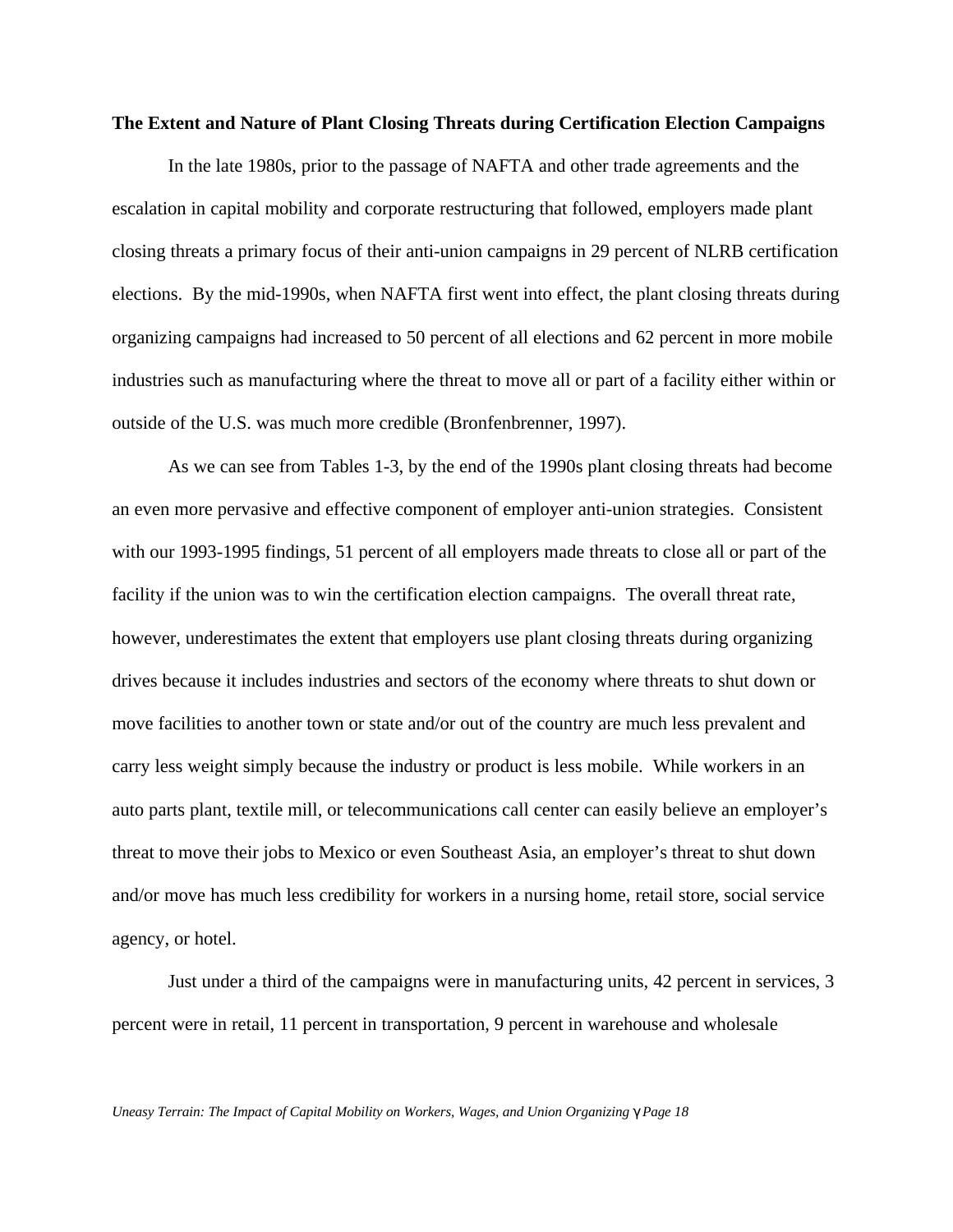distribution, and the remaining five percent were in mining, construction, communications, and utilities (Table 2). This is a significant change in organizing focus from the 1993-1995 data where 43 percent of the campaigns were in manufacturing units and 28 percent were in services. These data reveal that unions are shifting their focus from organizing targets in industries with high threat rates, such as garment and textiles, electronics, communications, and auto parts, toward less mobile industries such as health care, passenger transportation, social services, education, and laundries. UNITE, for example, which in past years has concentrated most of its efforts in organizing in textile and apparel manufacturing, where the threat rate is 100 percent and the percent of plant closings and jobs moved overseas from already organized units increases each year, has shifted its focus to laundries and distribution warehouses where the threat rate is 50 percent and 43 percent and the ability of employers to move work out of the country is much more restricted. Similarly, the percentage of campaigns in the health care industry has doubled since the 1993-1995 study from 13 percent to 26 percent.

When we look just at campaigns with threats, we find that 45 percent of the campaigns with threats were concentrated in manufacturing units while only 27 percent were in service sector units. The plant closing threat rate was lowest in industries such as social services (8) percent), entertainment (25 percent), health care (31 percent), passenger transportation (37), and hospitality (33 percent), while it was 75 percent or higher in industries such as aerospace, auto and auto parts, electronics, food processing, garment and textiles, metal fabrication and production, household and recreational products, printing, communications, and gas and electric utilities. For the least mobile industries, such as health care and passenger transportation, the win rate for campaigns with threats averaged close to 60 percent. This contrasts sharply with the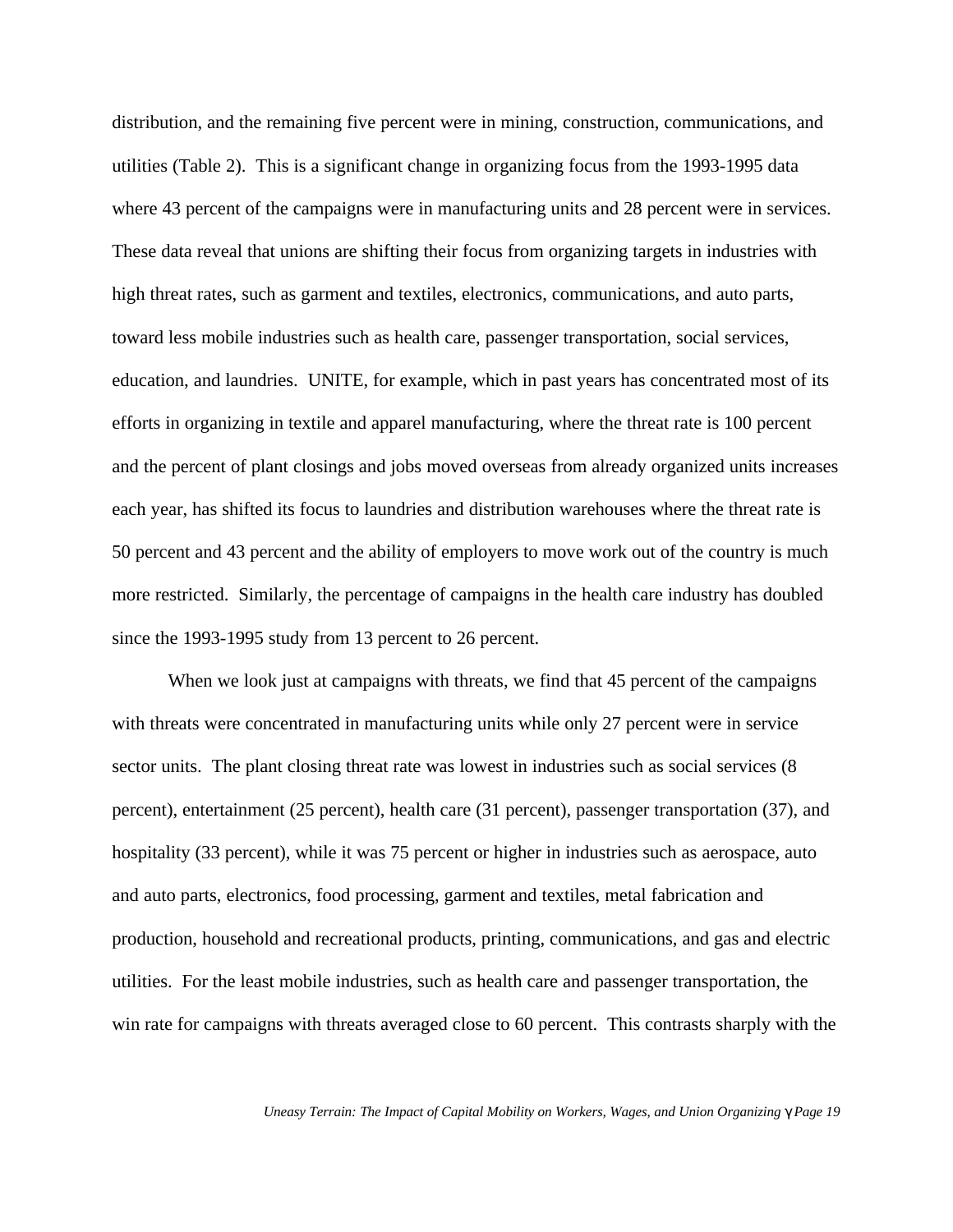average win rate in campaigns with threats in much more mobile industries such as manufacturing (28 percent), communications (0 percent), and wholesale distribution (30 percent), reflecting how much less credible and effective plant closing threats are in companies where workers feel it is unlikely, or much less likely, that employers will be able to followthrough on the threat.

If we limit our analysis to mobile industries<sup>4</sup> we find that, at 68 percent, the plant closing threat rate in the 1998-1999 sample was substantially higher than the 62 percent threat rate we found for mobile industries in the 1993-1995 study. The plant closing threat rate particularly increased in manufacturing industries (71 percent in 1998-1999 versus 64 percent in the 1993- 1995 study), food processing (78 percent in 1998-1999 versus 21 percent in 1993-1995), and communications (100 percent in 1998-1999 versus 11 percent in 1993-1995).

The nature of the plant closing threats is examined in more detail in Table 3. Overall, we find that 40 percent of employers in our sample made veiled verbal threats, while 26 percent made specific unambiguous verbal threats. Thirteen percent of the employers made veiled written threats and 5 percent of the employers made specific unambiguous written threats.

Not surprisingly, given that direct unambiguous threats to close the plant in response to union organizing activity are often in violation of the law<sup>5</sup>, most of the employers chose to make

-

<sup>4</sup>Mobile industries are defined as those workplaces that perform work that could be transferred with relative ease to another location while those we identify as immobile are workplaces with work that cannot reasonably be moved to another location due to the localized nature of the services performed. For example, we categorized manufacturing, mining, and communications as mobile industries. Immobile industries, such as social services, health care, passenger transportation, and hospitality, rely on clients, patients, or customers that necessitate keeping the work performed at the current locations in order to continue to serve these markets. In total, 47 percent of the cases in our sample were in mobile industries while 53 percent of the cases were in immobile industries.

<sup>&</sup>lt;sup>5</sup>See page 28 for a discussion of the law relating to plant closing threats during union organizing campaigns.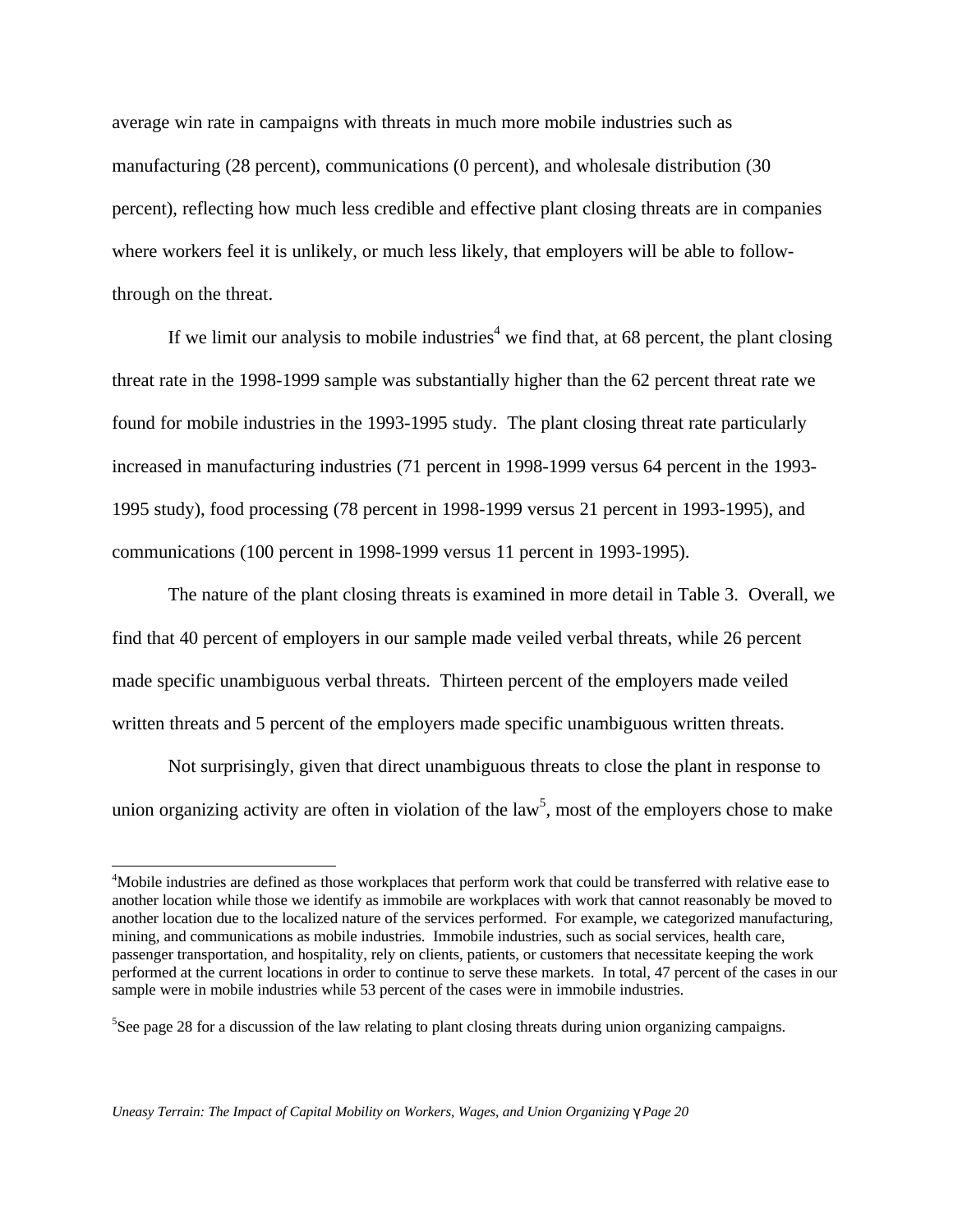their threats indirectly and verbally. Thus, 79 percent of the election campaigns where threats were made involved veiled verbal threats, while 51 percent of campaigns with threats involved specific and unambiguous verbal threats. Whether specific or veiled, verbal threats are extremely difficult to document and prove in an unfair labor practice case, particularly when they are made as part of a one-on-one meeting with supervisors or other managers. Still, 11 percent of the election campaigns with threats included specific unambiguous written threats, which are much easier to document and are more likely to be found in violation of the  $NLRA<sup>6</sup>$ .

Specific unambiguous written threats ranged from newspaper articles, videos, and photographs of union plants that had closed to letters and leaflets which specifically mentioned plant closings. During a Sheet Metal Worker campaign at Gerald Industries in Gerald, Missouri, management posted a list of union companies that had closed and then sent a letter from the plant manager to all employees stating, "If our company cannot agree to union demands, which in our judgment will make us non-competitive . . . Gerald Industries may simply have to shut down and go out of business if an acceptable agreement cannot be reached" (Gerald Industries, 1998). Similarly, in the NLRB decision ordering the rerun election at Fieldcrest Cannon (now Pillowtex), the Board describes how the company contracted with a public relations firm to circulate advertisements which "clearly conveyed to employees threats of job loss and plant closure if the Union won the election."

The advertisements created by B  $\&$  C Associates were displayed on telephone poles in the City of Kannopolis and within the plant. One advertisement features

 $\overline{a}$ 

<sup>6</sup> *The percentages listed for types of threats made do not add up to 100 percent because many employers gave multiple threats in multiple formats during the course of the organizing campaign.*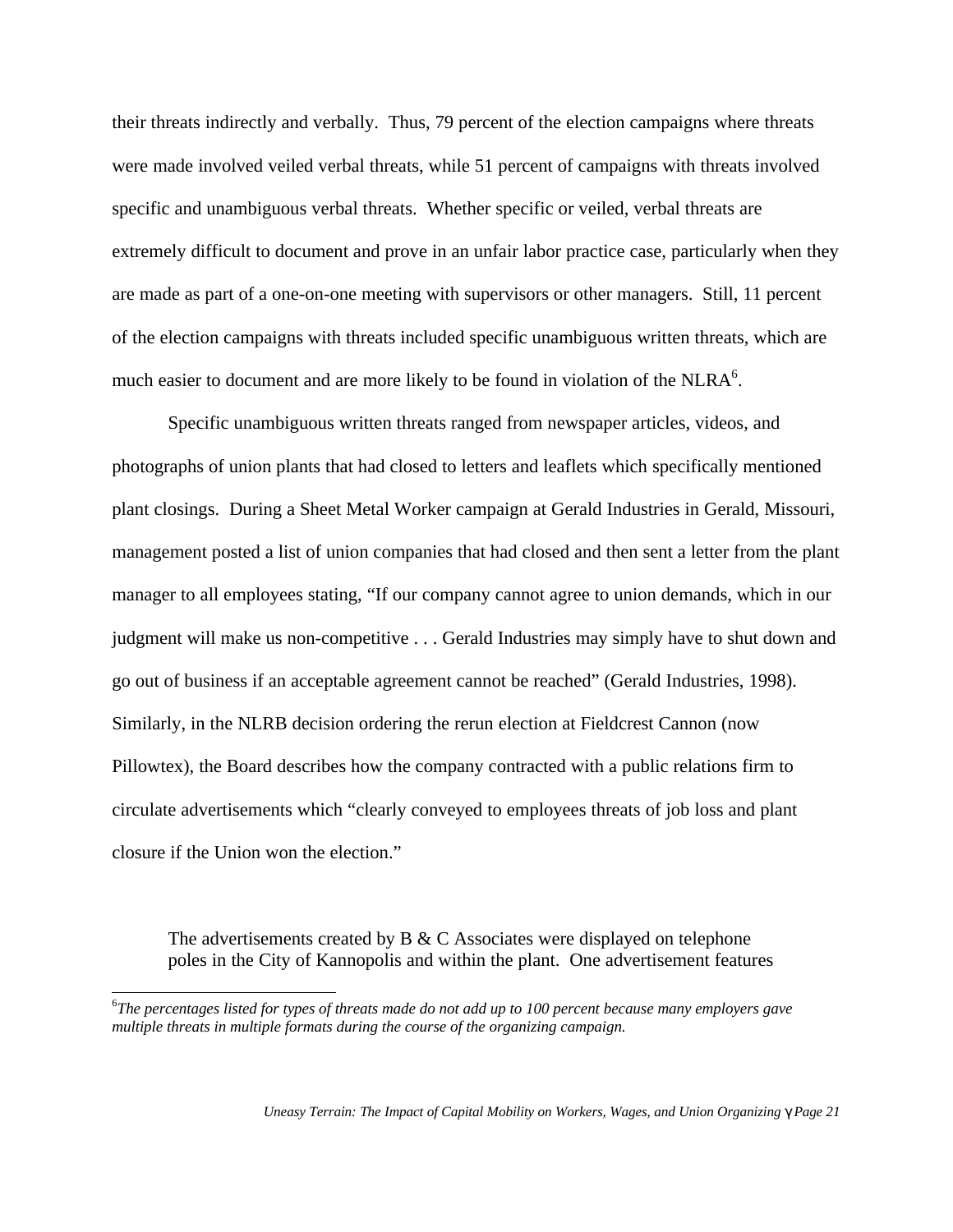a picture of a nuclear explosion with the caption, 'There's more than one way to destroy a community. VOTE NO.' Another advertisement shows a group of workers standing outside of a plant gate with the sign 'closed' hanging on the gate. The caption reads, 'In the past decade, scores of textile plants have closed in North Carolina. Thousands of workers have lost their jobs. Fieldcrest Cannon lost \$41 million last year. Vote NO Union.<sup>7</sup>

In 9 percent of the elections in the sample and 18 percent of the campaigns with threats, employers made specific threats to move to another country. As expected, Mexico was the country most often mentioned in plant closing threats. Fourteen percent of the campaigns with threats included specific mention of Mexico, while the remaining 4 percent included threats to move to Canada, Puerto Rico, China, or an unspecified foreign country.

For example, Mexican Industries, a leading auto parts supplier based in Detroit, Michigan, made the threat of moving to Mexico a central theme of its anti-union campaign. During an earlier organizing campaign in 1995, which the UAW lost, company spokesperson Bob Copley sent a letter to employees which, according to *Crain's Detroit Business,* stated that "the UAW's efforts could upset a delicate balance at the company. Mexican Industries' Detroit jobs are a big cost to a company, which could obtain lower labor expenses in Mexico" (Sherefkin, 1995: 1). According to the NLRB, four years later the company's owner, managers, and first line supervisors made direct threats "that the plant would close and move to Mexico if employees voted for the UAW" in a series of captive audience meetings and supervisor one-onones at three of their facilities involved in the organizing campaign. All told, the Board alleged fifteen separate violations of plant closing threats committed by the employer at Mexican

*Uneasy Terrain: The Impact of Capital Mobility on Workers, Wages, and Union Organizing <i>g* Page 22

 $\overline{a}$ 

<sup>7</sup> See Fieldcrest Cannon, Inc. and Amalgamated Clothing and Textile Workers Union, *AFL-CIO*, 318 NLRB 470, 152 LRRM 1173 (1995).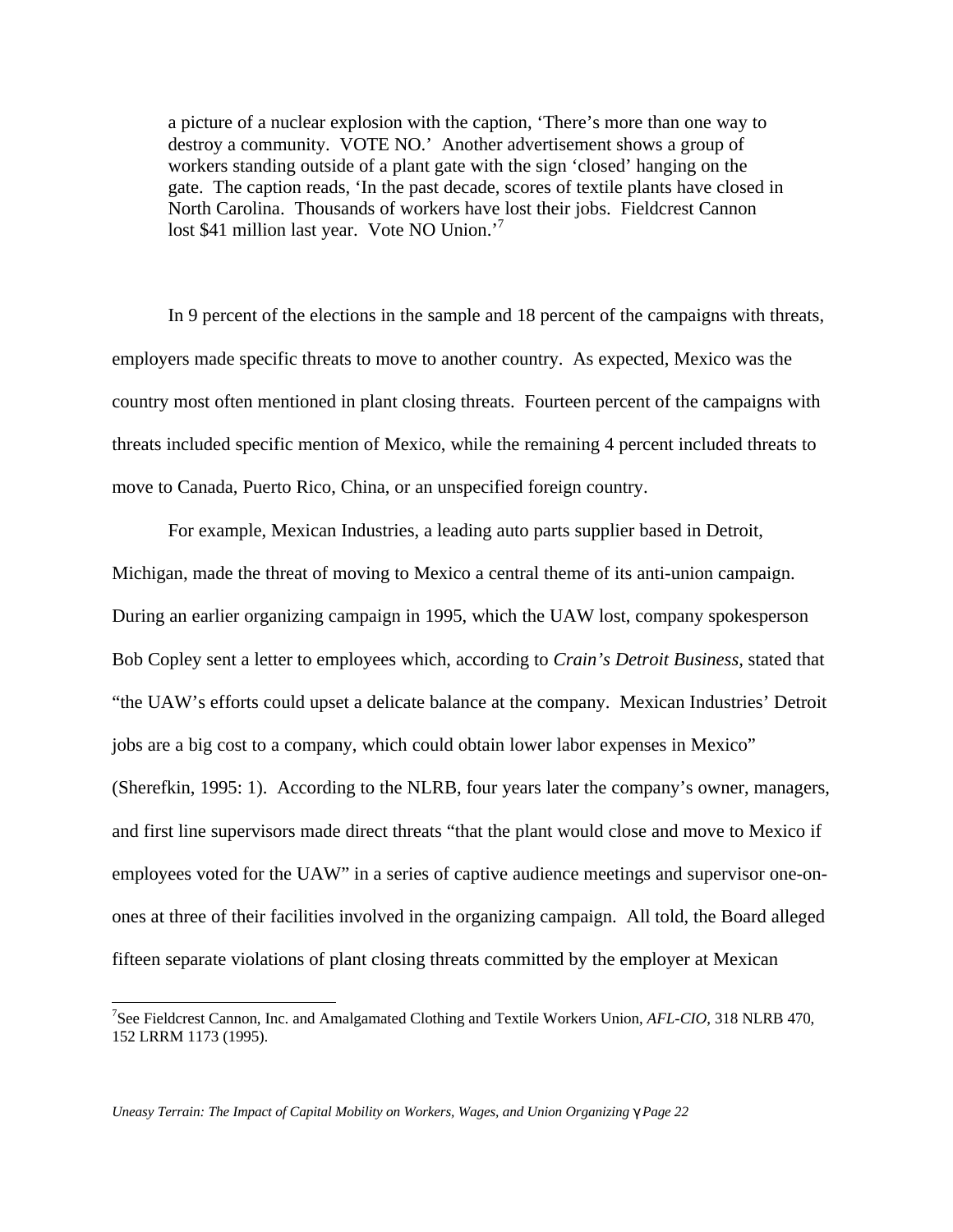Industries. In one case the NLRB held that the employer had threatened plant closure "by asking them [the employees] if they planned to wear their T-shirts with the Charging Union's logo in Mexico" (NLRB Region 7, 2000).

Companies also made direct threats to transfer work to unorganized plants of the same company, both in the U.S. and abroad, if the union was successful. For example, during the Steelworkers' campaign at Valeo Sylvania, a vehicular lighting manufacturer that is part of a joint venture between Valeo Sylvania and the German multinational Siemens AG, managers continuously spoke to workers about their new facility in Mexico. An entire product line had been sent to Mexico prior to the organizing drive and during the campaign the company sent equipment from the plant to Mexico, with the full knowledge of the employees (Plant Closing Threat Appendix A: Case 585).

Similarly, early in the UAW campaign at Mitsubishi Heavy Industries Climate Control in Franklin, Tennessee, the management consultant discussed a plant that Mitsubishi was building in Mexico and the possibility of some work being transferred to that facility. During the last two weeks of the campaign, a poster was put up under glass on a plant bulletin board showing an Indiana plant closed, with a lock on the gate and the caption "This is what happened to hundreds of strikers in Indiana." In the last two weeks of the campaign, supervisors escalated the threats in individual conversations with workers, asking one worker, "Is your family ready to move to Mexico?" (Plant Closing Threat Appendix A: Case 449).

For some campaigns, the mere existence of other sites and operations in other countries made specific mention of moving work to that country unnecessary. For example, according to the USWA organizer of the 1998 campaign at Continental General Tire in Mt. Vernon, Illinois,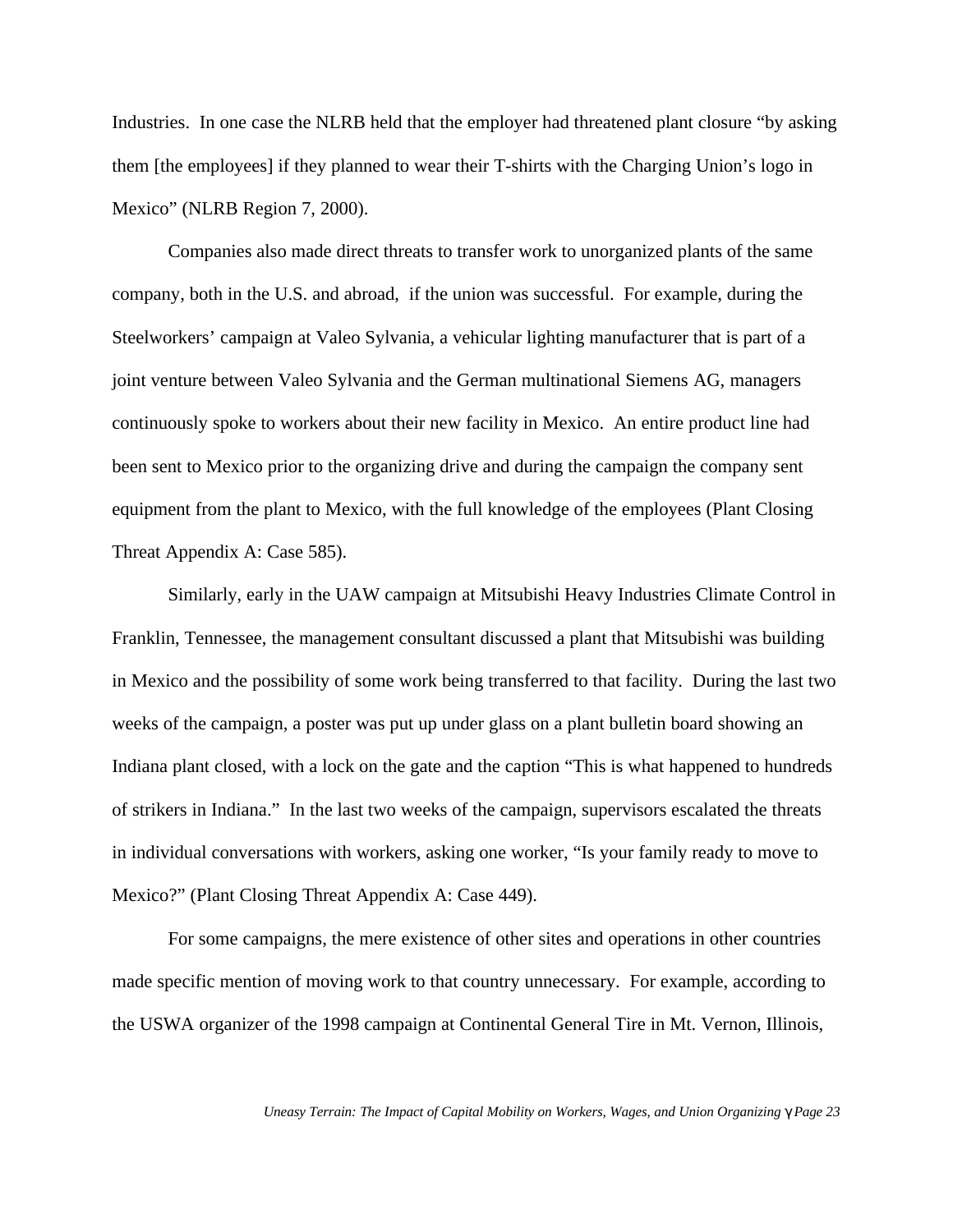management made threats in captive audience meetings and supervisor one-on-ones stating, "We are not competitive as a company and we can't afford to pay the wages and benefits the union will impose on us. We will have to close, and we already have facilities overseas." The threats were effective because workers knew through rumors that several other General Tire plants were moving to Mexico at the time of the organizing campaign (Plant Closing Threat Appendix A: Case 552).

Clear, unambiguous threats were not limited to the more mobile manufacturing industry. There were several hospital campaigns in the sample where the employer specifically mentioned in captive audience meetings and supervisor one-on-ones that the hospital would shut down if the union won the election. In one nursing home campaign management posted photographs of closed union facilities around the worker dining area during the campaign. During the NEA campaign for faculty at the Center for Psychological Studies (CPS) at Nova Southeastern University, in Fort Lauderdale, Florida, management sent a letter which discussed the union campaign and urged the employees to consider the fact that

The only really effective power of the union as a bargaining agent is its ability to call a strike. Strikes within academic settings are difficult to effectuate. While a strike is on, academic activities cease, classes are curtailed, and the program may be crippled. With a situation such as CPS, a crippling of the program could well lead to dissolution of CPS (Nova Southeastern University, 1998).

Ambiguous verbal and written threats tended to focus on examples of union facilities that had closed down, or implications that the company would lose business or be unable to remain competitive in the global economy if the union was to win the election. During the Teamsters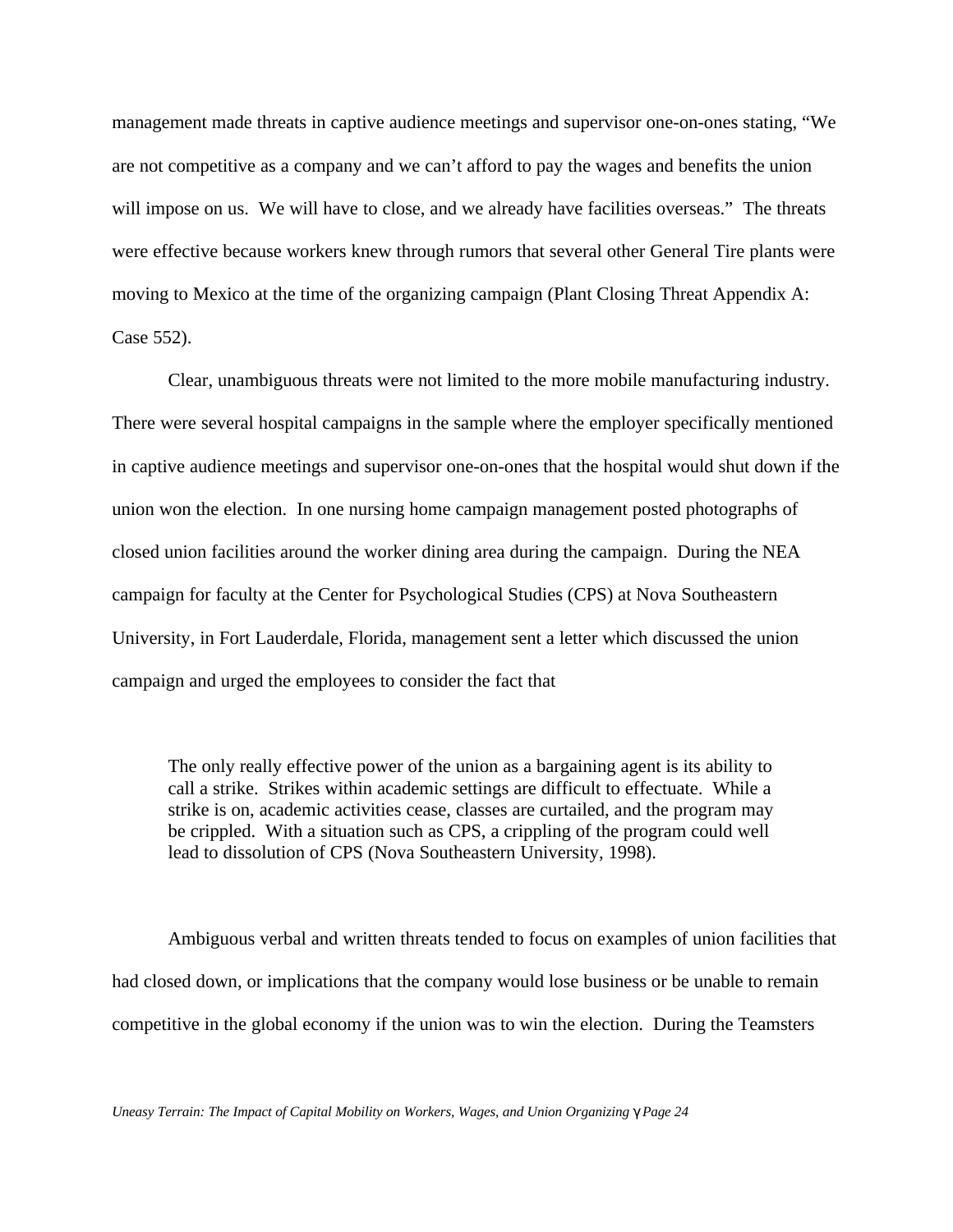campaign at Premix in North Kingsville, Ohio, the company posted a list of "Ashtabula County Industrial and Employment Losses" with a caption: "Unionized plants do not secure jobs" (Premix, 1999). During the Steelworkers' campaign at Excel Mining Systems in Marion, Illinois, the company circulated more than thirty newspaper clippings of the many Steelworker plants that had closed around the country over the past decade. The articles included sensational headlines such as "Final Bell tolls for Flagg," "Kunkle workers 'devastated,'" "Bethlehem closes last hometown plant," and "Ala. Town loses coke plant; a mainstay since 1912, processing facility lays off 300" (Supporting Documents Appendix B: Case 586).

Employers also made threats that unionization would threaten existing contracts with customers or suppliers. In some cases, such as the UAW campaign at auto parts manufacturer ZF Industries, representatives from the customer or supplier company passed on the threat to employees. According to the organizer for the ZF Industries campaign, two days before the election 80 percent of the workers were actively and visibly supporting the union. The day before the election a representative from Mercedes Benz, ZF Industries' principal customer, visited the plant and held a meeting with first line supervisors. Following this meeting, supervisors circulated among workers saying that Mercedes had told them that they would not do business with a union supplier and showed workers a letter stating the same thing. The union lost the election at ZF Industries two to one (Plant Closing Report Appendix: Case 431).

In another campaign, the company being organized had a housekeeping contract with an anti-union pharmaceutical company. The contract had expired before the organizing campaign and was continuing on a month-to-month basis while it was out to bid. During the organizing campaign workers were warned in one-on-one meetings with supervisors that if they organized,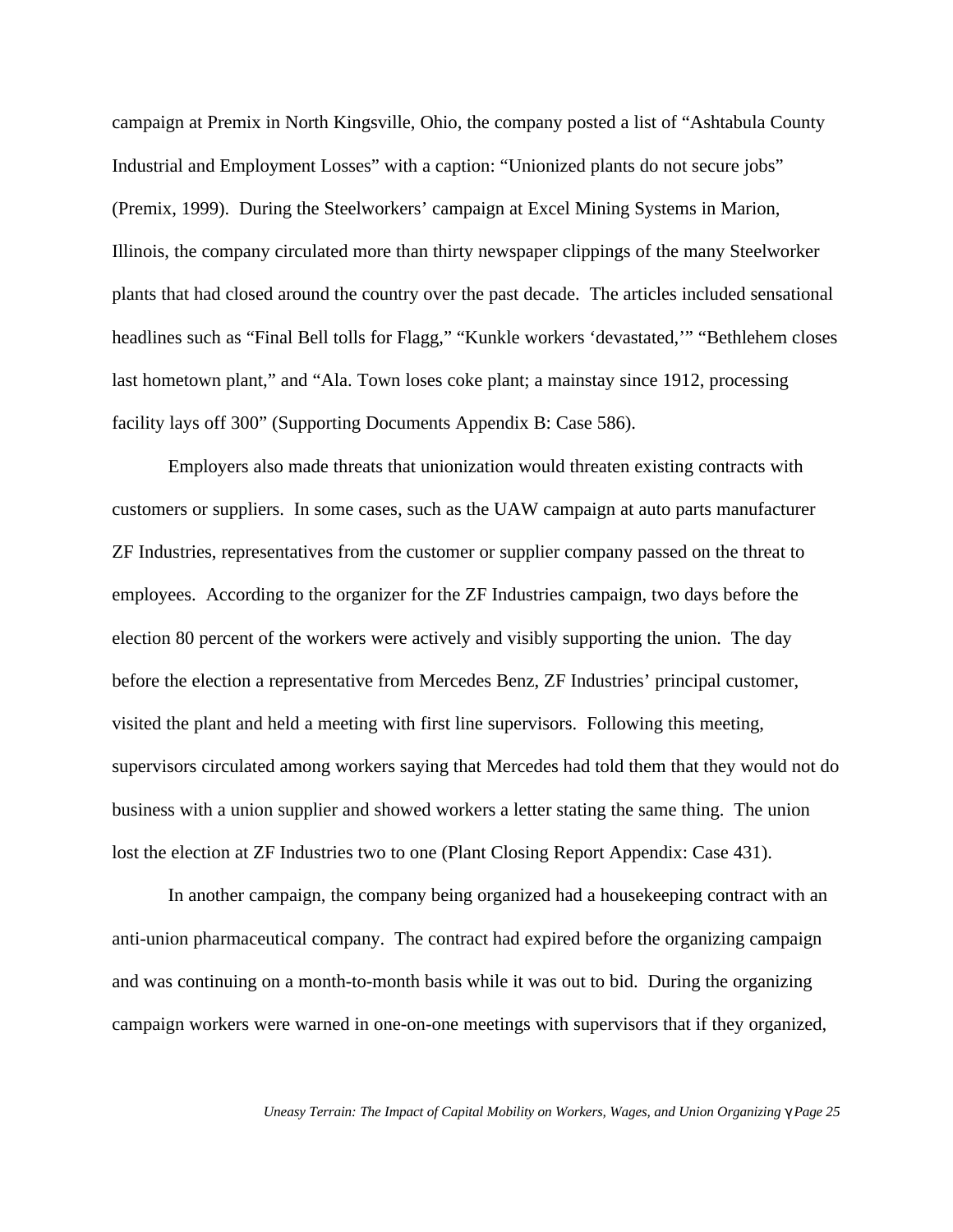the pharmaceutical company would drop their contract (Plant Closing Threat Appendix: Case 251).

Employers also sought to distance themselves from the threats by spreading plant closing rumors either through the anti-union committee or supervisors. During the UAW campaign at Tower Automotive, a technician passed around a leaflet outlining "the union's track record on job security for Tower plants." The leaflet listed five union plants with the notation "CLOSED!" next to each one and noted that "None of 11 non-union have closed." Detailed corporate and collective bargaining information contained in the leaflet suggests that management assisted in the preparation of the document (Tower Automotive, 1999).

During the UAW campaign at Daiken Clutch Corporation, the company issued a regular "Employee Information Bulletin" answering questions from employees about the campaign. Although management said in one of the bulletins that they "have no intention of closing or moving this plant, and certainly not to avoid the union," the bulletins served to reinforce and more broadly distribute plant closing threats rumored to have been made by supervisors or fellow workers. For example, Question 42 in the April 16, 1999, bulletin asked,

. . . Why does Pam Baker keep telling us her opinion about unions? She has said that the Japanese would never keep a factory open that was a union shop. Being in management, shouldn't she keep her opinion to herself?

Answer: Even the labor law permits constitutional free speech and personal expression by managers and supervisors, so long as the statements made by managers and supervisors are not threats or promises as interpreted by the NLRB. Since we weren't there, we don't know exactly what Pam said. We're confident, however, that whatever was said was her personal opinion (Daiken Clutch, 1999a).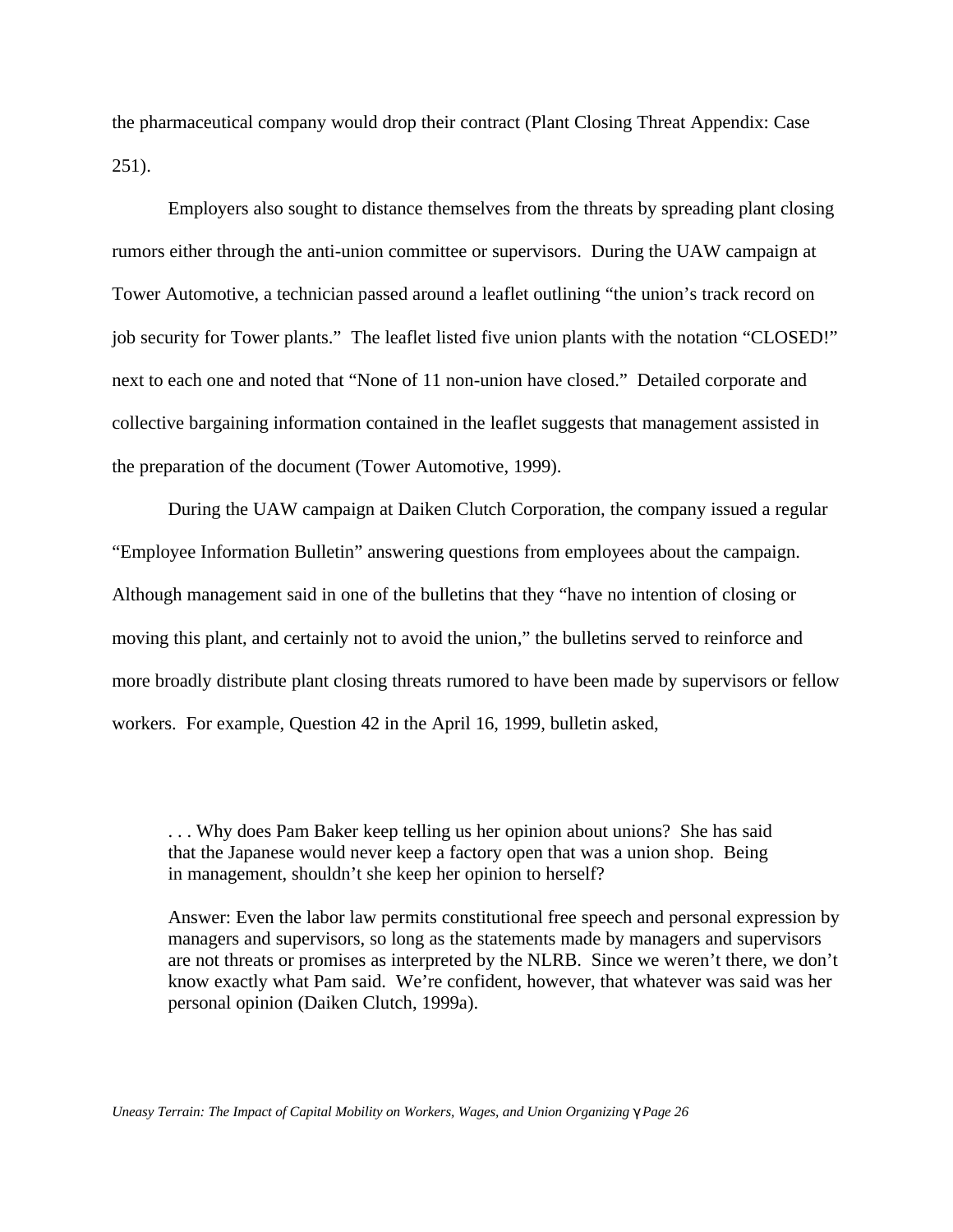As expected, union election win rates were significantly lower in units where plant closing threats occurred (38 percent) than in units without plant closing threats (51 percent). Win rates were especially low (24 percent) in those campaigns where employers made specific threats to move to another country. Win rates were also significantly lower in mobile industries where the threat of closure was more credible. Overall, win rates in mobile industries averaged 34 percent compared to a 54 percent win rate for immobile industries, while in campaigns in mobile industries with threats the win rate averaged 32 percent, compared to a 46 percent win rate in immobile industries with threats.

However, even in campaigns in mobile industries without threats the win rate averaged only 37 percent, in contrast to immobile industries without threats, where the win rate averaged as high as 58 percent. What these numbers reveal is that in mobile industries such as manufacturing, communications, wholesale distribution, and some business services, the threat of capital mobility need be neither spoken nor written to have an impact. Workers in industries such as textiles, electronics, telecommunications, food processing, or computer technical support do not need any reminder from their employers that they work in an insecure industry where companies shut down and move in search of lower labor costs, higher profits, and a non-union workforce. Similarly, in some of the largest multinational companies in our sample, such as Mitsubishi, Pepsico, Royal Dutch Shell, Owens Corning, Georgia Pacific, Pratt and Whitney, or Siemans AG, workers didn't need a direct plant closing threat to worry that these companies might move all or part of their work to sites in Asia, Latin America, Africa, Europe, or Canada. An increase in shipments to other countries or a visit from company officials from other countries could serve as a very credible threat of plant closure during an organizing campaign.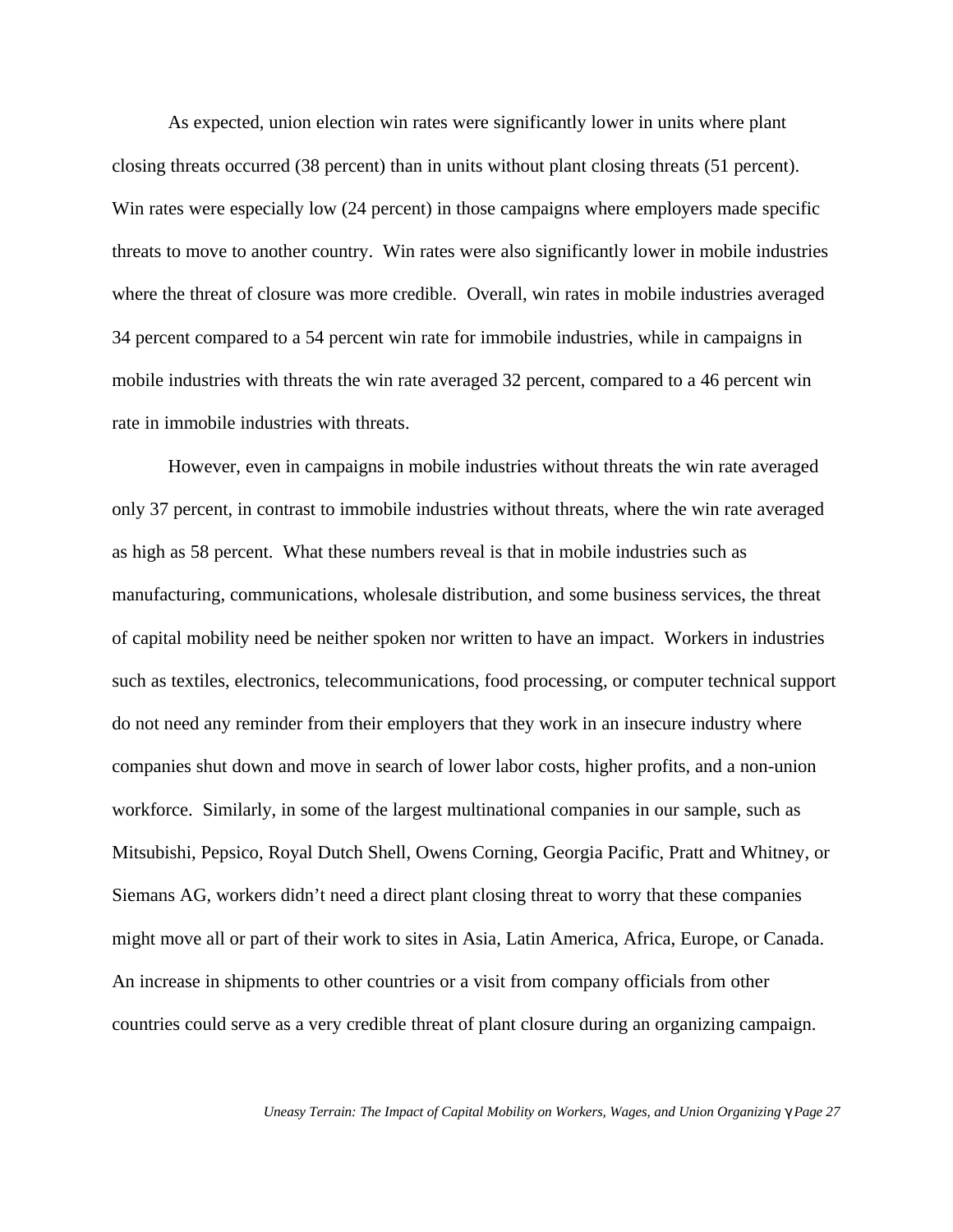## **Unfair Labor Practice Charges Filed on Plant Closing Threats**

The NLRB and the courts have held that employer threats to close the plant if the union succeeds in organizing can be unlawful under certain circumstances. For example, Guardian Industries Corp. v. NLRB<sup>8</sup> held that it was unlawful for a supervisor to say to an employee, "If we got a union in there, we'd be in the unemployment line." However, under the "employer free speech" provisions of the Taft-Hartley Act, the courts have permitted the employer to predict a plant closing in situations where it is "carefully phrased on the basis of objective fact to convey an employer's belief as to demonstrably probable consequences beyond his control" (St. Antoine, 1985: 639). For example, as Human Rights Watch described in its recently released report,

One prediction a court found to be 'carefully phrased' was made by the owner of an Illinois restaurant where workers sought to form a union and bargaining collectively. In a tape-recorded speech in a captive-audience meeting the owner stated, 'If the union exists at [the company], [the company] will fail. The cancer will eat us up and we will fall by the wayside . . . I am not making a threat. I am stating a fact . . . I only know from my mind, from my pocket book, how I stand on this.' The NLRB found this statement unlawful. A federal appeals court reversed the board, finding the employer's statement a lawful prediction that did not interfere with, restrain, or coerce employees in the exercise of the right to freedom of association.

At an Illinois auto parts plant where workers began organizing, a supervisor told workers, 'I hope you guys are ready to pack up and move to Mexico.' Again, the NLRB found that the statement was a plant closing threat. And again the appeals court overturned the finding by the NLRB. The court said the statement was 'a joke, not a threat' . . . (Human Rights Watch, 2000: 108-109).

 $\overline{a}$ 

<sup>8</sup>Guardian Ind. Corp. v. NLRB 49 F3d 317, 322, 148 LRRM 2665 (CA 7, 1995)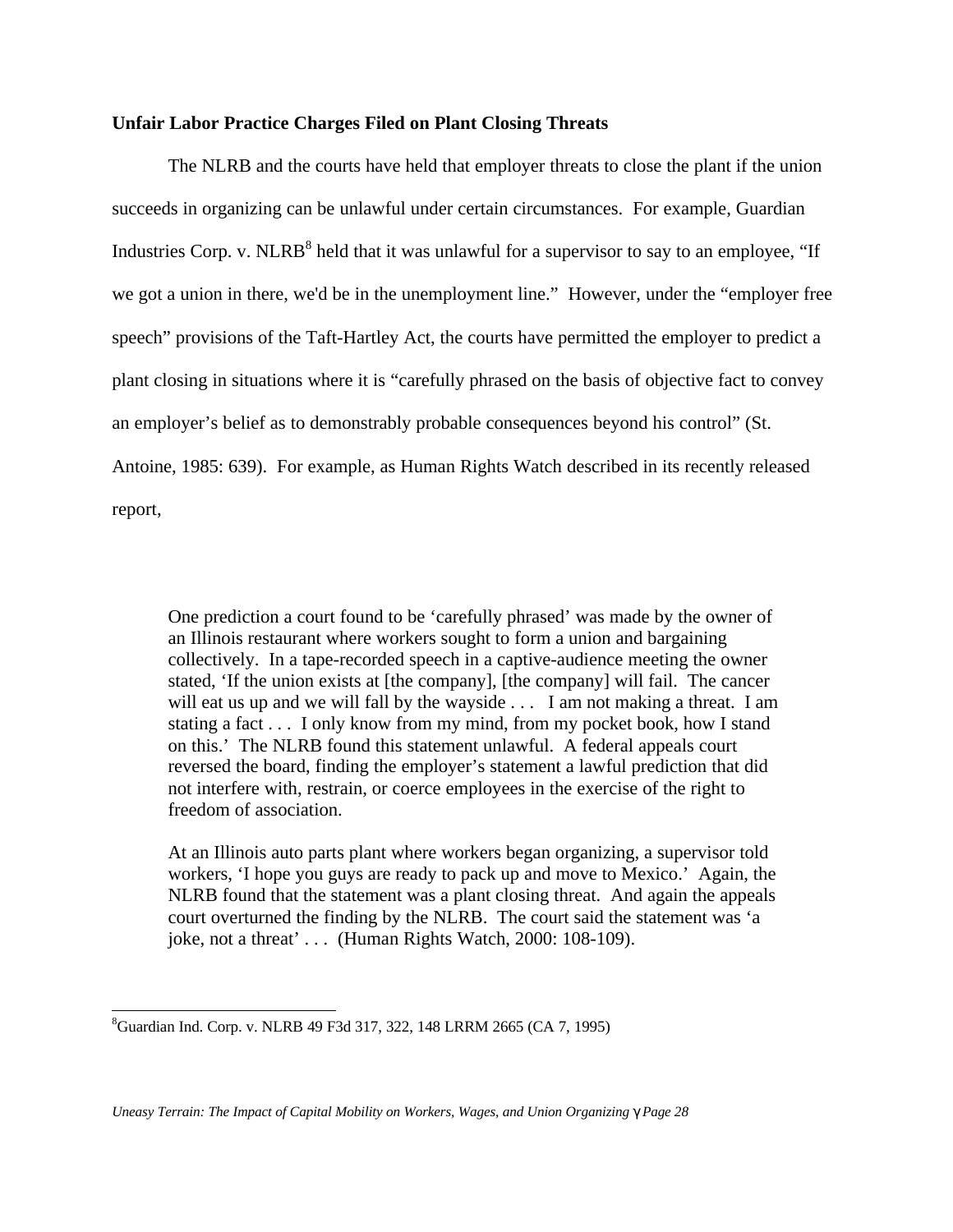Thus, employer plant closing threats are not considered by the NLRB to be illegal "where the financial condition of the company supports an objective opinion that unionization may cause business failure" (Hardin, 1997: 38). For example, in House of Raeford Farms (308 NLRB 362), the Board held it was lawful for an employer to say it would be forced to close if there was a strike that shut the plant and there was a loss of customers.

While the Board and Courts have made plant closing threats illegal under certain circumstances, they have upheld the right of employers to completely shutdown operations and go out of business for the purpose of avoiding unionization, if the shutdown is complete. Under this standard, partial shutdowns or the transfer or subcontracting of work to avoid unionization are not legal, but full shutdowns are $^9$ .

When an employer is found guilty of making an unlawful threat of plant closure, the typical remedy is a cease and desist order coupled with the posting of a notice promising not to make such statements in the future. If the employer chooses to litigate the charge it can take months and even years before such a remedy takes place. However, such notices do not state that the employer will not close the plant if the employees unionize, or even that it would be illegal for the employer to relocate its operations because employees unionized. They only indicate that the employer promises not to make further threats in the future. And, if the employer violates the cease and desist order and continues to make threats, any further legal sanctions, such as contempt citations, are extremely rare, and take years to process through the courts.

 $\overline{a}$ 

<sup>&</sup>lt;sup>9</sup>See Textile Workers v. Darlington Mfg. Co. 380 US 263 (1985).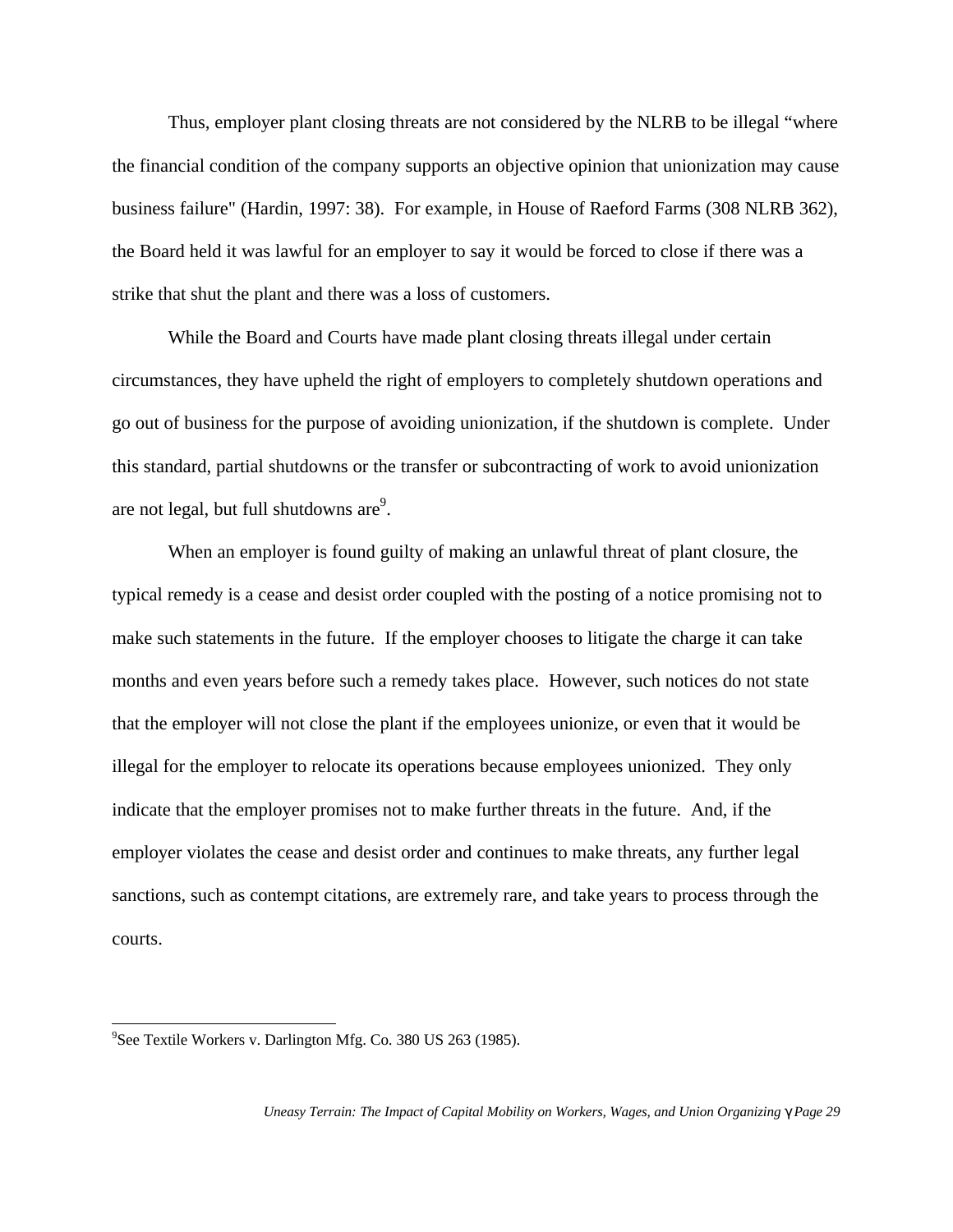In effect, the posting of the notice or even a cease and desist order, can serve as a reminder and reinforcement of the earlier threat, advertising to all employees, in writing, that this employer has threatened to close the plant if the union wins.

As in the case of the UNITE campaign at Pillowtex, unlawful threats of a plant closing can also be the basis for setting aside the results of an election and calling for a new one. However, as shown in Table 10, this occurred in only 11 percent of the campaigns with threats where objections were filed, and normally only in the most egregious cases, such as Pillowtex, where the plant closing threats were clear and unambiguous and were coupled with numerous other egregious violations including repeated discharges, surveillance, threats, and harassment of union activists and supporters.<sup>10</sup> Unions were not able to win any of the rerun elections in our sample for campaigns where the employer had made plant closing threats.

The strongest Board remedy in the aftermath of a union loss after plant closing threats is to reverse the election and issue a certification and bargaining order, without requiring the union to go through a rerun. These are extremely rare, occurring in only one campaign in our sample (Table 10).

As we can see in Table 3, unions filed charges in only 14 percent of the campaigns in the sample where plant closing threats occurred. This is a dramatic decrease from our earlier study which found that in 1993-1995 unions filed charges on a third of all elections with plant closing threats. The difference suggests that many unions are using the NLRB much more strategically, both because they understand the difficulty in winning Board charges relating to plant closing

 $\overline{a}$ 

<sup>&</sup>lt;sup>10</sup> Fieldcrest Cannon, Inc. and Amalgamated Clothing and Textile Workers Union, *AFL-CIO*, 318 NLRB 470, 152 LRRM 1173 (1995). During the campaign the company name changed from Fieldcrest Cannon to Pillowtex and the union name changed from ACTWU to UNITE.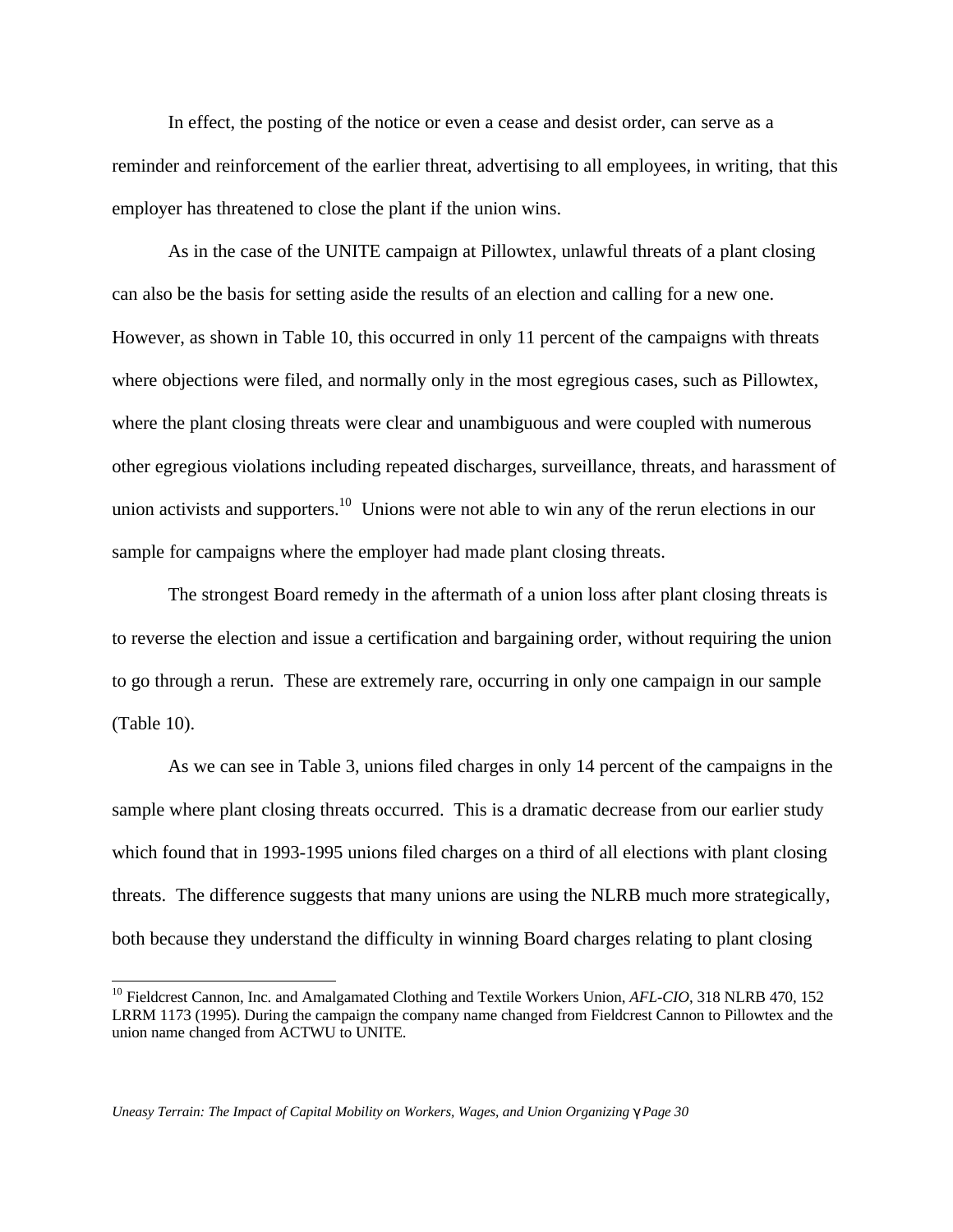threats, particularly the large number of veiled threats or verbal threats made in one-on-one meetings with supervisors and other management, and because they recognize the limited value of Board remedies. This is especially true in cases where it looks likely that the union is going to win the election and organizers want to avoid filing charges that might unnecessarily delay or block the election, and in cases where the union is certain to badly lose the election and is unlikely to be able to reverse the loss even if a rerun is ordered.

According to Fred Feinstein, former General Counsel to the NLRB, in recent years the Board has actively encouraged unions to be more discriminating in their filing of unfair labor practices.

Starting in the mid-1990s, when the budget was being squeezed at the NLRB, one of the things we said to people who filed charges before the Board is that they should try to weed out cases in which is was difficult to prove merit because our resources were tight and we wanted to concentrate on the cases that we could do something about (Interview with Fred Feinstein, August 30, 2000).

The disposition of unfair labor practices relating to plant closing threats provides further evidence that organizers are being more strategic and selective about filing charges. Unions withdrew charges before a complaint was issued in 13 percent of the campaigns with threats where charges were filed, and settled before a complaint in 10 percent (Table 3). Charges were dismissed by the Board without a complaint being issued in 7 percent of the cases, while a complaint was issued on at least some charges in 63 percent of the campaigns with threats where charges were filed. Charges were settled after the complaint was issued in 7 percent, and the final determination was in the union's favor in 13 percent of the campaigns with threats where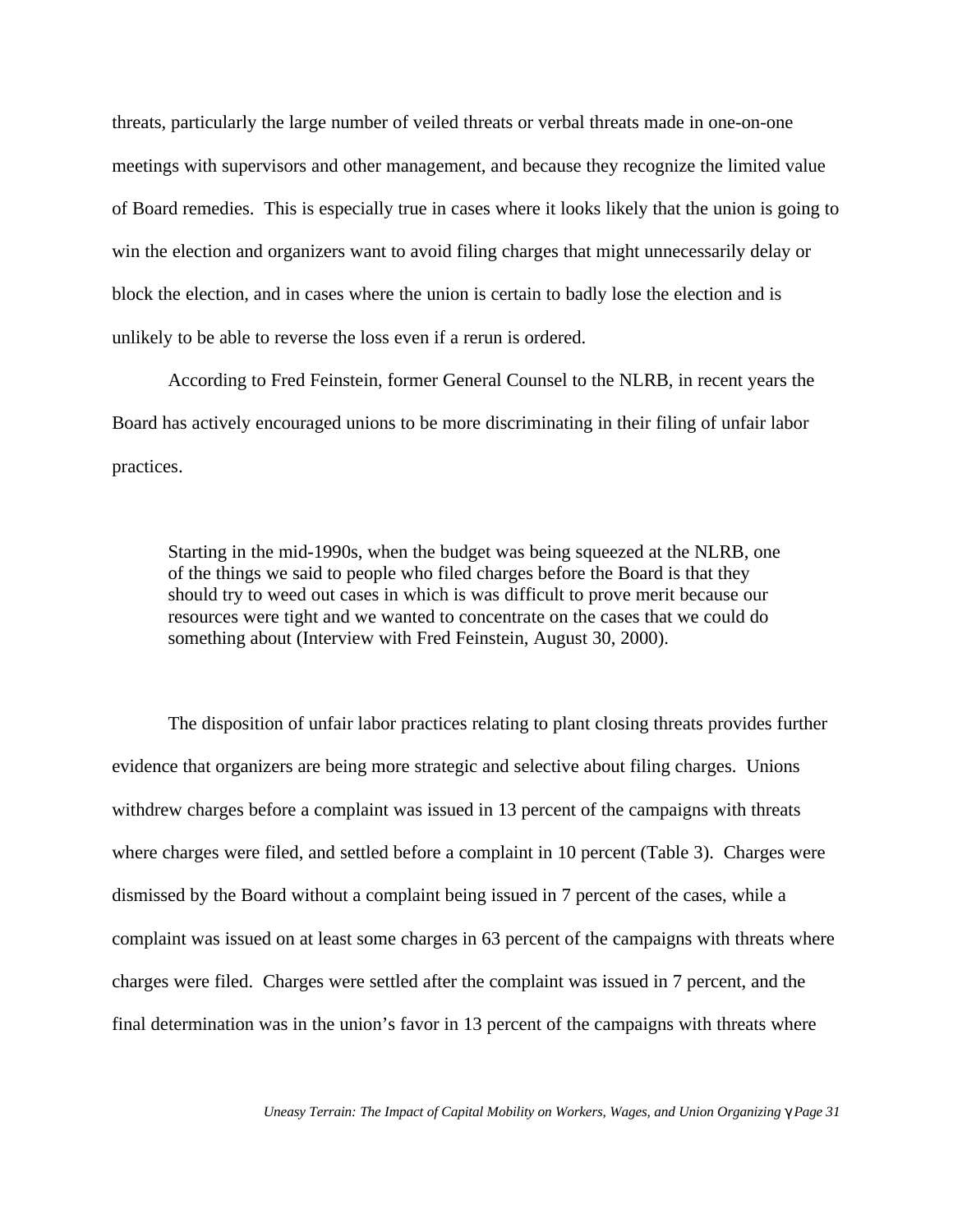charges were filed, while the final determination was not in the union's favor in 13 percent. The significantly lower rate of charges withdrawn (13 percent in 1998-1999 compared to 33 percent in 1993-1995) and significantly higher rate of complaints issued by the Board (63 percent in 1998-1999 compared to 48 percent in 1993-1995) confirm that unions are being more cautious about filing charges in cases that they are unlikely to win.

When asked why they did not file charges over a plant closing threat, by far the most prevalent answer (51 percent) given by organizers was that they did not think the case was strong enough to win the charge. Twenty-eight percent reported that they did not file charges because they thought the union would win the election and did not want a delay, while 9 percent failed to file charges because they felt that it was not worth the effort and expense since the union was going to lose the election anyway. Another 9 percent reported that, although they believed they had a strong case, it was not worth filing a charge because they did not have confidence that the Board would rule in their favor. In 3 percent of the cases where the union did not file charges they were unable to convince witnesses to come forward to testify.

What these data suggest is that while plant closing threats have dramatically increased in more mobile industries, organizers have much less faith in the NLRB process and are less willing to devote the union's efforts and resources to a process that they are unlikely to win. Unions also may be less likely to file unfair labor practice charges in response to plant closing threats because of the changing nature of those threats. Follow-up interviews with organizers, in both the current study and the study conducted for the NAALC, reveal that in the first years after NAFTA went into effect, employers were much more blatant and unsophisticated in both the content of their threats and the way in which they were carried out.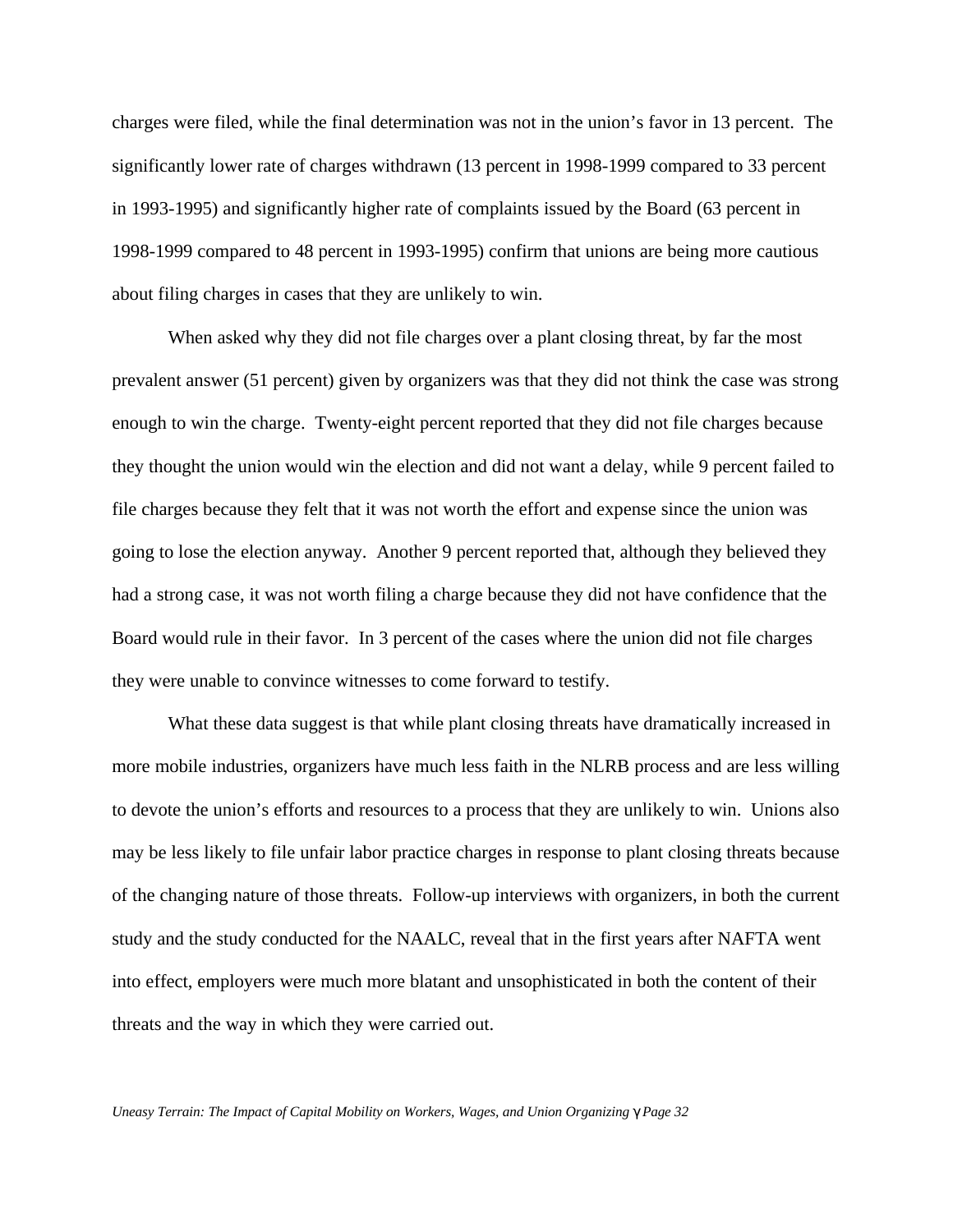Twice as many employers in 1993-1995 made specific unambiguous written threats that they would shut down all or part of the plant or contract out all or part of the work force if the union was to win the election. Several employers posted maps on the wall with bright red arrows pointing from the U.S. to Mexico. Others put up banners and signs or even distributed T-shirts with the plant closing threat boldly emphasized (Bronfenbrenner, 1997). In almost every one of these more blatant and visible examples of plant closing threats from the 1993-1995 sample unions where able to win either postings, rerun elections, or bargaining orders. However, in the years since our earlier report came out, it appears that employers have discovered that in the current climate of increased capital mobility, more subtle and veiled threats can be just as effective and less open to union unfair labor practice charges.

#### **Corporate Structure and Company Characteristics**

Tables 4 and 5 provide us a more detailed picture of the corporate structure and characteristics of companies involved in certification election campaigns. Consistent with earlier research, the majority of union private sector organizing campaigns are concentrated in relatively small units in U.S.-owned for-profit companies. However, in the last five years there have been significant shifts in the ownership structure of private sector companies where organizing is taking place, reflecting both changes in union targeting strategies and changes in corporate ownership worldwide. Compared to five years ago, companies targeted for organizing campaigns are more than twice as likely to be non-profits and 50 percent more likely to be subsidiaries of large multinational parent companies. They are also much more likely to have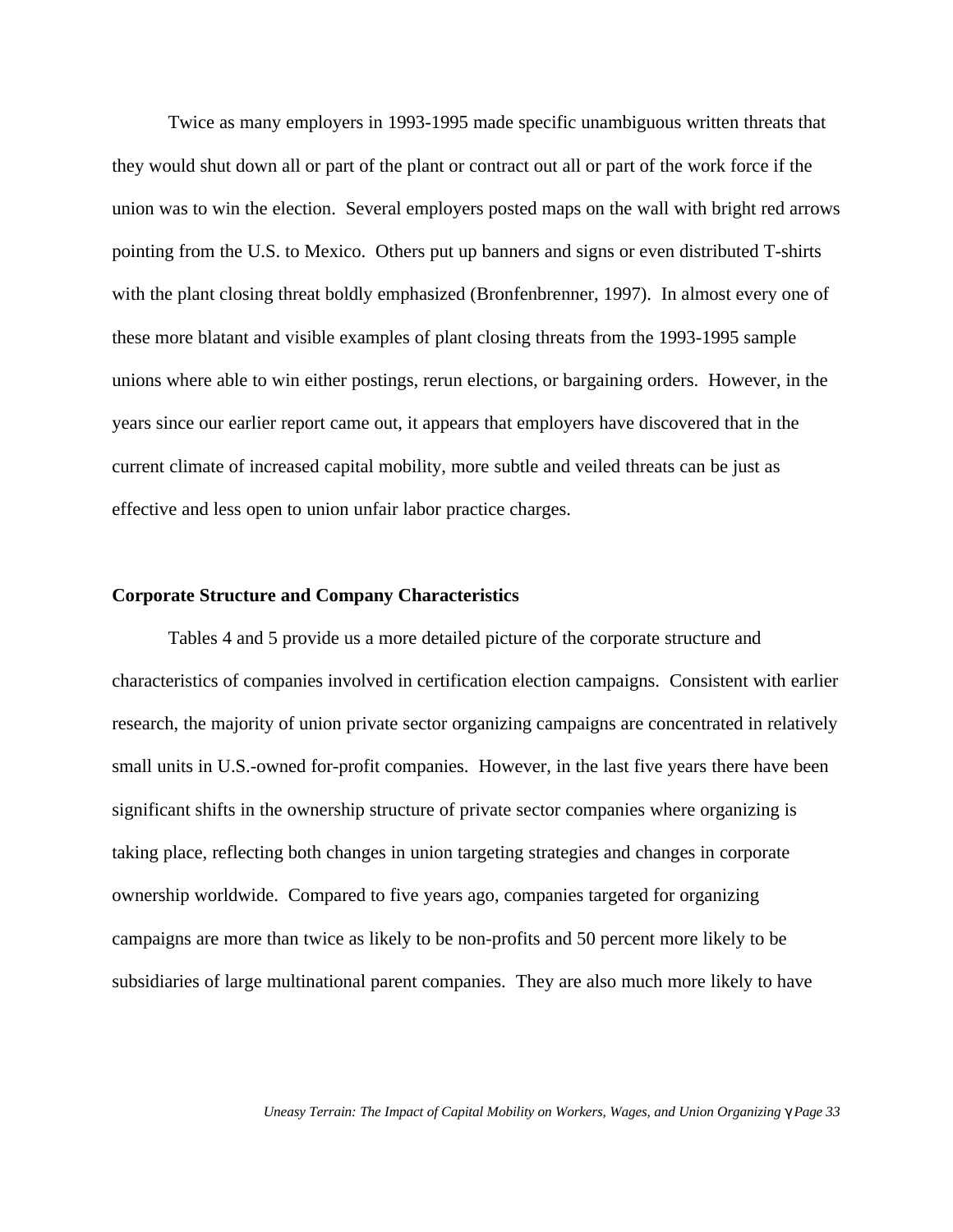foreign sites and locations, foreign suppliers and customers, and less likely to have all sites and operations based in the U.S.

Eighty-four percent of the companies in our sample were subsidiaries of larger parent companies. This is a dramatic increase over the 57 percent which were subsidiaries of larger corporations in our 1993-1995 sample. Seventy-seven percent of the companies in our sample were for-profit companies, a slight majority of which (40 percent of the sample) were publicly held corporations traded on the stock exchange, while the remaining 37 percent were privately held.

Only one third of the campaigns occurred in for-profit companies solely based and operating in the U.S., compared to 52 percent of the 1993-1995 sample. Another 31 percent of organizing campaigns occurred in U.S.-based multinational corporations and 13 percent were in foreign-based multinational corporations in Canada (4 percent), Europe (6 percent), Latin America/Caribbean (1 percent), Asia ( 2 percent), and Australia/New Zealand (less than 1 percent).

Twenty-three percent of all certification election campaigns took place in non-profit companies such as hospitals, social service agencies, or educational institutions, compared to just 11 percent in the 1993-1999 sample. This reflects both the surge in organizing activity among unions who normally dominate the non-profit sector, such as SEIU, and traditionally public sector unions such as AFT and AFSCME that are now following public sector work as it is contracted out and shifted to the private sector. It also reflects a continuing trend among industrial and building trades unions who are finding their traditional sectors more and more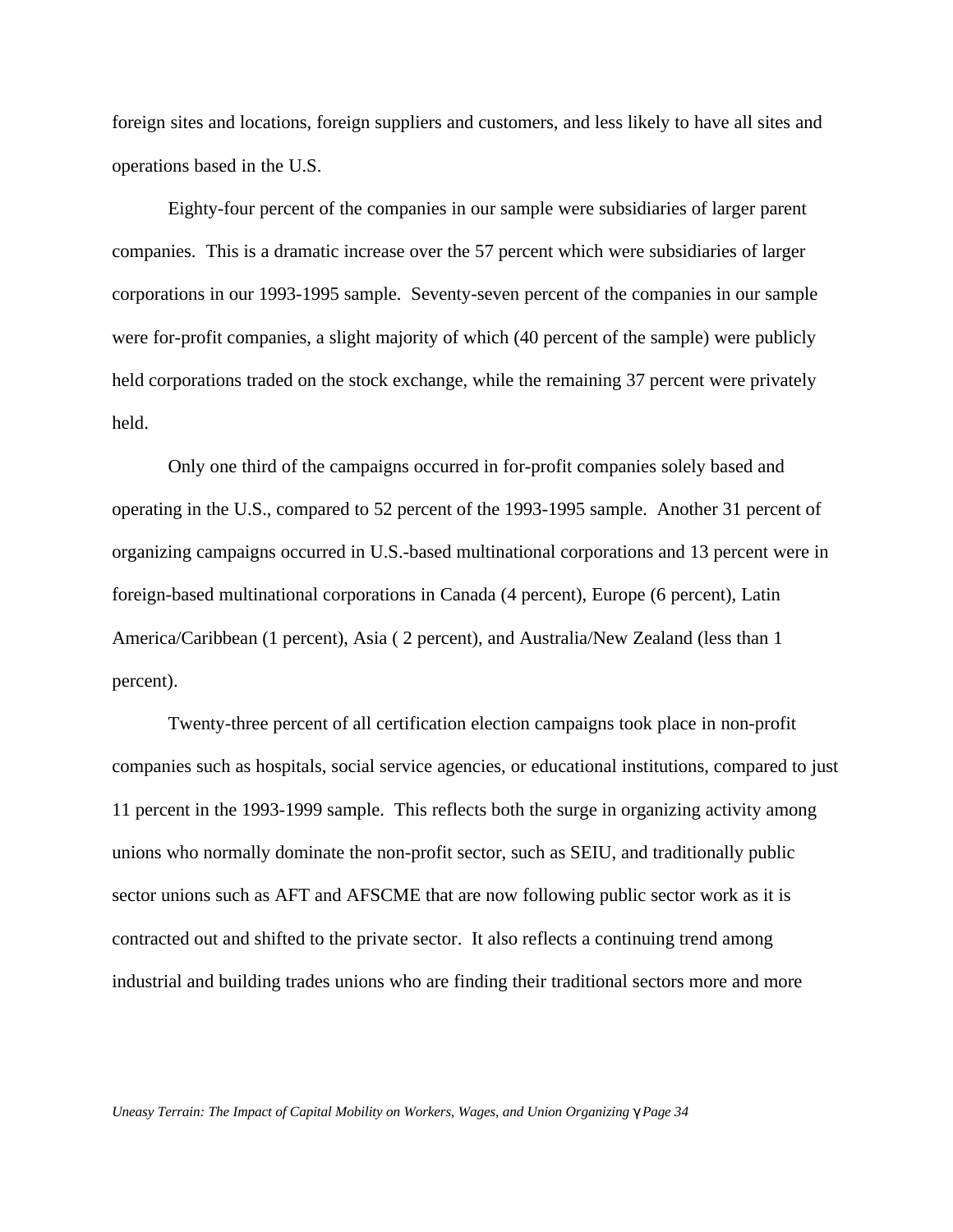difficult to organize and so are branching out into non-profit units in search of greater organizing success.

The attraction of non-profit companies is not surprising given the fact that win rates average as high as 56 percent in organizing campaigns in non-profits, compared to a 40 percent win rate for all for-profit companies combined. Among for-profit companies, win rates were highest for U.S.-based companies with all sites in the U.S. (46 percent), and lower for foreignbased multinationals (31 percent) and U.S.-based multinationals (39 percent). Win rates were also much higher (63 percent) in the 17 percent of the companies in the sample which were not a subsidiary of a larger parent company, compared to a 41 percent win rate for companies that were subsidiaries.

Forty-eight percent of the companies in the sample had other sites and locations in foreign countries. Of particular note is the fact that 29 percent had sites in multiple countries and continents around the globe. Three percent had sites in both Canada and Latin America/Caribbean and another 3 percent had sites in both Europe and North America. The win rates were lowest (31 percent) for the most global companies with sites in multiple continents.

Fifty-one percent of the companies in the sample had foreign customers. Once again, the largest percentage (35 percent) were mixed-global companies with customers in multiple countries and continents, and they had an average win rate of only 30 percent. Similarly, 48 percent of the companies in the sample had foreign suppliers, of which nearly a third were mixed-global companies with suppliers in multiple countries and continents and an average win rate of 35 percent. In combination, as many as 57 percent of the companies in the sample had some foreign sites, suppliers, or customers. The win rates for these companies averaged 37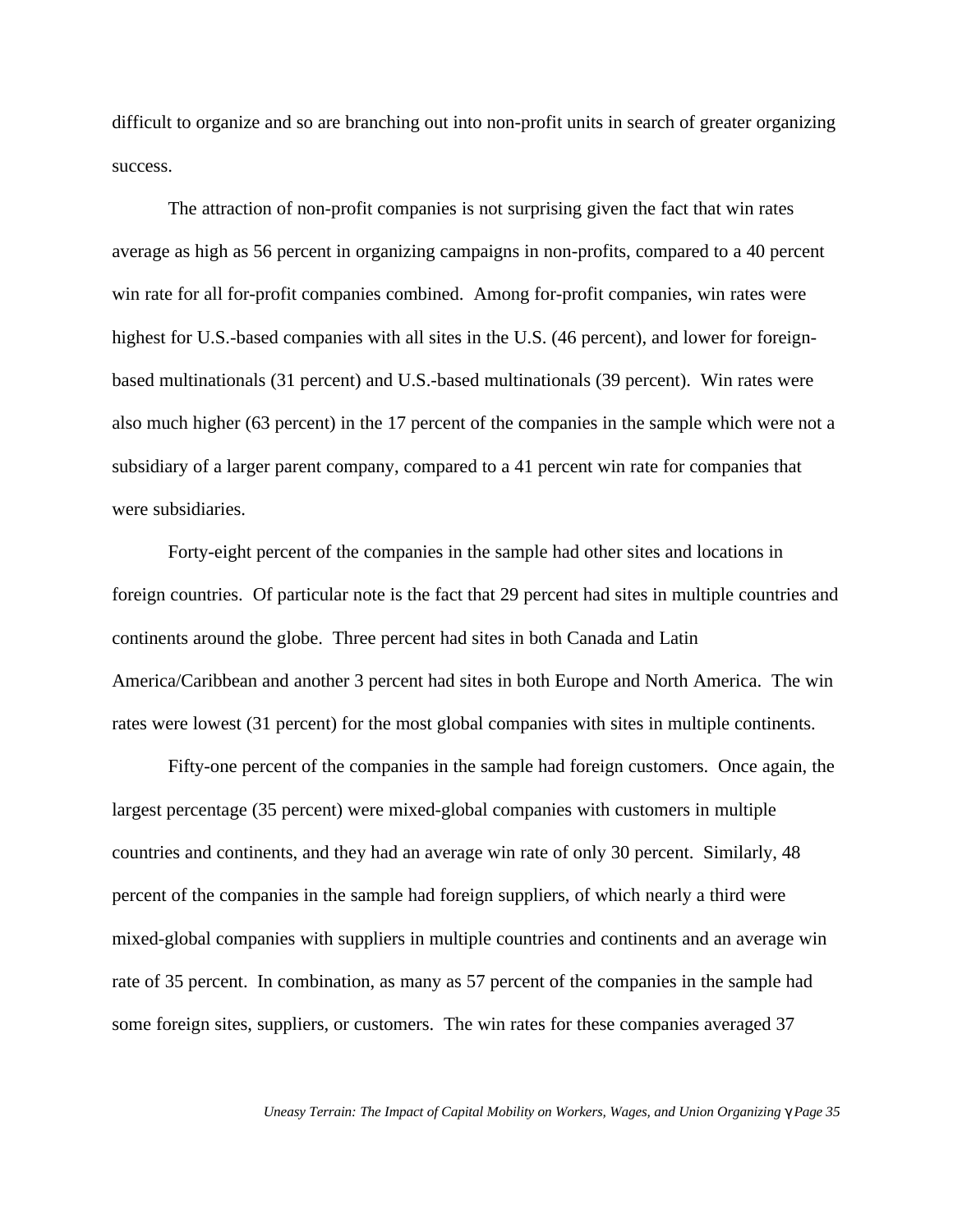percent compared to a 54 percent win rate for companies with all sites, suppliers, and customers in the U.S.

When we examine the campaigns where plant closing threats occurred, we find that the threat rates were highest for U.S.-based multinationals (64 percent) and multinationals based in Latin America (100 percent), Asia (78 percent), and Australia/New Zealand (100 percent). The threat rate for U.S.-based for-profits with all sites and locations in the U.S. was 53 percent, while the threat rate for non-profits was only 28 percent. The threat rates for companies with foreign sites and locations, foreign customers, and foreign suppliers all averaged slightly above 60 percent, but were especially high (69 percent) for the most global companies with sites, suppliers, and customers in multiple countries and continents around the globe. Win rates for these global multinational companies all averaged around 30 percent, whether or not there were plant closing threats. This may be because simply the existence of other sites in Latin America, Asia, or Africa, or customers or suppliers in these countries, serves as an unspoken threat of plant closing for many workers.

As we can see from Table 5, unions are organizing in slightly larger units than they have in the past. The average unit size for union campaigns in units with fifty or more eligible voters was 189 eligible voters in 1998-1999 compared to 173 eligible voters in 1993-1995. The average size of units in campaigns with threats (203 eligible voters) was slightly larger than the unit size in campaigns without threats (174 eligible voters). In one of the more significant changes from earlier research, the 1998-1999 data suggest that increases in unit size are no longer associated with lower win rates. Instead of win rates decreasing as the unit size increases, they remain fairly consistent, and actually are highest (48 percent) in the 5 percent of the units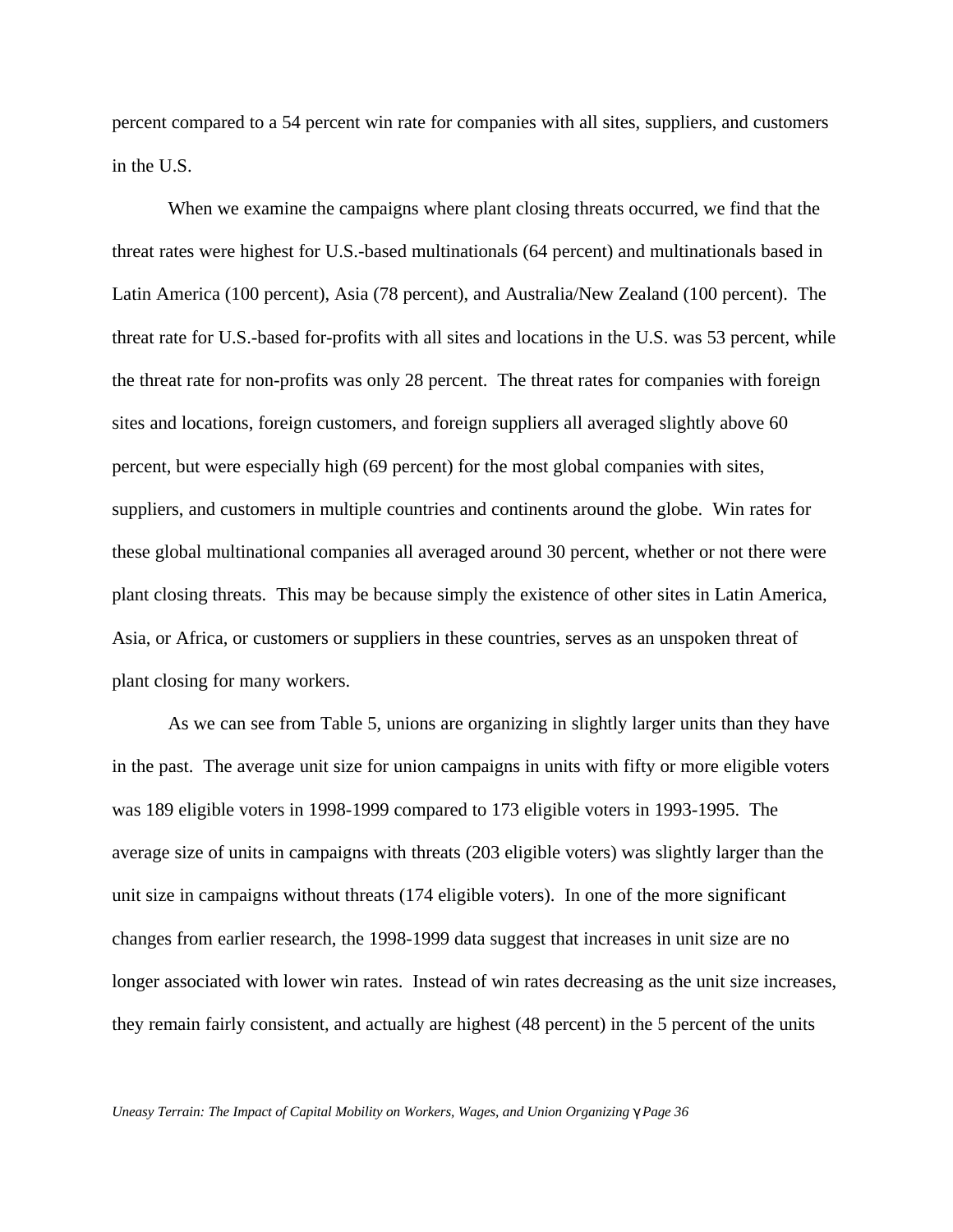with 500 or more eligible voters. This change reflects the greater staff and financial resources that unions are putting into these larger campaigns (Bronfenbrenner, 2000a).

In terms of the financial condition of the company prior to the election, 25 percent of the companies in the sample were in excellent financial condition, 40 percent were in good condition, 30 percent were in fair condition, and only 4 percent were in poor condition prior to the election taking place. Consistent with earlier research, win rates were slightly lower (39 percent) in companies in excellent financial condition, reflecting the employer's ability in those companies to shift significant resources into undermining the union's campaign. Plant closing threat rates are only slightly higher in companies in poor financial condition and vary only one or two percentage points between the 50 percent threat rate for companies in fair condition to the 52 percent threat rate for plants in excellent financial condition. These findings indicate that the majority of these threats are a direct component of the employer anti-union campaign and do not result from the deteriorating financial condition of the company.

If we examine the annual revenue information, we find that the majority of campaigns with threats were concentrated in companies where the annual revenue of the parent corporation was greater than \$250 million per year. Only 22 percent of the companies had annual revenues of less than \$25 million per year. At 44 percent, the threat rate is lower for companies with annual revenue of less than \$25 million a year. This is to be expected given the large number of small service sector units and non-profit companies which have lower annual revenue. Thus, while smaller for-profit manufacturing companies may be more likely to threaten plant closing than some of the extremely large for-profit multinational corporations in the retail, hospitality, or health care industry, the threat rate is lowest in smaller non-profit and service sector units such as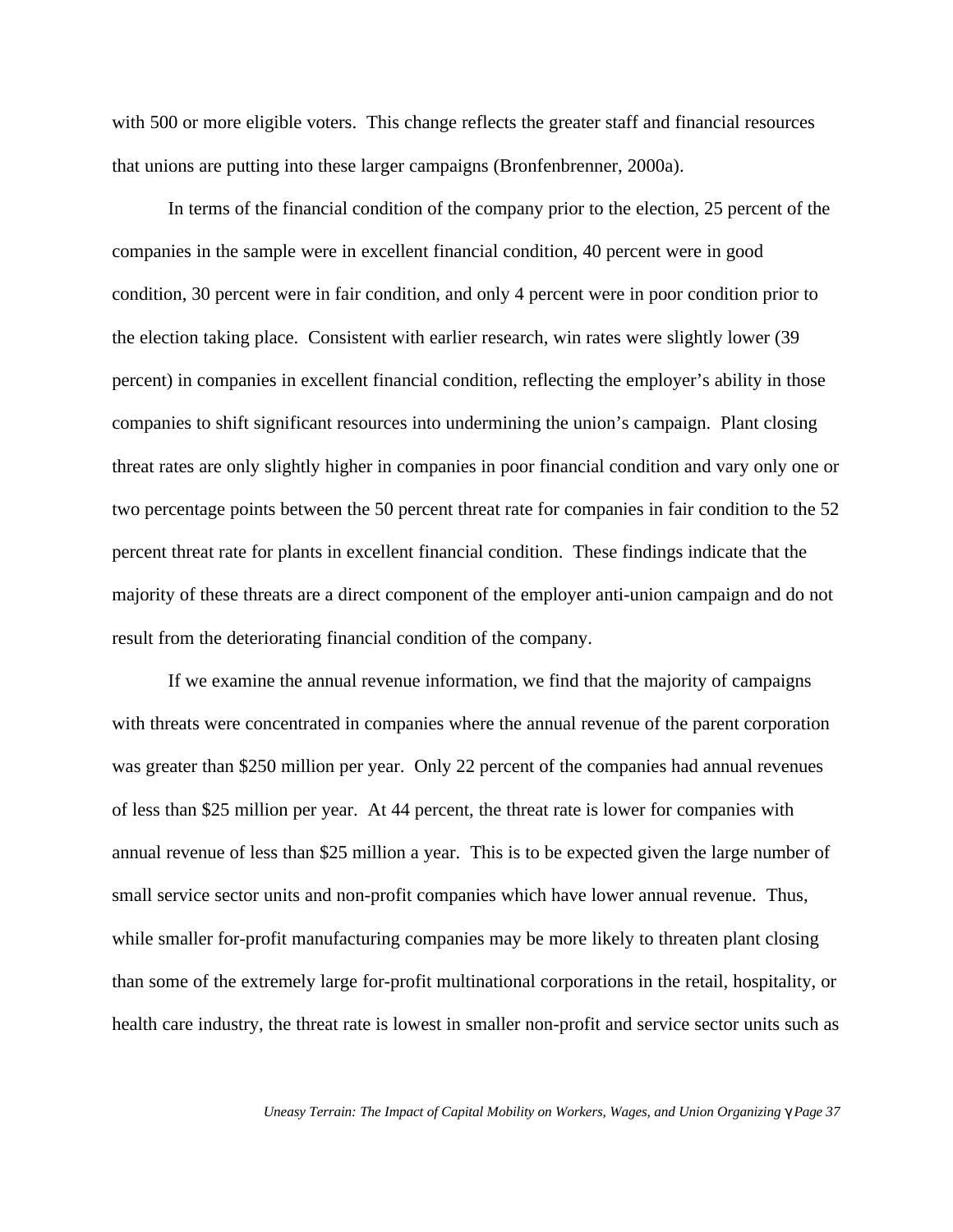hospitals, nursing homes, and retail stores. Threat rates were highest (60 percent) for companies with annual revenue of \$5 billion or more per year. This is not surprising given that these are some of the largest multinational companies with sites and locations around the globe.

Thirty percent of all the companies in our sample, but only 19 percent of the companies in campaigns with threats, had negative net income in the year prior to the election taking place. Once again, threat rates were highest (63 percent) for the large companies with net income of \$100 million or more, and win rates were only 23 percent for these companies. For publicly-held companies in our sample the estimated price per share was \$2.73 for campaigns with threats compared to only \$1.55 overall.

Fifteen percent of the elections in our sample were in units where there were organized workers in other units at the same location and 61 percent were in units where there were other organized units at other sites, locations, or divisions of the company. Not unexpectedly, employer threats of plant closing were considerably less common in companies where other units at the same location were already under contract (40 percent), simply because to threaten to close the plant in response to unionization carries much less weight under those circumstances. Threat rates were slightly higher (51 percent) in companies which had unionized units at other sites, reflecting the fact that many employers with only a small number of unionized facilities are committed to keep their remaining sites union free, and so threatened to close down operations rather than have another site unionize.

There have been some significant changes in the regions of the country where organizing activity has taken place. While earlier research found organizing activity to be highest in the Midwest and lowest in the West Coast and Mountain states (11 percent), we find that, in 1998-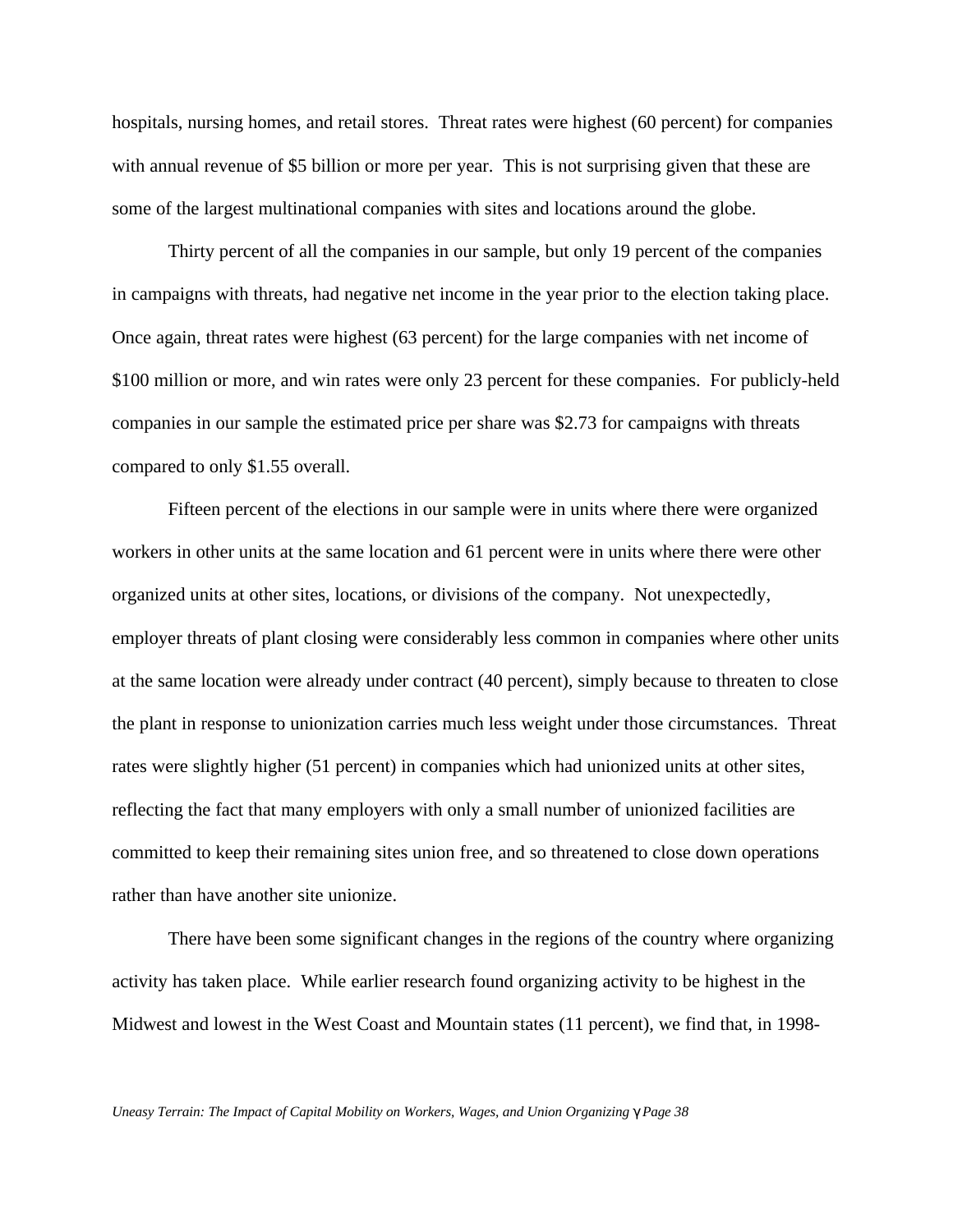1999, 29 percent of elections were in the Northeast, 24 percent in the Midwest, 22 percent in West Coast and Mountain States, 20 percent in the Southeast, and only 4 percent in the Southwest. Election threats rates were fairly consistent across all regions, ranging from 47 percent in the Southwest to 53 percent in the Midwest. However, win rates in elections with threats drop much lower in the Southeast (28 percent) and the Southwest (29 percent) than they do for other regions of the country, possibly because threat rates are more credible the closer the company gets to the Mexican border.

#### **Bargaining Unit Characteristics**

Table 6 summarizes the characteristics of the bargaining units in our sample, providing important information on which workers are organizing and which workers are most impacted by plant closing threats during organizing campaigns. As expected, given the large number of service sector units, there has been a significant increase in the percentage of service and maintenance and professional/technical units which predominate in the service sector, while there has been a drop in traditional blue collar production and maintenance units. In the 1998- 1999 election data, 15 percent of the units were service and maintenance, 15 percent were professional/technical, and 44 percent were in production and maintenance units. In contrast, in the 1993-1995 data, 10 percent of the units were in service and maintenance, 5 percent in professional/technical, and 51 percent in production and maintenance units.

Consistent with past research, win rates were highest in service and maintenance (61 percent) and nonprofessional units (84 percent) and lowest in production and maintenance (33 percent), craft (25 percent), and guard units (0 percent). Threat rates were highest in production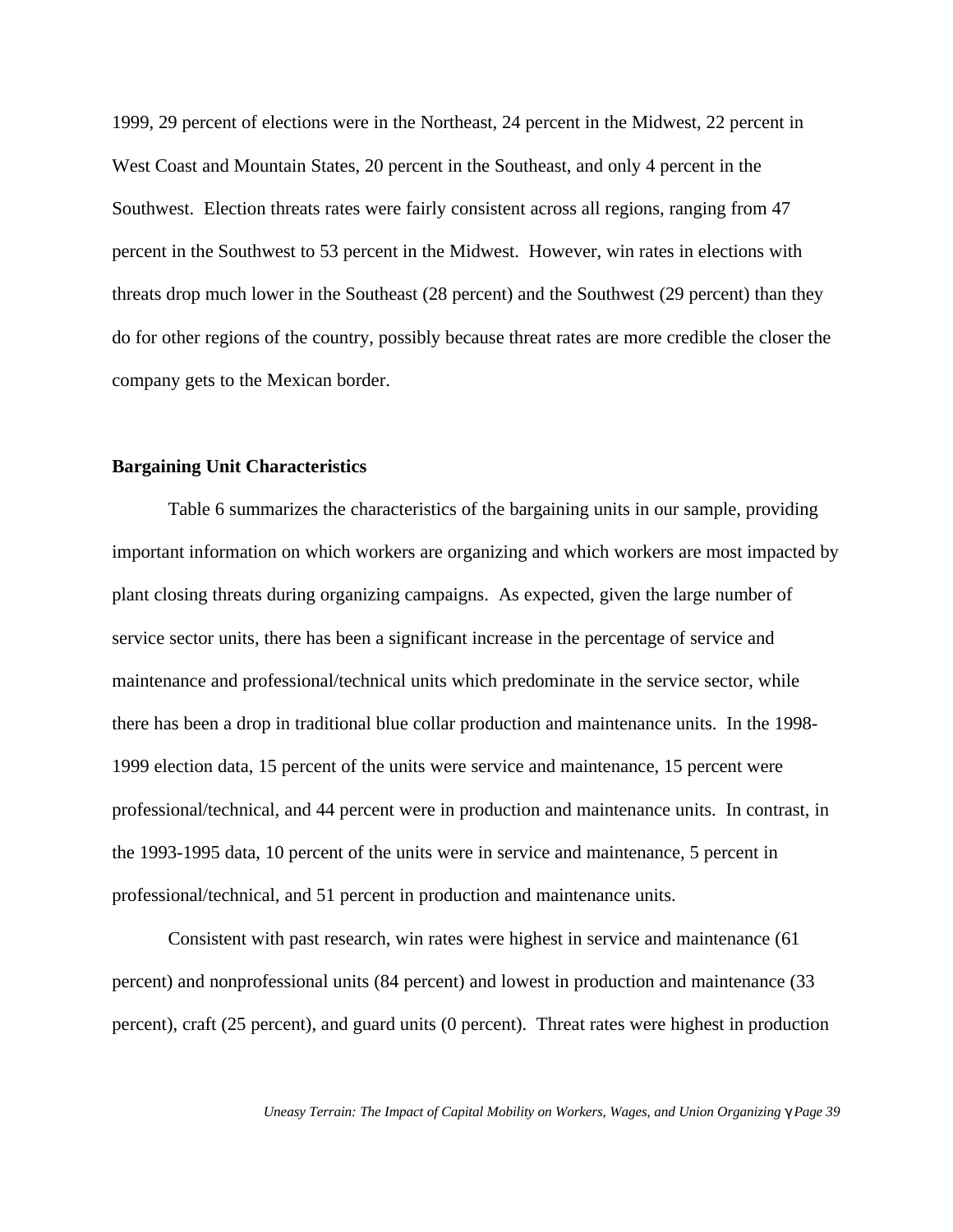and maintenance units (70 percent), which tend to be concentrated in the manufacturing industry, while they averaged below 30 percent in service and maintenance and white collar units, which tend to be in the service sector.

Organizing is increasingly concentrated in units with a majority of women and people of color. Half of the units in the sample had a majority of women workers and 39 percent had a majority of workers of color, while 31 percent of the units had more than 75 percent women workers in the unit and a quarter of the units had 75 percent or more workers of color in the unit. Only 10 percent of the units were all male or all white, while 18 percent had a majority of women workers of color. In keeping with the growth in service sector units, the proportion of units with 75 percent or more women and 75 percent or more workers of color increased substantially from 1993-1995 when only 20 percent of the units had 75 percent or more women and 19 percent had 75 percent or more workers of color. The proportion of non-English speaking workers in the unit also increased from 5 percent in 1993-1995 to 15 percent in the 1998-1999.

Consistent with earlier research, win rates increased substantially as the proportion of women and people of color increased in the unit. The highest win rates were 83 percent for units with 75 percent or more women workers of color, while win rates were lowest in units where women (31 percent) or workers of color (40 percent) represented a minority of the unit.

Threat rates were lower in units with a majority of women and in units with a majority of people of color, reflecting the fact that these units are concentrated in health care and other service sector units. However, threat rates were still as high as 52 percent for units that included 75 percent women of color, most likely because some of the more mobile manufacturing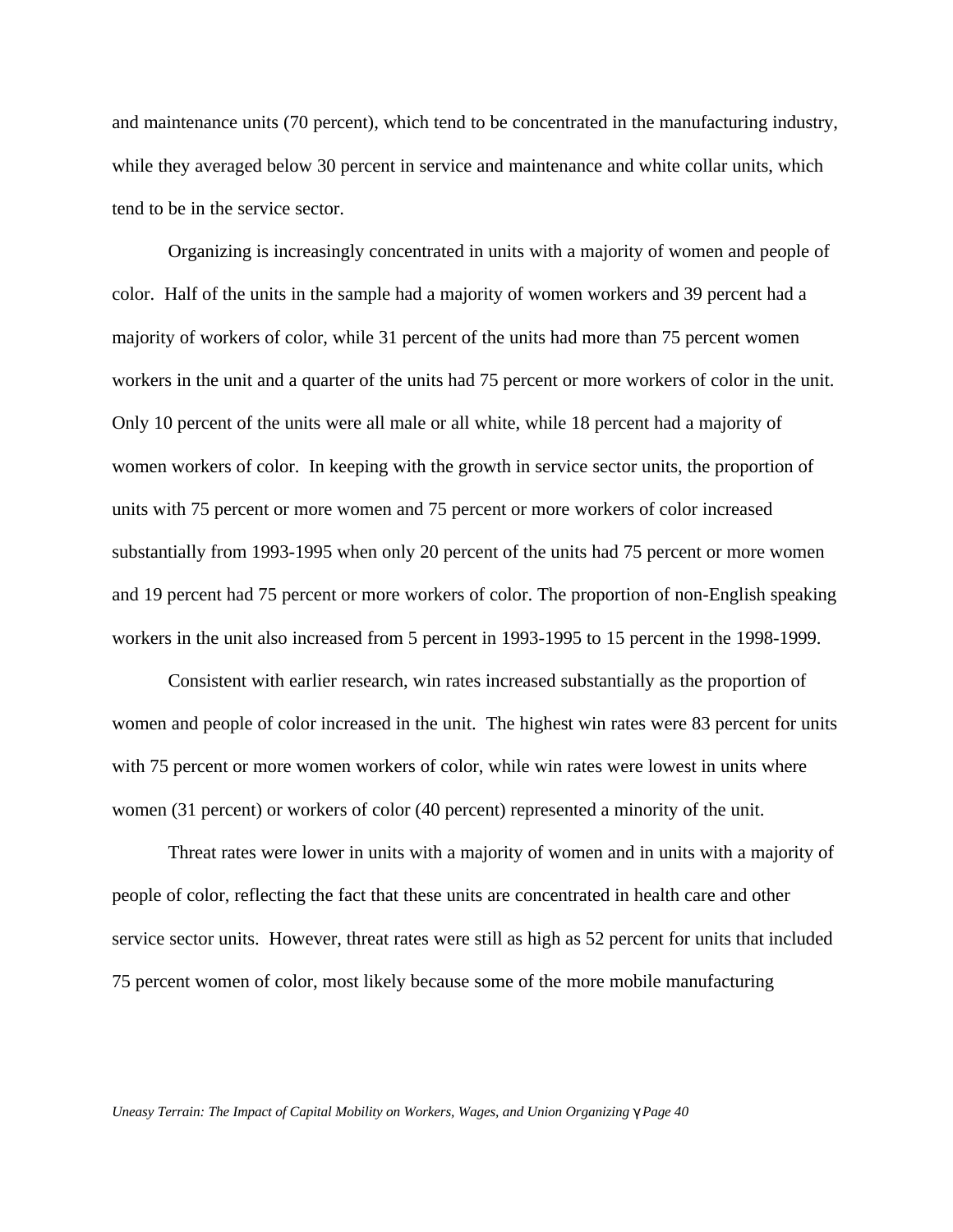industries such as food processing, garment, and electronics employ significant numbers of African-American, Hispanic, and Asian women.

Ninety-four percent of the workers involved in the elections in the sample were hourly workers with an average wage of \$10.58, while the average yearly earnings for salaried workers was \$32,847. Win rates were slightly higher (52 percent) and threat rates were lower (46 percent) in the 23 percent of the units where the average wage was less than \$8.00 per hour, reflecting the fact that most of the low wage jobs are concentrated in less mobile service sector jobs in health care, hospitality, and other service industries.

# **Company Practices Prior to the Petition Being Filed**

In addition to inventorying current plant closing threat levels, it is important to put them in the context of the history of company labor relations practices. As shown in Table 7, most of the units in the sample experienced major upheavals in company structure, working conditions, and employment stability in the two years prior to when the union first filed the petition for the certification election in this study. Many of the units experienced changes in wages and benefits in the two years before the petition was filed. Seventeen percent had received an annual wage increase of 3 percent or more and 3 percent had received significant benefit improvements, while 39 percent had a wage freeze, 9 percent had a wage cut, and 40 percent had significant cuts in benefits.

In 21 percent of the campaigns employers made threats of full or partial plant closing in the two years before the petition, while they instituted major layoffs in 11 percent of the campaigns, threatened major layoffs in 16 percent of the campaigns, and contracted out more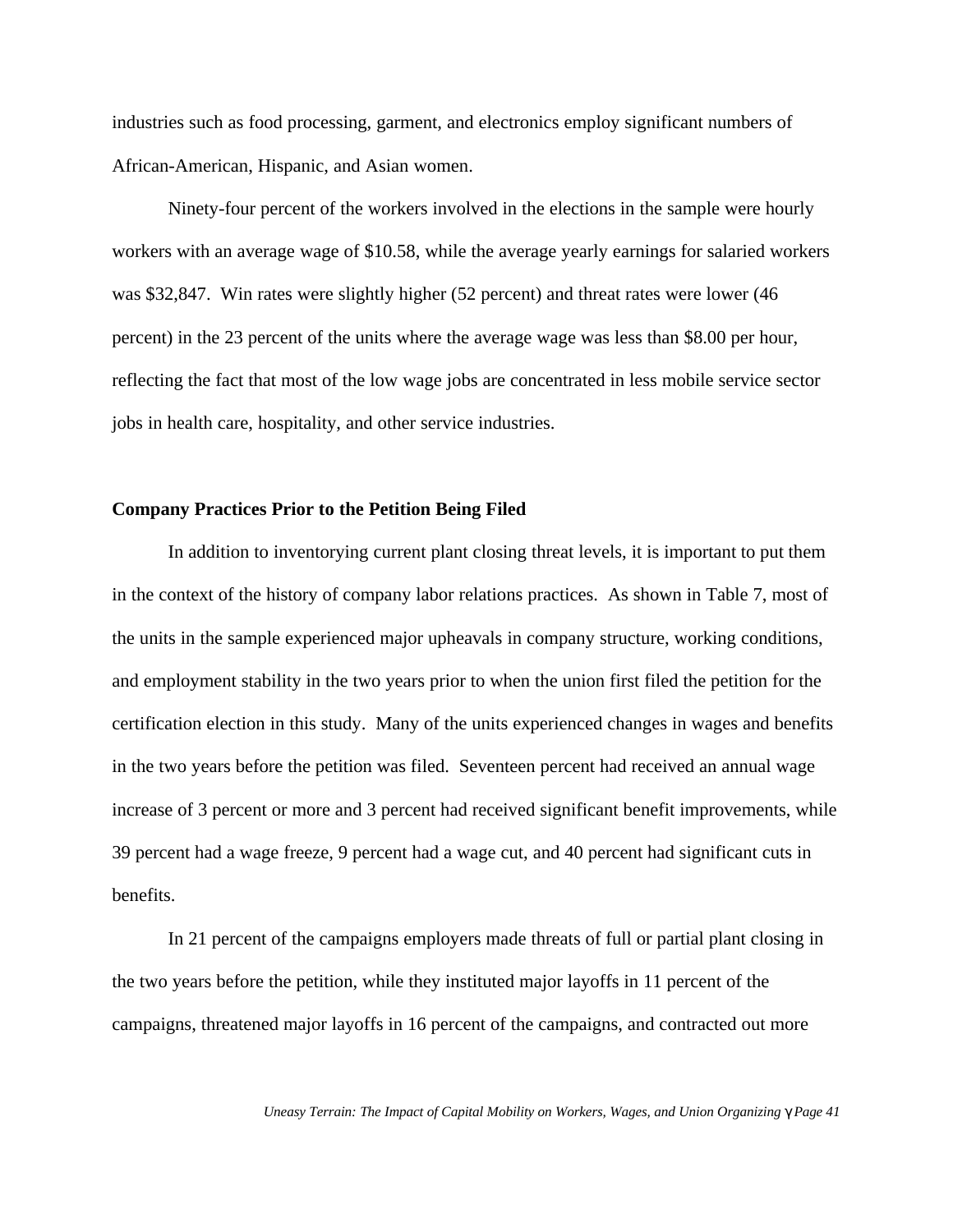than 10 percent of the unit in 12 percent of the campaigns. Forty-eight percent of the units reported a significant increase in the pace of work, 18 percent reported changes in company ownership, 30 percent reported changes in management staff, 13 percent reported changes in equipment and technology, and 22 percent reported job combinations. Nearly a third of the units already had an employee involvement or team system in place before the election.

Threat rates were especially high in units which had had threats of plant closing (84 percent), serious threats of major layoffs (75 percent), major layoffs of 10 percent or more (62 percent), contracting out of more than 10 percent of the unit (66 percent), wage cuts (69 percent), and significant benefit improvements (77 percent) before the petition was filed.

When all of the changes in company structure and employment practices, with the exception of wage increases and benefit improvements, are combined into an additive variable measuring the number of changes in place before the petition was filed, we find that the cumulative effect of these changes appears to be related to both win rates and plant closing threats. The average number of changes before the petition was filed is 3.10 for all campaigns, 3.12 for elections won by the union, and 3.50 for elections with threats. The win rate for units with more than five changes in company structure and employment practices before the petition was filed is 48 percent for all elections, compared to a 44 percent win rate for campaign which had five or fewer changes before the petition was filed. The threat rate for units with more than five changes is 67 percent, compared to a threat rate of only 48 percent in units with five or fewer changes in company structure or employment practices before the petition was filed. Union win rates are actually higher in campaigns with plant closing threats during the election campaign where there had been more than five changes in company structure and employment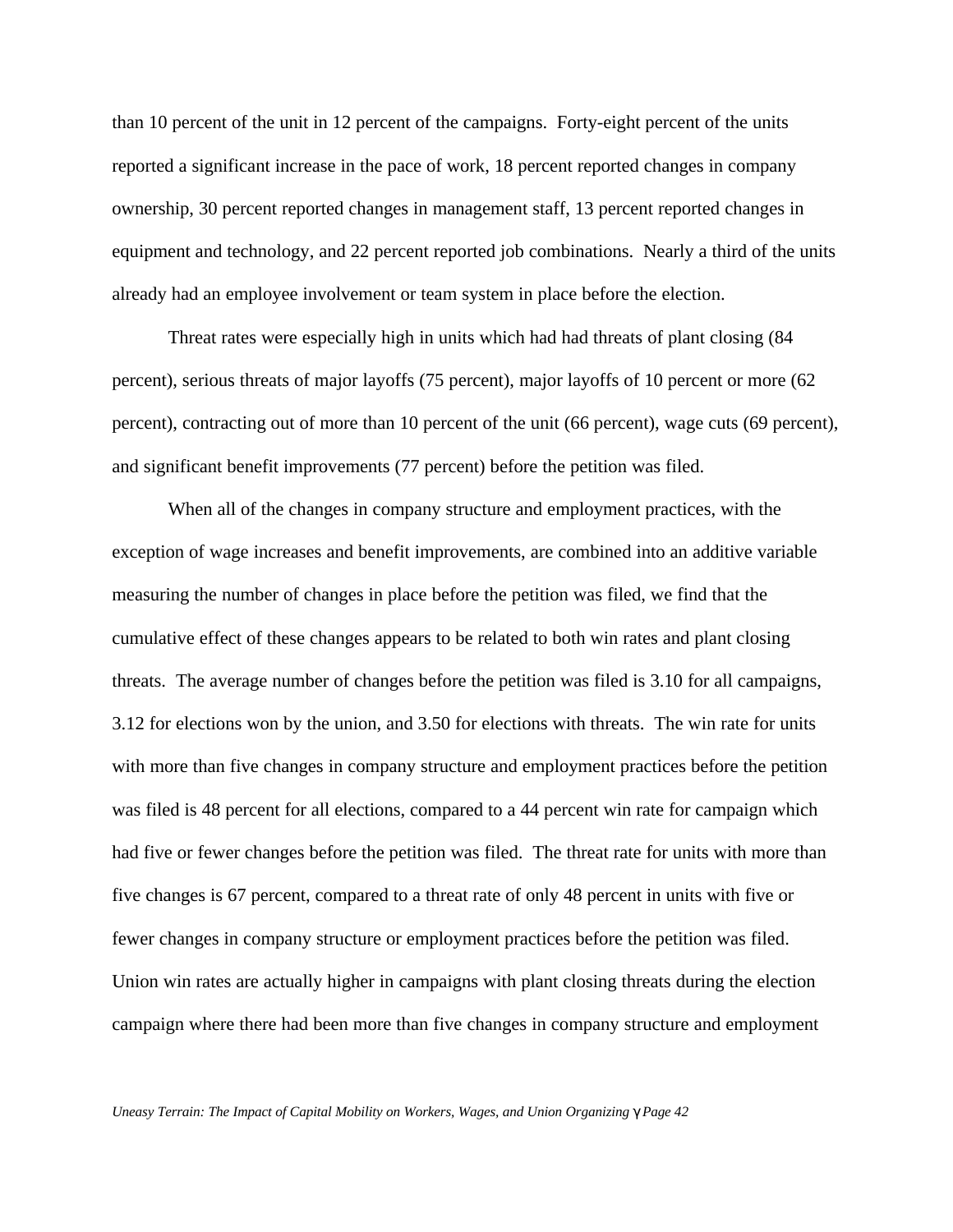practices before the petition was filed (44 percent) than they are in campaigns with plant closing threats where there had been five or fewer company structure and employment changes before the petition was filed.

What these data reveal is that while changes in company structure and employment practices which directly threaten employment security and job quality are associated with a more aggressive employer campaign after the petition is filed, including plant closing threat rates, these changes can also be the driving force motivating workers to initiate a union campaign and vote for a union. The negative impact of plant closing threats was slightly muted in these campaigns because the workers knew that their job security and job quality were in jeopardy before the union campaign began, and so had less reason to believe employer threats that choosing a union would make their jobs any more insecure than they were before the campaign began. At the same time they had more reason to believe that achieving union representation might be a hedge against some of the more negative effects of these changes in company structure and practice.

# **Employer Behavior**

As we can see from Table 8, consistent with earlier research the overwhelming majority of the employers in our sample aggressively opposed the union's organizing efforts through a combination of threats, discharges, promises of improvements, unscheduled unilateral changes in wages and benefits, bribes, and surveillance. We also find that, individually and in combination, these tactics were extremely effective in reducing union election win rates. In addition to plant closing threats, one in every four employers in our sample discharged workers for union activity,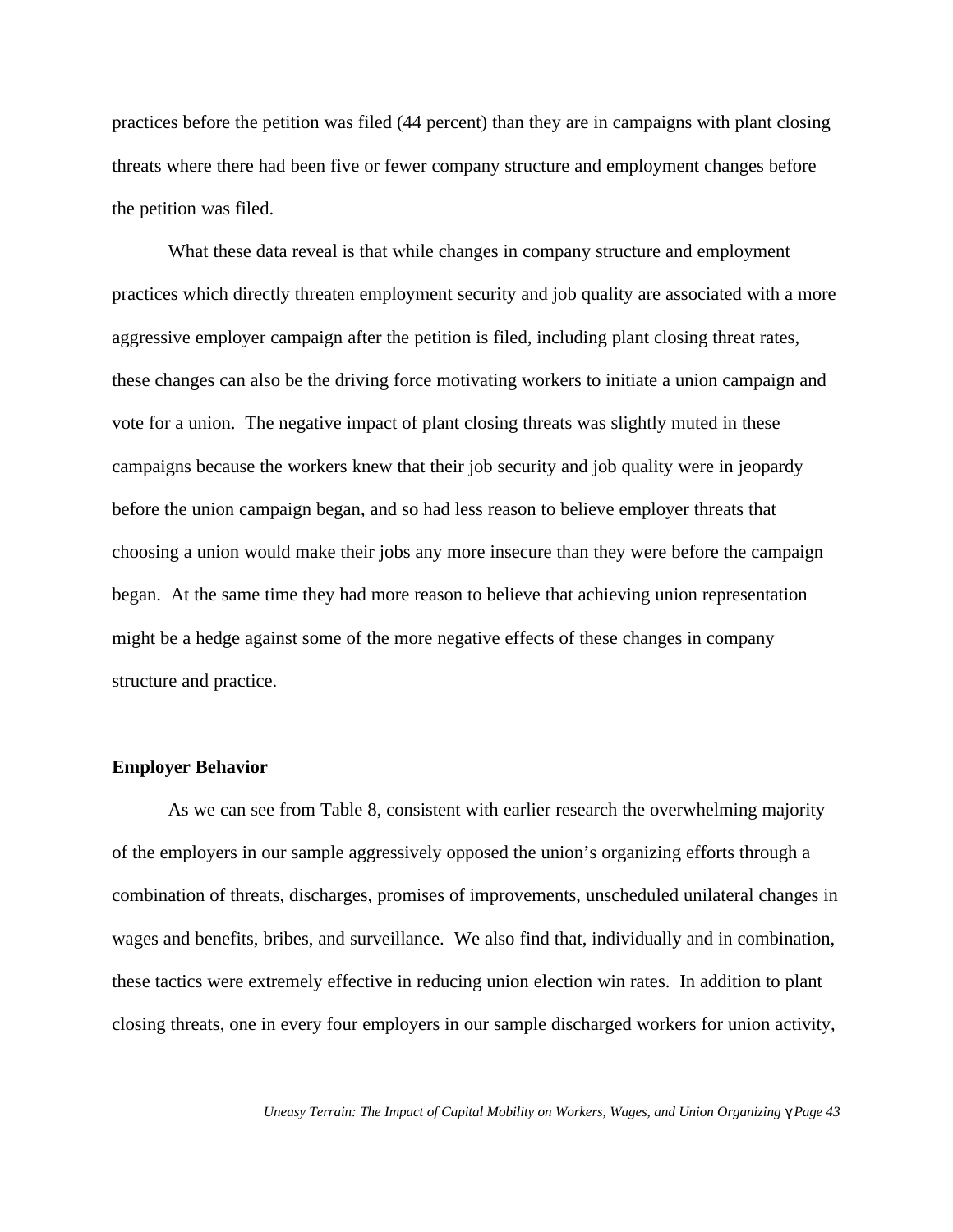while 48 percent made promises of improvement, 20 percent gave unscheduled wage increases, and 17 percent made unilateral changes in benefits and working conditions. Sixty-seven percent of the employers held supervisor one-on-ones with employees at least weekly, 11 percent promoted union activists out of the unit, 34 percent gave bribes or special favors to those who opposed the union, 31 percent assisted the anti-union committee, and 10 percent used electronic surveillance of union activists during the organizing campaign. Employers threatened to refer undocumented workers to the Immigration and Naturalization Service (INS) in 7 percent of all campaigns and 52 percent of cases where undocumented workers were present in the unit.

As we can see from the bottom of Table 8, 62 percent of the employers in election campaigns ran anti-union campaigns using more than five of the tactics listed, and 20 percent of the employers ran extremely aggressive campaigns using more than ten tactics. Employers ran no campaign whatsoever against the union in only 3 percent of the campaigns, all of which were won by the union.

Although most of the findings regarding employer behavior are consistent with earlier research, we find that there has been a drop in percentage points for some of the most egregious employer actions. Most notable of these is the percentage of campaigns where employers discharged workers for union activity, which dropped from 32 percent in 1993-1995 to 25 percent in the 1998-1999 study. Other differences include a drop from 25 percent to 20 percent for unscheduled raises, 27 percent to 17 percent for unilateral changes in benefits, 16 percent to 11 percent for promoted union activists, and 13 percent to 10 percent for electronic surveillance. Although the percentage of employers who used more than five anti-union tactics and the percentage of employers who used more than ten anti-union tactics remained fairly constant, the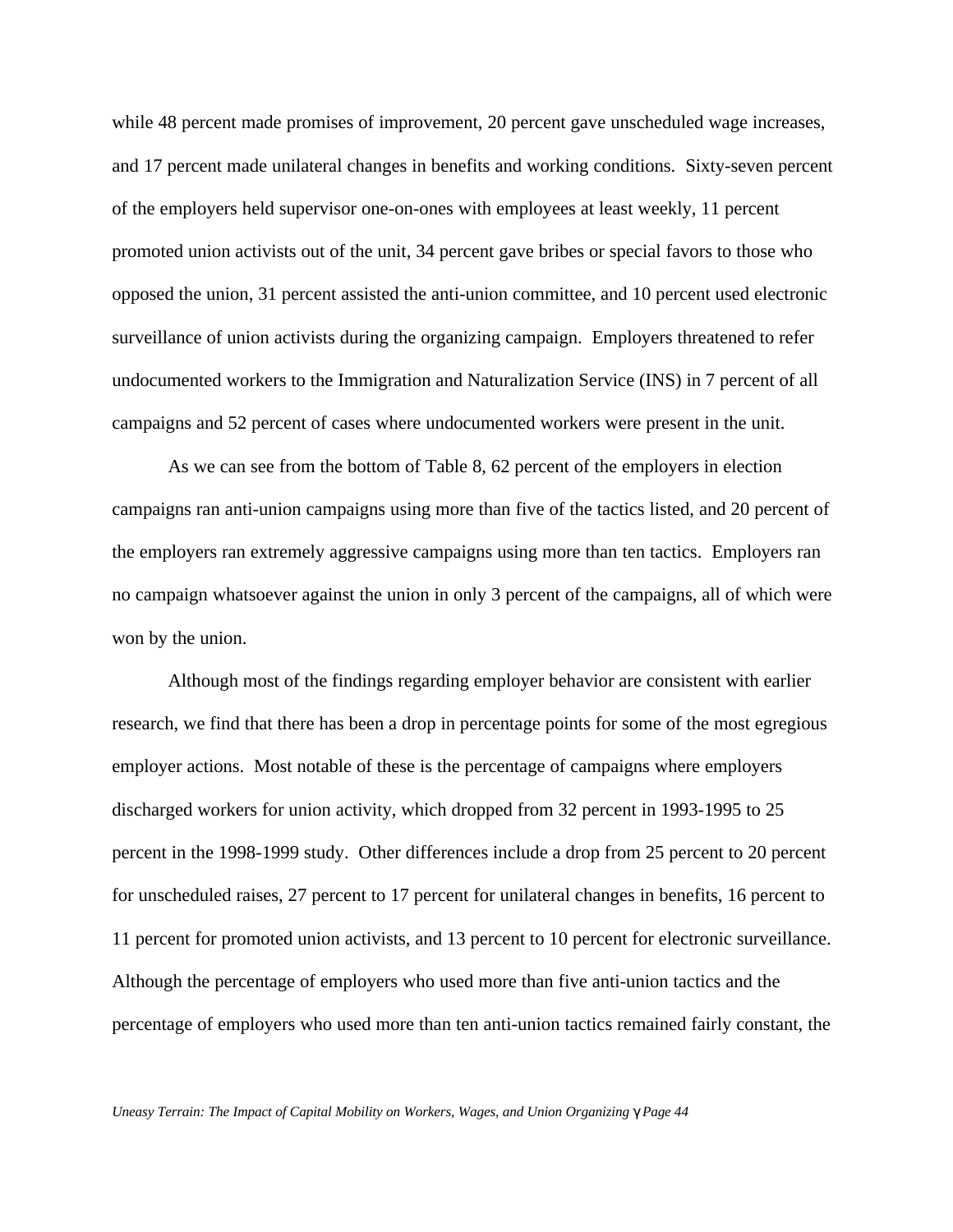1998-1999 data include many additional tactics such as holding raffles, purchasing ads, involving community leaders and politicians, and using e-mail to communicate anti-union messages to employees. When those additional tactics are removed for comparison purposes, we find that percentage of employers using more than five employer tactics dropped from 59 percent in 1993-1995 to 53 percent in 1998-1999, while the percentage using ten or more tactics dropped from 13 percent in 1993-1995 down to 10 percent in 1998-1999.

Although this appears to suggest that employer opposition has declined since the earlier study, when we examine the data more carefully we find that the change in employer behavior is primarily a function of the shift in union organizing activity toward non-profit companies. As we mentioned earlier the proportion of campaigns in non-profit companies more than doubled since the 1993-1995 study, from 11 percent of all campaigns in 1993-1995 to 23 percent in 1998- 1999. Although some non-profit employers, particularly hospitals and universities, have long been known for their opposition to unions and the substantial resources they spend on anti-union campaigns, the nature of anti-union campaigns in these industries is quite different because they are much more accountable and accessible to the clients they serve. Thus, where non-profit employers are more likely to use extensive unit challenges and public media campaigns, they are less likely to engage in more clearly identifiable illegal tactics such as discharges for union activity, bribes, or illegal unilateral changes in wages than their counterparts in the private sector (Bronfenbrenner, 2000b).

For example, employers discharged workers for union activity in only 14 percent of campaigns in non-profits compared to a 29 percent discharge rate in campaigns in for-profit companies. Yet, for those units in the 1998-1999 sample where employers did discharge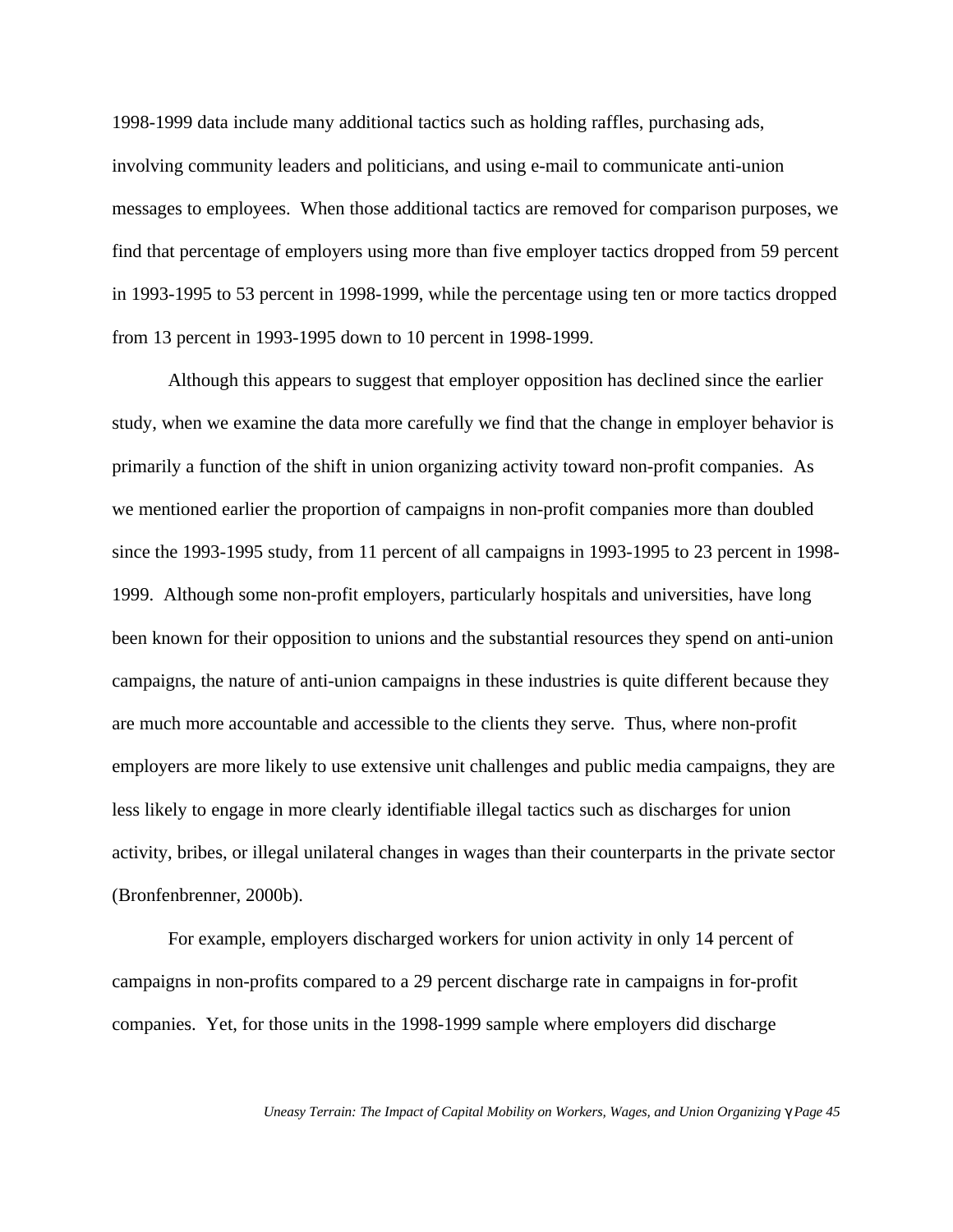workers for union activity, the number of workers discharged actually increased from 2.94 in 1993-1998 to 4.09 in 1998-1999. Non-profit employers were more than twice as likely to use television, radio, and print media in their campaigns than for-profit employers (10 percent of non-profits versus 4 percent of for-profits), yet less likely to make unscheduled unilateral increases in wages during the organizing campaign (17 percent of non-profits versus 20 percent of for-profits).

Nine percent of employers in non-profits used no anti-union tactics at all during the campaign compared to less than 1 percent of employers in for-profit companies. Only 48 percent of employers in non-profit companies used more than five anti-union tactics compared to 67 percent of for-profit employers, and only 15 percent of employers in non-profit campaigns used more than ten anti-union tactics compared to 21 percent of employers in for-profit campaigns.

The election win rate drops to 36 percent for units where employers used more than five tactics, compared to 58 percent where they used fewer than five tactics. However, in marked contrast to the 1993-1995 study where election win rates dropped to 28 percent when the employer used more than ten anti-union tactics, in the 1998-1999 study win rates averaged 38 percent where they used more than ten tactics compared to 46 percent where they used ten or fewer anti-union tactics. What these data reveal is that at a time when unions are running more aggressive and sophisticated campaigns, and where worker trust in corporations is declining, the aggressive anti-union behavior of employers may reach a point of diminishing returns in some units (Bronfenbrenner, 2000; Marist Institute, 1997).

Consistent with earlier research, we find that threats of plant closing tend to occur in the context of other aggressive anti-union behavior by employers. Employers who make threats of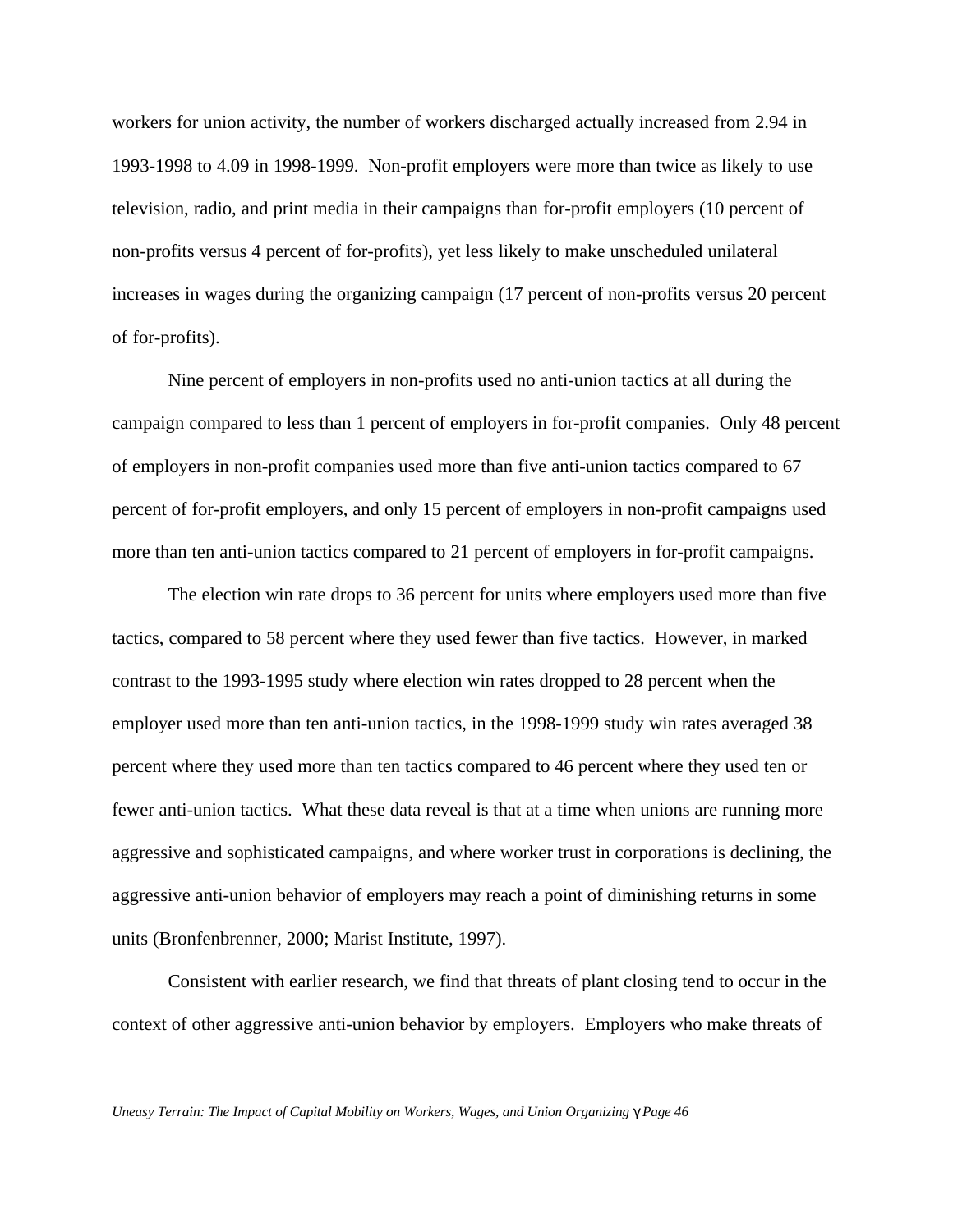plant closings are more likely to hire outside consultants, discharge union activists, hold captive audience meetings and supervisor one-on-ones, establish employee involvement committees during the organizing campaign, make unilateral changes in benefits and/or working conditions, use bribes and special favors, use electronic surveillance, threaten to report workers to INS, and show anti-union videos. Almost every one of these tactics was associated with a plant closing threat rate that, at 60 percent, is 10 percentage points higher than the overall plant closing threat rate. Plant closing threats were especially high (72 percent) in units with undocumented workers where the employer made threats to refer the workers to INS for deportation, compared to only a 46 percent threat rate for units with undocumented workers where the employer did not make threats to refer them to INS.

While employers used five or more tactics in 62 percent of the elections, the percentage of election campaigns with threats where they used more than five tactics was 78 percent. Similarly, the percentage of elections with threats where employers used more than ten antiunion tactics was 29 percent, compared to 20 percent of all elections and 10 percent of campaigns without threats. Overall the percent threat rate was 75 percent for campaigns where employers used more then ten tactics, 64 percent where they used more then five tactics, and 0 percent where they used no anti-union tactics.

Although win rates overall were lower in campaigns with plant closing threats, the negative impact of plant closing threats on the election win rate decreases as the number of antiunion tactics used by the employer increases. Thus the win rate for campaigns with threats where the employer used more than five tactics was 34 percent and 50 percent when they use five or fewer tactics. Yet, the win rate increased to 38 percent in campaigns with threats where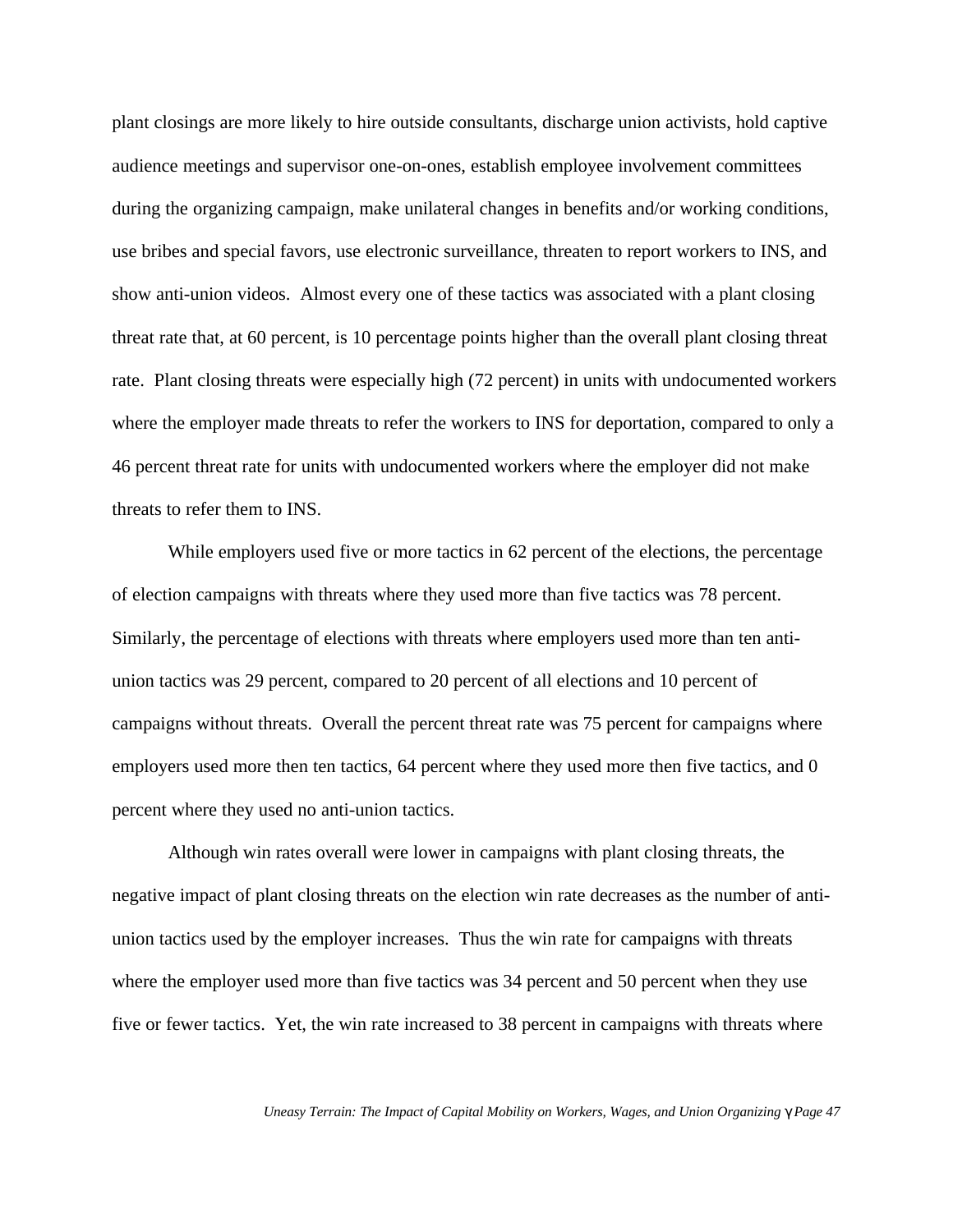the employer used more than ten tactics, compared to a 37 percent win rate in campaigns with threats where they used ten or fewer anti-union tactics. These findings suggest that the more the plant closing threat appears to workers to be just one more tactic in the arsenal of the employer's anti-union campaign, the less credible the threat becomes to the workers being organized, and the less impact it has on their vote for or against the union.

#### **Unfair Labor Practices Filed on Employer Behavior**

Unions filed unfair labor practice charges about other employer behavior in only a third of all elections and 35 percent of the elections with threats (Table 9). In 25 percent of the elections with threats, charges were filed on other employer violations, but the plant closing threats were included as part of the union charges. The percentage of campaigns where unions filed charges on employer behavior other than plant closing threats is less than in 1993-1995, when it was 48 percent. Once again, this decrease in charges filed is most likely a function of organizers being more strategic about filing unfair labor practice charges during organizing campaigns.

Unions withdrew charges before the election in 15 percent of the campaigns where charges were filed, charges were dismissed without a complaint being issued in 11 percent of the elections where charges were filed, and charges were settled before the complaint was issued in 7 percent of the campaigns. Similar to charges relating to plant closing threats, the proportion of charges that resulted in a complaint rose from 50 percent in 1993-1995 to 63 percent in 1998- 1999. However, the proportion of charges won by unions in a final determination from the NLRB dropped from 31 percent in 1993-1995 to 19 percent in 1998-1999. The proportion of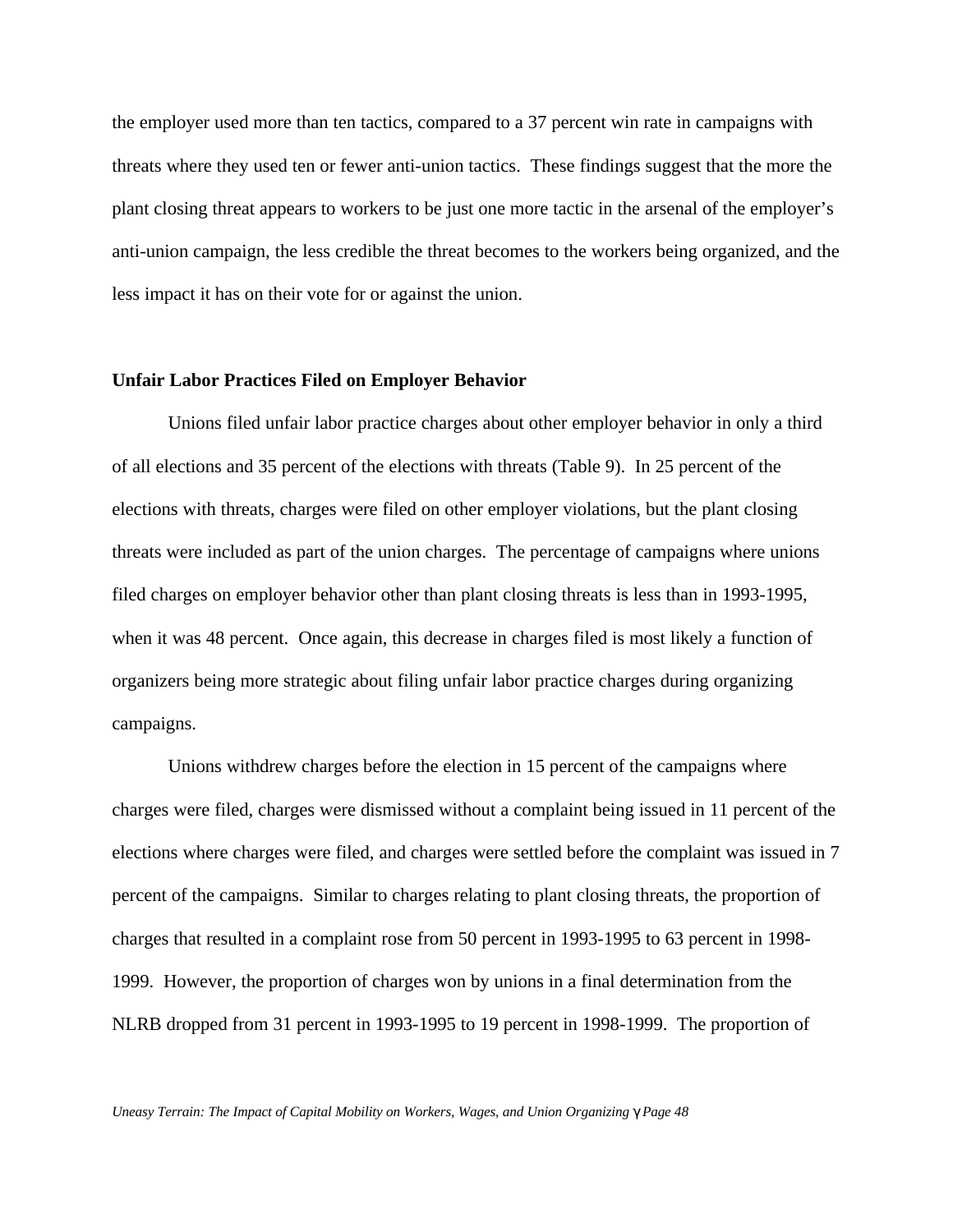charges dismissed by the NLRB stayed the same as in 1993-1995, at 11 percent. The NLRB reinstated discharged workers before the election in 12 percent of the campaigns in which employers discharged workers for union activities. Overall, unions won at least a complaint or a settlement for 70 percent of all charges filed, or 23 percent of all election campaigns during 1998-1999.

## **Final Status of Units in Organizing Survey**

Table 10 outlines the final status of the units in the 1998-1999 study. There was a significant drop between the proportion of the unit that had signed cards or petitions before the petition was filed and the number of votes cast for the union, particularly in campaigns with plant closing threats. Unions were able to sign up two-thirds of the bargaining unit on cards or petitions before the petition was filed for all elections including those where the employer made plant closing threats after the petition was filed. Yet, unions received, on average, only 46 percent of the vote in elections with threats compared to 51 percent of the vote in elections without threats. Although unions won only 38 percent of the elections with threats, they lost by less than 6 percentage points in 10 percent of the campaigns with threats, suggesting that if more employers were constrained from making threats, the union win rate could move up considerably. Unions won the election with an overwhelming margin of more than 75 percent of the vote in only 8 percent of the campaigns with threats, compared to 13 percent of the campaigns without threats.

#### *Election Losses*

Unions lost the election in 56 percent of the campaigns in the sample and 63 percent of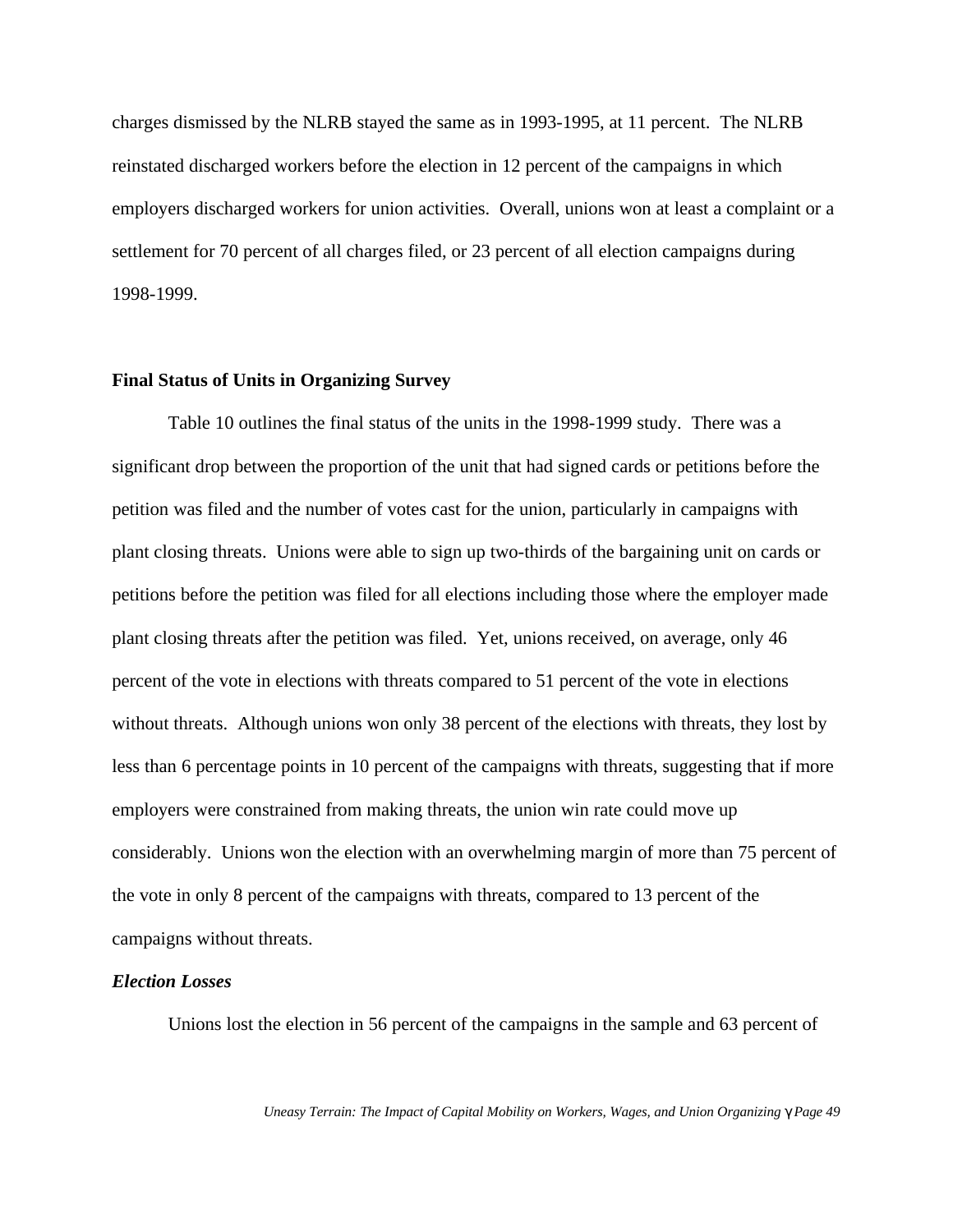the campaigns with threats. Unions filed election objections on 21 percent of the elections lost. As mentioned earlier, objections were upheld and the union certified in only one (2 percent) of the losses in the sample where election objections were filed.

Objections were upheld and a rerun election was ordered by the NLRB in 6 percent of all losses and 28 percent of all losses where objections were filed. For those elections where a rerun election was ordered by the NLRB, unions won only 23 percent of the rerun elections held. Since most reruns were only recently ordered by the NLRB, elections have yet to be held in 15 percent of the units where the NLRB ordered a rerun election. Unions did not win any rerun elections in units where the employer made plant closing threats during the organizing campaign. This finding reveals the inadequacy of the rerun election remedy in cases where the employer has made credible, albeit illegal, threats of plant closing during the earlier organizing campaign. The vestiges of worker insecurity left over from those threats do not easily fade away.

In the 7 percent of campaigns with threats where the organizer filed objections, the Board remedy was a posting listing employer promises to refrain from engaging in labor law violations in the future, but no rerun was ordered. Election objections were dismissed by the NLRB in the majority of campaigns with plant closing threats (52 percent) and in 45 percent of all elections where objections were filed.

In the aftermath of losing the election, unions attempted to return for a second campaign in nearly a third of elections lost, including campaigns with plant closing threats. For more than half of the campaigns with threats where the union went back for a second election, the campaign has yet to get off the ground and the second election has not yet been scheduled. In 10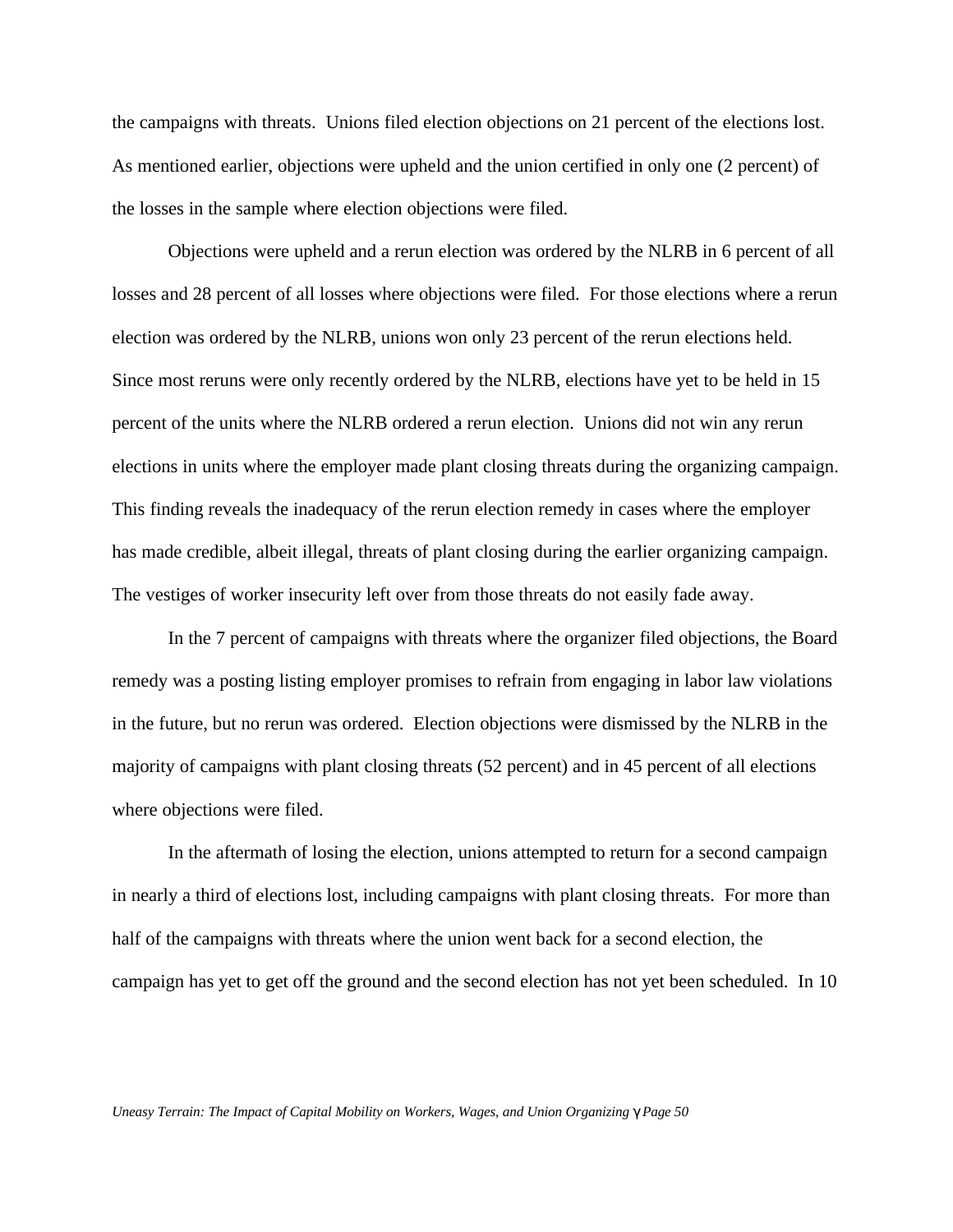percent of campaigns with plant closing threats where the union went back for a second election, the employer shut down the plant before the second election could be held.

To date, second elections have been held in only 7 percent of the elections lost by the union in the original sample. The win rate in these second elections averaged 44 percent, consistent with the overall win rate for the sample. Unions were able to win voluntary recognition in another 1 percent of elections lost. However, given that less than a year has passed since some of the elections in our sample were lost, it is too early to reliably predict the final outcome of the many second election campaigns that are still pending.

#### *Election Wins*

Unions won 44 percent of all the elections in the sample and 38 percent of elections with threats. Ninety-nine percent of those election victories have been certified by the NLRB within two years of the election being held. Unions were able to win a first contract in only 52 percent of all elections won and 47 percent of elections won with threats. However, as discussed earlier, the 68 percent first contract rate for all 1998 elections and the 61 percent first contract rate for 1998 elections with threats are more reliable predictors of the overall first contract rate given the short time that has passed since many of the 1999 elections were certified.

The second page of Table 10 outlines the current status of those units where the union won the election but still has not reached a first agreement. The election objections are still pending for 1 percent of all elections won by the union and for 2 percent of units where the union won the election but has yet to achieve a first agreement. For nearly three-quarters of the units where the union has not been able to bargain a first agreement (72 percent), negotiations are still in process, albeit in many cases little progress has been made. In another 6 percent of the units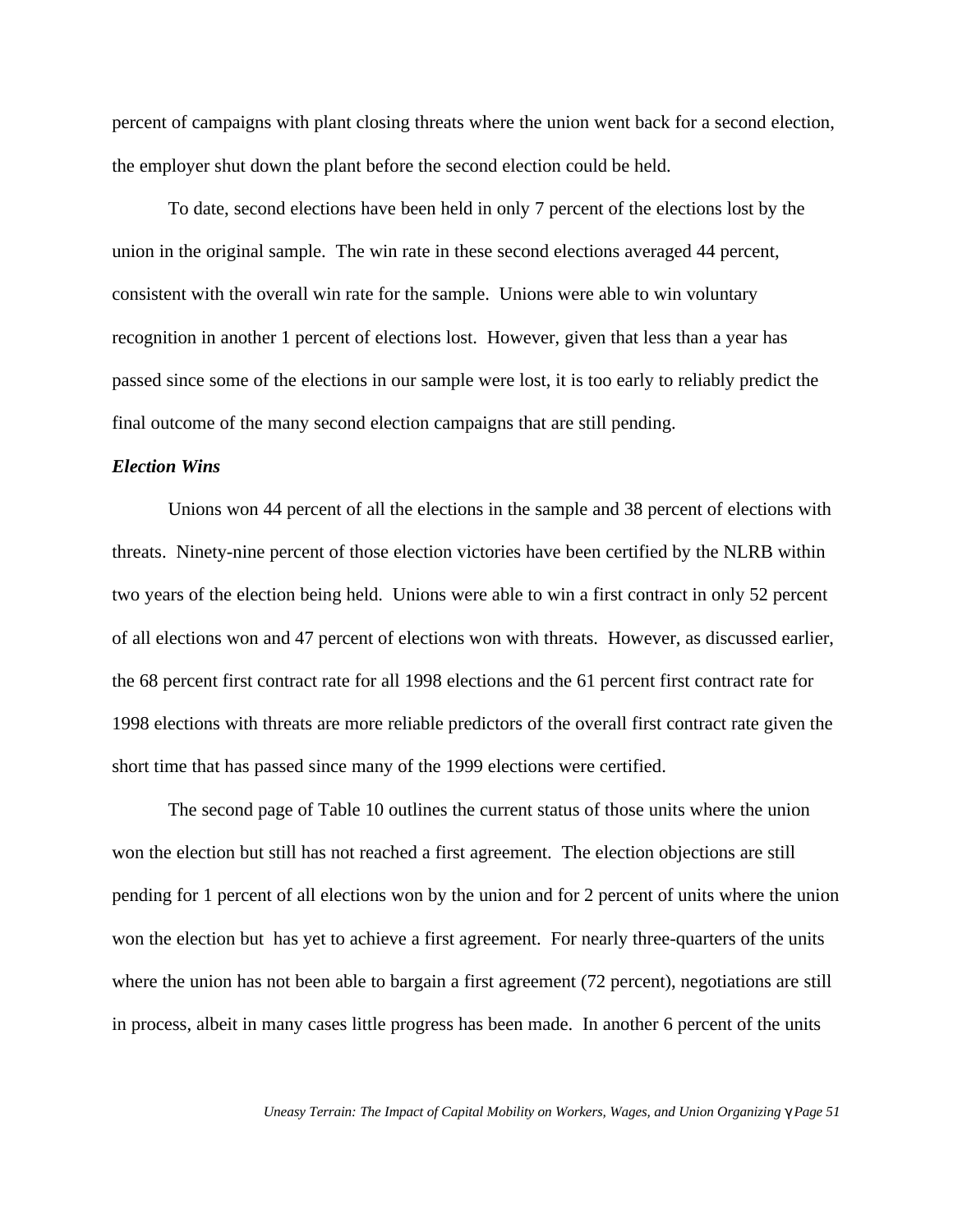negotiations never started because the employer refused to accept certification and bargain with the union.

The remaining 20 percent of the units where the union has been unable to bargain a first contract have lost certification since the election, including 4 percent due to a full or partial shutdown, 2 percent due to work being contracted out, 4 percent because the union withdrew, 1 percent because the union lost a strike, 4 percent because of change in company ownership, and 5 percent because the union was decertified. For the 53 percent of the campaigns with threats where the election was won by the union but a first contract has yet to be reached, 71 percent are still bargaining, 7 percent were decertified, 5 percent had a full or partial shutdown, and another 5 percent had bargaining unit work contracted out.

Of the original 407 campaigns in the sample, in five campaigns (1 percent) the employer shut down all or part of the plant after the election was won. In another five campaigns (1 percent) the employer shut down all or part of the plant after the election was lost. This brings the total number of full or partial plant closings since the elections took place in 1998-1999 to 10 (3 percent). This is substantially lower than the 15 percent of units in the 1993-1995 sample which had closed within three years of the election being held, most likely because not enough time has passed since the 1998-1999 elections to accurately predict the actual post-election plant closing rate. Follow-up research a year from now will provide a more reliable assessment of the current plant closing rate. Yet, given the dramatic increase in plant closing threats in more mobile industries, it is very telling that so few of the firms in our sample have yet to followthrough on their threat to close down all or part of their operations in response to the union campaign. It suggests that for most employers, plant closing threats are just another tactic in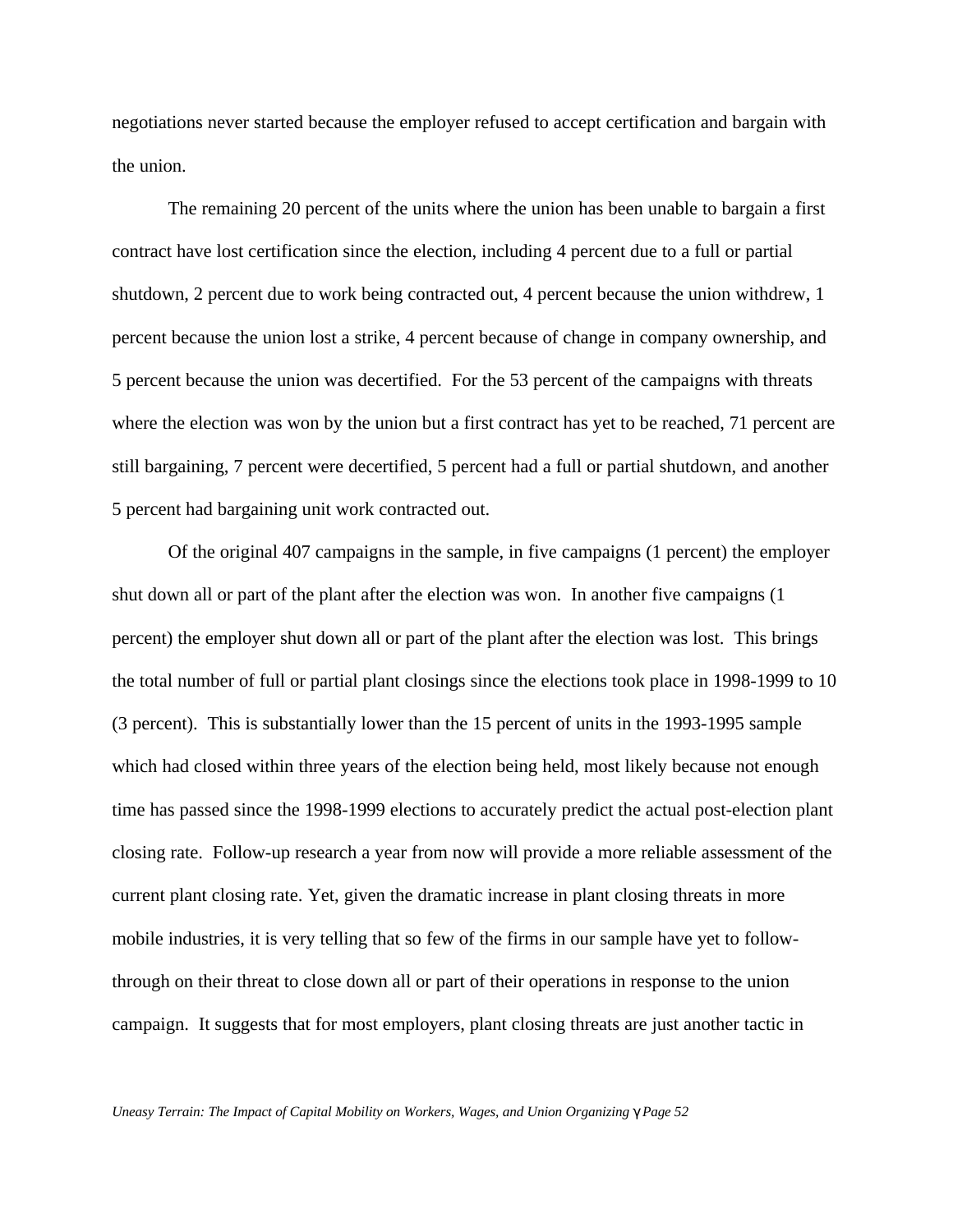their anti-union campaigns, one that extremely effectively plays on the real fears of workers living and working in an increasingly mobile economy.

## **Conclusion**

The results of this study conclusively demonstrate that capital mobility and the threat of capital mobility have had a profound impact on the ability of American workers to exercise their rights to freedom of association and collective bargaining. Despite strategic initiatives by many unions to target their organizing activity in industries and firms less vulnerable to global markets, the majority of all employers continue to threaten to shut down all or part of their operations if workers try to organize. In industries such as manufacturing, communications, and wholesale distribution, where the rate of capital mobility in and out of the country skyrocketed in the second half of the 1990s, the proportion of employers making plant closing threats during organizing campaigns has risen to more than 70 percent.

In the current climate of corporate restructuring, burgeoning trade deficits, constantly shifting production, and the fear of job loss they have engendered, these data suggest that most workers take even the most veiled employer plant closing threats very seriously. When combined with other anti-union tactics of employers, as they are in the overwhelming majority of employer campaigns, plant closing threats are extremely effective in undermining union organizing efforts, even in a context where the majority of workers in the unit seem predisposed to support the union at the onset of the organizing campaign. These workers cannot be certain of what we know from these data – namely that the vast majority of employers have no intention of shutting down their operations if the union wins the election, but rather that plant closing threats are just one more extremely effective tactic in their arsenal against union organizing campaigns.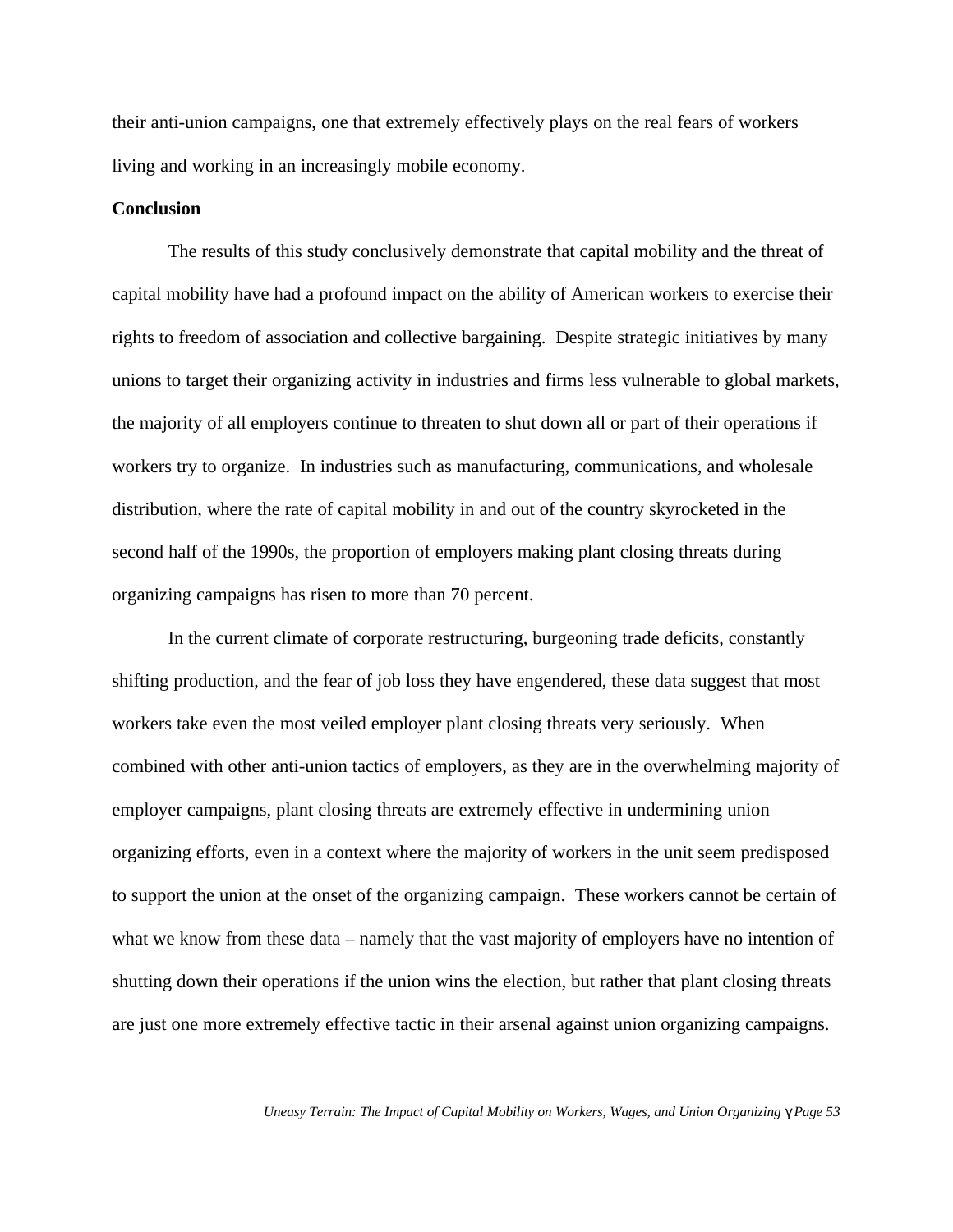For more than three-quarters of the certification election campaigns in our sample, unions filed for the election with at least 60 percent of the unit signed up on cards. With election win rates averaging only 44 percent and first contract rates averaging under 70 percent, fewer than 30 percent of the 76,833 workers involved in the elections in our sample ended up being covered under a collective bargaining agreement.

Yet, because this research focuses on organizing campaigns where the union was able to gain enough support from bargaining unit members to petition the NLRB for a certification election, these data cover only a fraction of those workers who want a union but are unable to achieve one. They do not include the many organizing campaigns that never get to the point where a petition is filed because of the chilling effect of aggressive employer opposition. Nor does it include the many campaigns where the union withdrew the petition before the election was held because the employer campaign had so intimidated the workers that the union had lost all hope of winning the election. Thus we do not know the full extent or impact of employer plant closing threats or plant closings during the organizing process. Nor have we captured the magnitude of the effect that plant closings during or after organizing campaigns have on other workers who contemplate bringing a union into their workplaces.

Even when unions do win organizing and first contract campaigns in the aftermath of plant closing threats, these victories can be fleeting. Too many times in the last decade industrial unions watched some of their most celebrated organizing victories turn into shattering losses as newly organized plants, with a first, or even a second, agreement in place, shut down and moved out of the country.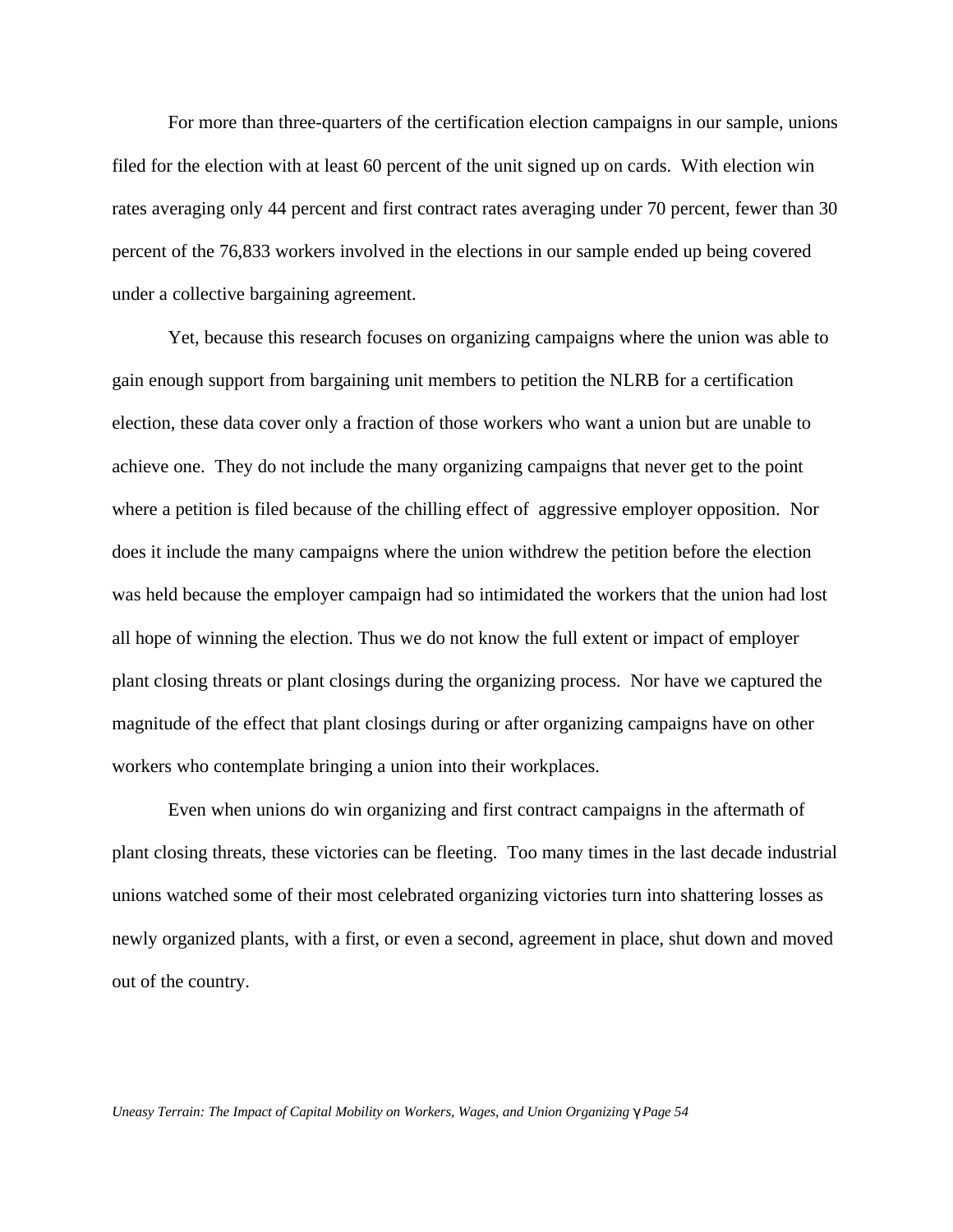For many in the labor movement, the most devastating example of this was the January 2000 shut down of three Tultex Corporation plants in Virginia and North Carolina. UNITE's 1994 election victory for 2500 workers at Tultex Corporation, a fleece-wear manufacturing plant in Martinsville, Virginia, was widely celebrated as labor's largest organizing victory in manufacturing in more than a decade. The union had won the victory after five very difficult organizing attempts, including repeated threats of plant closing in captive audience meetings and videos. The victory in Martinsville, was followed quickly by a series of organizing victories at Tultex facilities in South Boston, Virginia, and Mayodan, North Carolina, and solid union contracts were bargained at all three facilities. But by early 2000, Tultex had shut down all three facilities, moving production to Mexico and Jamaica, and leaving more than 2600 union workers out of a job (Dart, 2000; Bronfenbrenner, 1997; Curran, 1998).

Although Tultex may be the most dramatic, it is just one among many stories of the challenges unions face in organizing in the nation's most mobile industries such as apparel and textile, auto parts, electronics, telecommunications, steel fabrication, and food processing. For so many workers in those industries, any organizing activity is quickly stifled, with the first veiled threat from the employer that the plant might close or work might be shifted out of the country, if the union comes in.

In a climate of constantly escalating capital mobility, it is only natural that many unions are turning toward less mobile sectors of the economy. But what of the workers in the nation's most mobile industries? Whether they work in garment shops in the nation's largest cities, textile and food processing plants in the rural South, electronics component plants in Southern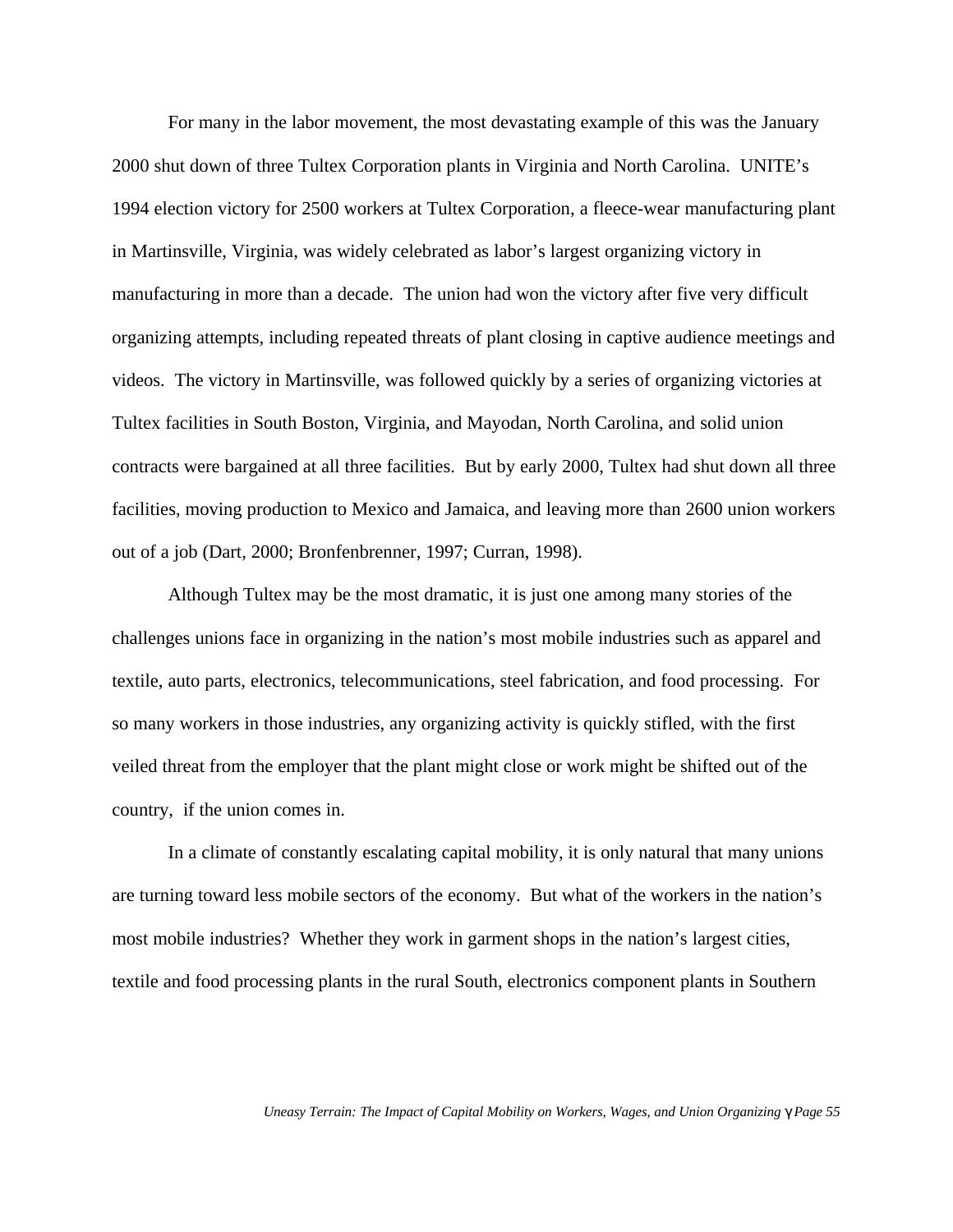California, or metal fabrication plants in the Midwest, these are the American workers hit hardest by globalization.

Thirty years ago, these were the kinds of jobs that benefitted most from tight labor markets and helped drive the economic expansion and build the middle class. But today workers in these industries operate in the shadow of the economic boom, sharing in little, if any, of its fruits. They work ever longer hours in workplaces beset by serious job injury and health problems, with declining pay, few benefits, and little security. Many are recent immigrants from Latin America and Asia, or women, or both, and few have the skills or education needed to transfer to better jobs in the "new economy." They are the workers who would benefit most from the collective power and voice that a union provides. Yet, in a climate where capital mobility and the threat of capital mobility are driving unions to seek targets in less mobile industries, these are the workers who are most likely to be left behind.

As our study found, industrial workers are not the only workers who face threats of job loss and plant closings if they attempt to organize. More than half of all employers across a wide range of industries use these threats as part of their anti-union strategy. And, while a nursing home, hotel, or retail store are unlikely to move to Mexico, they can be merged with or acquired by another company, have work contracted out, or shut down to reopen in another facility or another town.

This is what happened in February 2000 when meat cutters in Jacksonville, Texas, became the first U.S. Wal-Mart employees to win a union election in the company's thirty-eight year history. Within months meat cutters at several other Wal-Mart stores in Texas and Florida followed suit by filing petitions with the NLRB. But by April their hopes for unionization were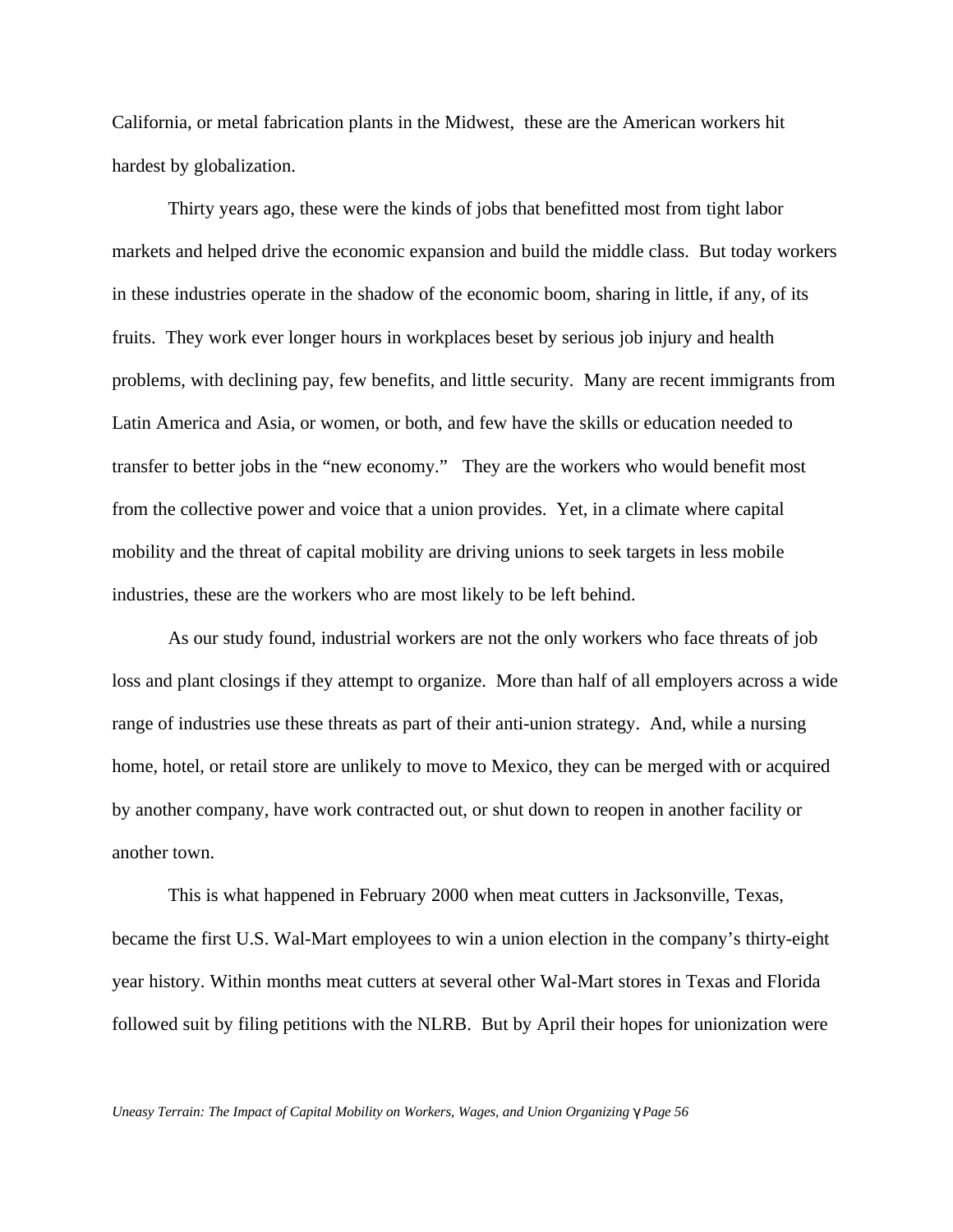dashed when Wal-Mart announced that it would be shifting to prepackaged meat and so would shut down meat cutting operations in their stores nationwide. Although the company claimed that it was a business decision made long before the union vote came through, the impact on these and other workers in the retail industry was the same. Another employer had shut down part of its operations in the aftermath of a union victory, reinforcing the perception that Wal-Mart -- like so many of its corporate counterparts in industries across the country – was willing to do what ever was necessary to remain union-free (Zimmerman, 2000).

The cost of these plant closings and threats of plant closings in response to unionization goes well beyond broken unions and failed organizing campaigns and first contract campaigns. Absent intensive efforts to organize the nation's most mobile industries, density will plummet further, causing working conditions to worsen even more, as workers lose their only hedge against the worst effects of the global economy. And, absent any hope of collective power to demand real improvements in wages and benefits, more reasonable hours and pace of work, and long term job protections, workers' insecurity about their position in the current economy and their prospects for the future will continue to rise. The resultant insecurity will continue to constrain wage and benefit demands and hold down inflation, but it will not be good for American workers, their families, and their communities. Without the collective voice and power that unions bring, the global economy becomes little more than a worldwide race to the bottom in wages, working conditions, and living standards, that no nation can win.

There are two paths toward breaking the hold that capital mobility has on the economic confidence and security of America's workers. The first path focuses on establishing international trade and tax policies which incorporate strong and enforceable labor standards in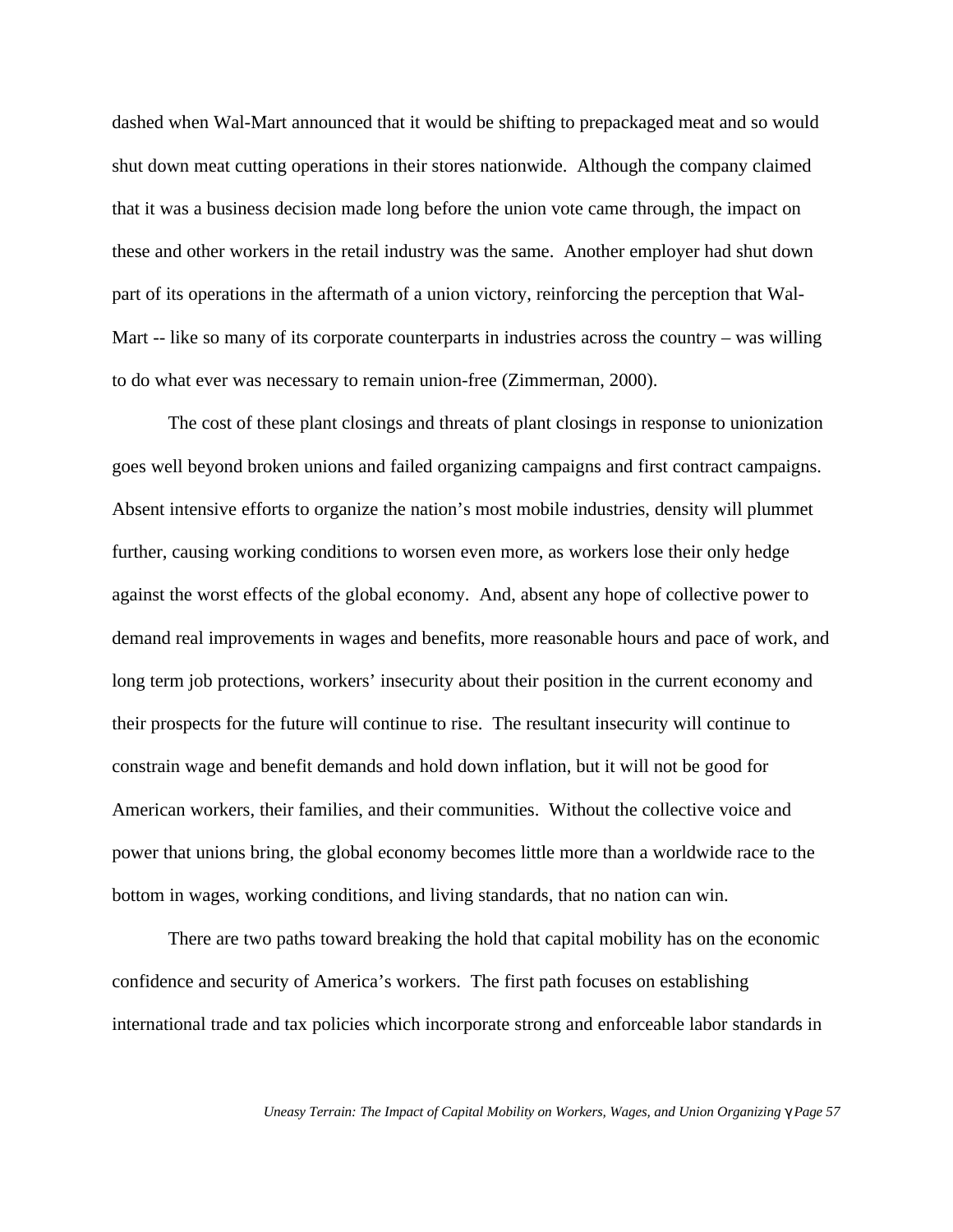trade agreements and provide disincentives to companies that seek to move employment out of the country as part of their effort to break existing unions and prevent new unions from organizing. These new labor standards must include both restrictions on the ability of companies to shift their operations to other countries to avoid unionization and guarantees for the right to organize free of management interference and intimidation. Moreover, the new standards must include meaningful penalties for violations of these rights.

The second path requires changes in U.S. labor laws to allow workers and unions to diffuse, or disarm, the ability of employers to use capital mobility and threats of capital mobility to thwart unionization efforts among their employees. Substantial financial penalties and injunctive relief will be required to restrain the most egregious employer violations, particularly plant shutdowns and the threat of plant shutdowns. In addition, the current lengthy election and first contract process will need to be replaced with card check recognition and first contract arbitration, thereby restraining employers from using the threat of capital mobility to intimidate workers from voting for the union and bargaining a first agreement.

As we enter the new millennium, the question is not whether we should fully reject or wholeheartedly embrace globalization. Instead the question is whether the disparate benefits and impacts of globalization can be reordered so that our trade agreements and labor law policies no longer serve to primarily benefit corporations at the expense of workers and communities in the U.S. and around the globe.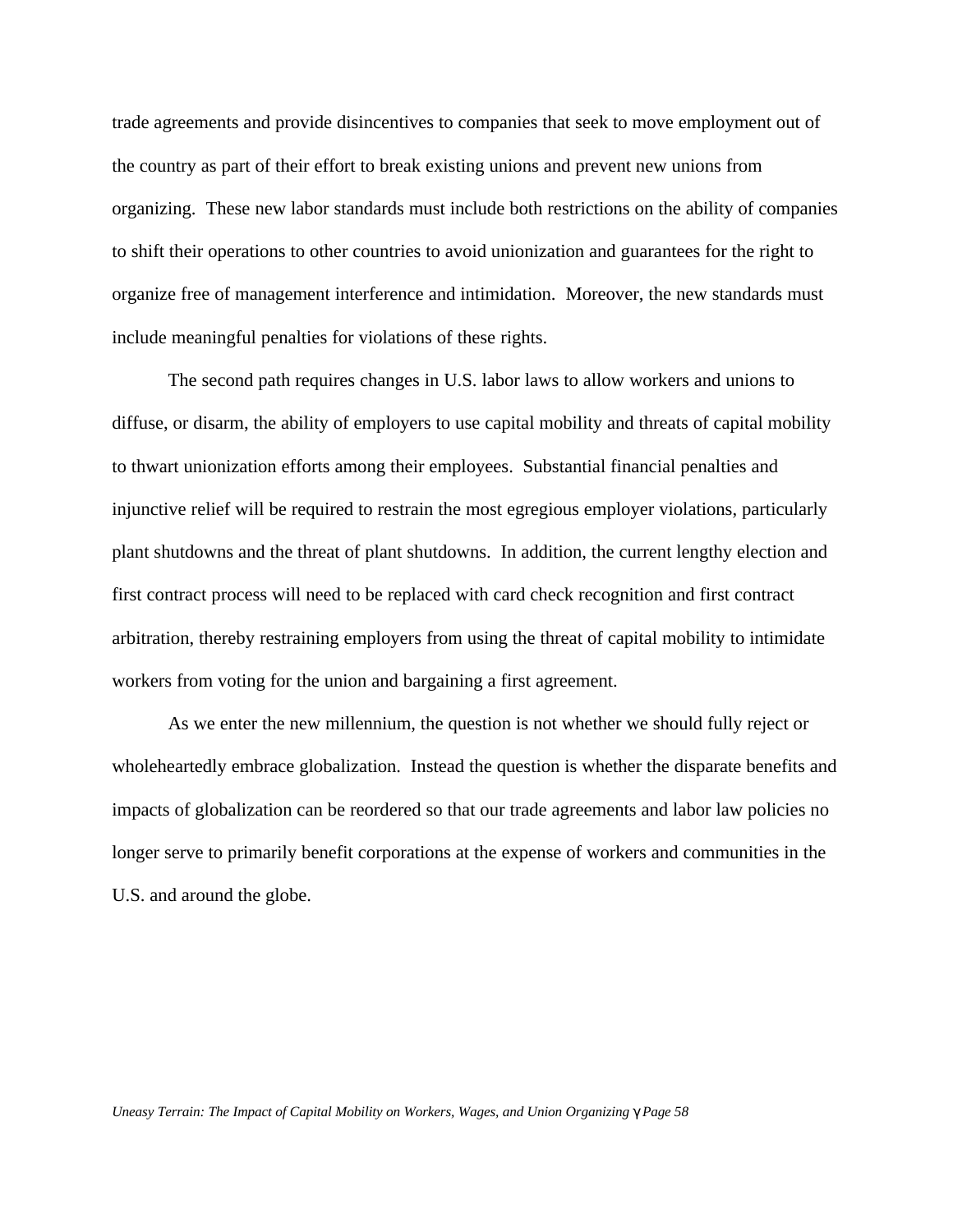# **Works Cited**

AFL-CIO. 2000. Results from polling by Peter Hart Research Associates and Louis Harris as reported in "Fast Facts on Today." AFL-CIO Public Affairs Department Press Packet. August.

Belton, Beth. 1999. "Despite humming economy, workers sweat job security." *USA Today.* March 2, p. 1A.

BNA Plus. 2000. "NLRB Representation and Decertification Election Statistics: Year End Report, May 2000." Washington, DC: Bureau of National Affairs.

Bronfenbrenner, Kate. 1994. "Employer Behavior in Certification Elections and First-Contract Campaigns: Implications for Labor Law Reform." In Friedman, Sheldon et al. (eds.), *Restoring the Promise of American Labor Law*. Ithaca, NY: ILR Press, pp. 75-89.

Bronfenbrenner, Kate. 1997. "The Effect of Plant Closings and the Threat of Plant Closings on Worker Rights to Organize." Supplement to *Plant Closings and Workers Rights: A Report to the Council of Ministers by the Secretariat of the Commission for Labor Cooperation.* Dallas, TX: Bernan Press.

Bronfenbrenner, Kate. 2000a. "The American Labor Movement and The Resurgence in Union Organizing" Chapter in Trade Union Renewal and Organizing: A Comparative Study of Trade Union Movements in Five Countries Peter Fairbrother and Charlotte Yates eds. London: Cassell Academic/Mansell Imprint. Forthcoming fall 2000.

Bronfenbrenner, Kate. 2000b. "Testimony submitted to the AFL-CIO Consultation Towards a New Policy in Catholic Healthcare Institutions." April 1, 2000.

Bronfenbrenner, Kate and Tom Juravich. 1995. "The Impact of Employer Opposition on Union Certification Win Rates: A Private/Public Sector Comparison." Washington, DC: Economic Policy Institute Working Paper No 113.

Bronfenbrenner, Kate and Tom Juravich. 1998. "It Takes More than House Calls: Organizing to Win with a Comprehensive Union-Building Strategy." In Bronfenbrenner, Kate et al. (eds.), *Organizing to Win: New Research on Union Strategies*. Ithaca, NY: ILR Press, pp. 19-36.

Bureau of Labor Statistics (BLS). 1993-1999. Monthly Real Earnings News Releases. December 1993-December 1999.

Bureau of Labor Statistics (BLS). 1960. Handbook of Labor Statistics, 1960. Washington, D.C.: Government Printing Office.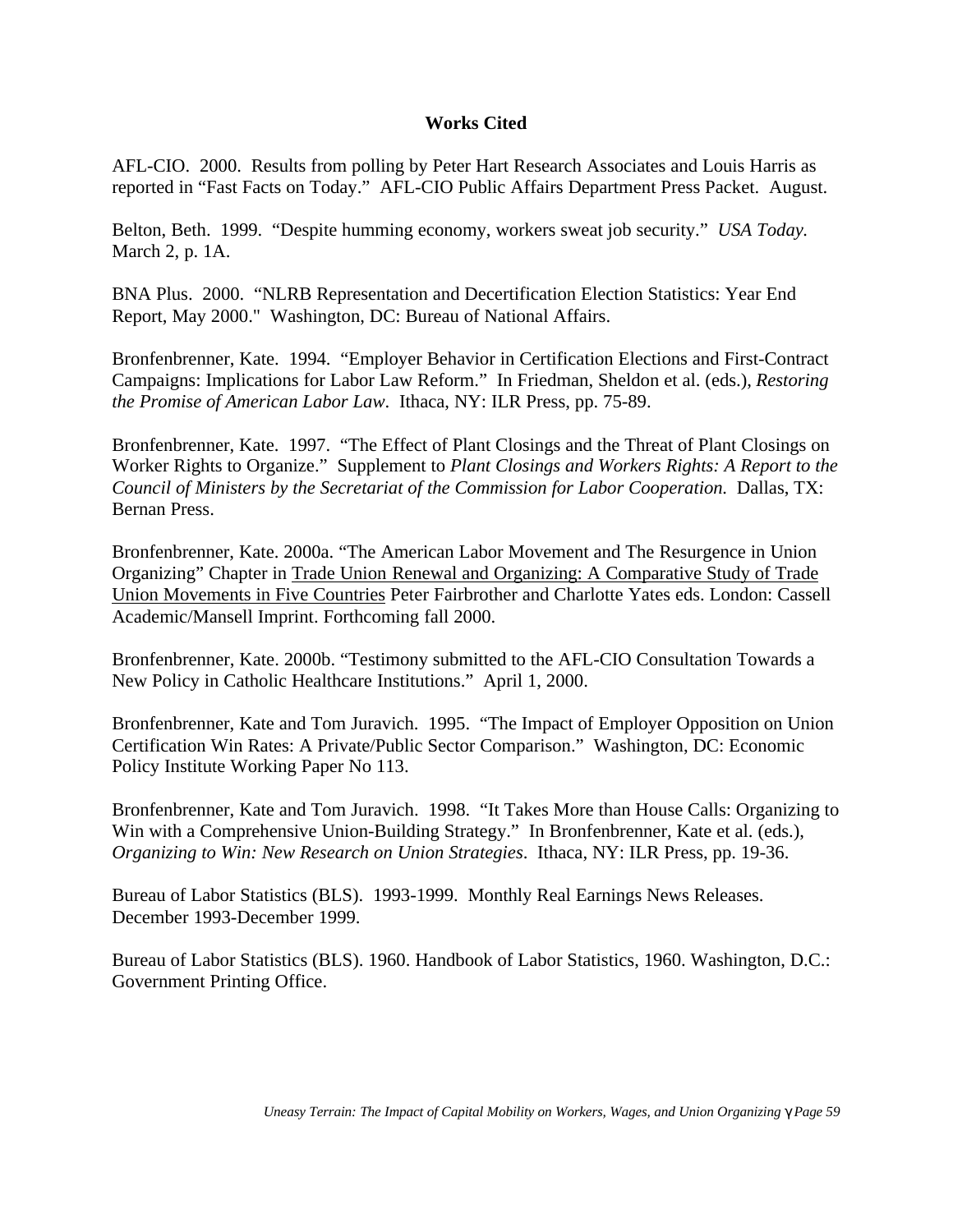Bureau of Labor Statistics (BLS). 1970. Handbook of Labor Statistics, 1970. Washington, D.C.: Government Printing Office.

Cooke, William N. 1983. "Determinants of the Outcomes of Union Certification Elections." *Industrial and Labor Relations Review*. Vol. 36, pp. 402-413.

Curran, Catherine. 1998. "UNITE Wins Elections at Two Plants." *Daily News Record*. April 27, p. 14.

Daiken Clutch.1999. "Employee Information Bulletin Volume 1 No. 2." April 16.

Dart, Bob. 2000. "Beyond the Boom Times; Virginia town devastated as foreign competition, automation eat away at workers' livelihoods." *The Atlanta Constitution*. April 2, p. 1M.

Deutsch, Jeremy. 1998. Letter to fellow employees from Gerald Industries Plant Manager Jeremy Deutsch. June 5.

Economic Policy Institute (EPI). 2000a. "Up the Down Escalator." *Paycheck Economics: Executive Summary*. http://www.epinet.org/Paycheck/paycheck.html

Economic Policy Institute (EPI). 2000b. "State of Working America 2000-01: Introduction and Executive Summary." http://www.epinet.org/

Freeman, Richard. 1985. "Why are Unions Faring Poorly in NLRB Representation Elections?" In Kochan, Thomas A. (ed.) *Challenges and Choices Facing American Labor*. Cambridge, MA: MIT Press, pp. 45-64.

Gerald Industries. 1998. Letter from plant managers to employees dated June 5.

Greenspan, Alan. 1997. "Prepared Statement of Alan Greenspan, Chairman, Board of Governors of the Federal Reserve System Before the House Banking and Financial Services Committee, Domestic and International Monetary Policy." *Federal News Service*. March 5.

Greenspan, Alan. 1999. "Prepared Statement of Alan Greenspan, Chairman, Board of Governors of the Federal Reserve System Before the House Committee on Banking and Financial Services." *Federal News Service*. February 24.

Greenspan, Alan. 2000. "Text of Remarks by Federal Reserve Board Chair Alan Greenspan at National Community Reinvestment Coalitions Conference." *Federal News Service: Commerce and Trade Speeches or Conferences*. March 22.

Hardin, Patrick. 1992. Editor in Chief, *The Developing Labor Law*, *Third Edition*. Washington, DC: The Bureau of National Affairs.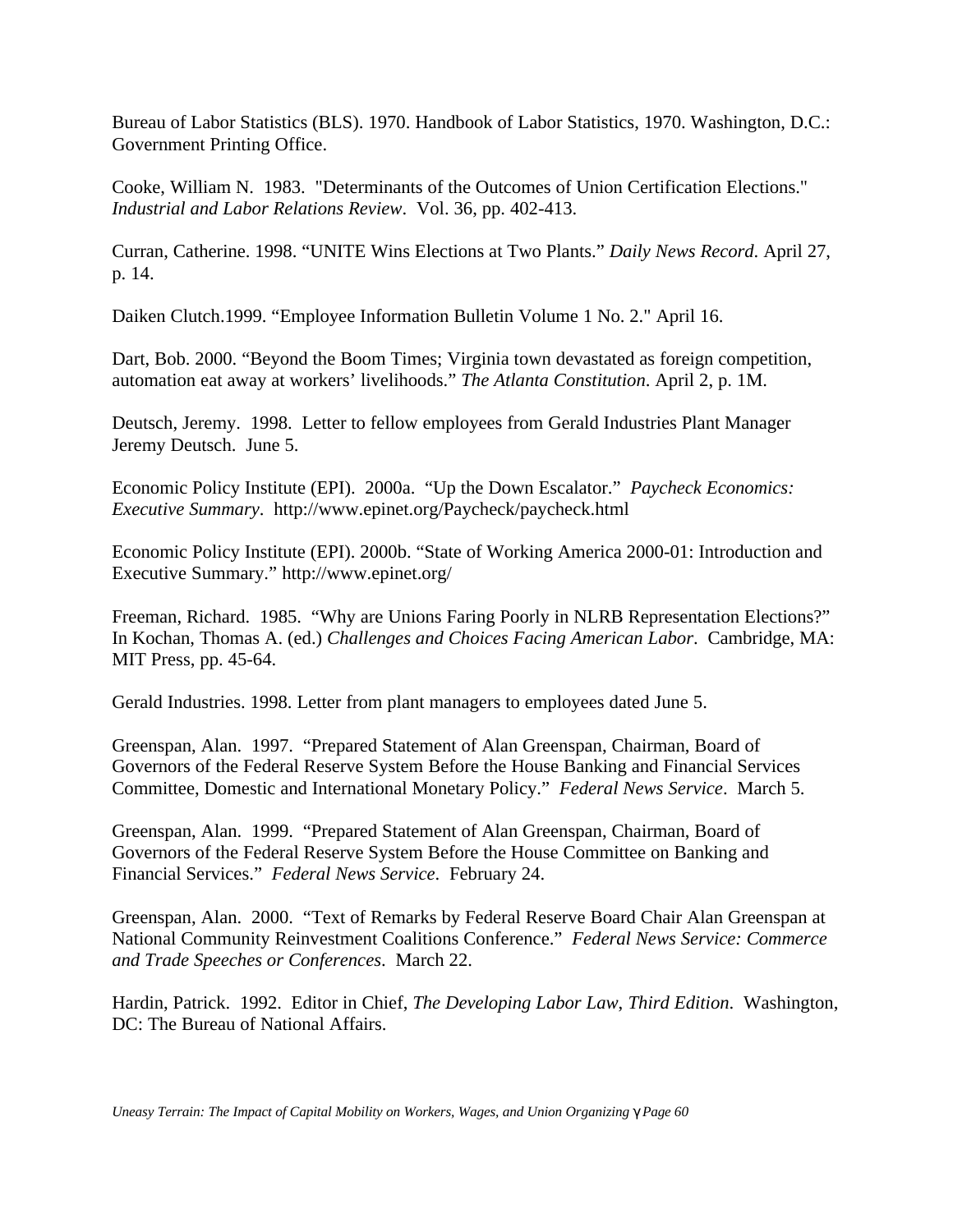Hardin, Patrick. 1997. Editor in Chief, *The Developing Labor Law: Third Edition, 1997 Cumulative Supplement*. Washington, DC: The Bureau of National Affairs. Human Rights Watch. 2000. *Unfair Advantage: Workers' Freedom of Association in the United States under International Human Rights Standards.* New York, NY: Human Rights Watch.

International Trade Commission. 1999. *Production Sharing: The Use of U.S. Components and Materials in Foreign Assembly Operations: 1995-1998*. USITC Publication 3265. Washington, DC. December.

Juravich, Tom and Kate Bronfenbrenner. 1998. "Preparing for the Worst: Organizing and Staying Organized in the Public Sector." In Bronfenbrenner, Kate et al. (eds.), *Organizing to Win: New Research on Union Strategies*. Ithaca, NY: ILR Press, pp. 262-282.

Krueger, Alan B. 1997. "The Truth About Wages." *New York Times*. July 31, p 23.

Katz, Lawrence, F. and Alan B. Krueger. 1999. "New Trends in Unemployment." Brookings Review. Vol. 17, No. 4, p. 4.

Meyer, Laurence, H. 1997. "Prepared Statement of Laurence H. Meyer, Member, Board of Governors of the Federal Reserve System Before the House Committee on Banking and Financial Services." *Federal News Service*. July 23.

Marist College Institute for Public Opinion. 1997. "Marist College Institute for Public Opinion, Poll: Is Big Business Good for America?" November 15.

Mishel, Lawrence, Jared Bernstein and John Schmitt. 1999. *The State of Working America*. Ithaca, NY: ILR Press.

Millman, Joel. 1999. "United States Turns To Its New South: Mexico; Both Sides Reap Benefits from Border Labor." *Arizona Republic*. October 31, p. D5.

NLRB Region 7. 2000. "Second Order Consolidating Cases, Amended Consolidated Complaint and Notice of Hearing." Match 30, 2000.

Nova Southeastern University. 1998. Letter to faculty of the Center for Psychological Studies. May 4.

OECD 2000. International Direct Investment Statistics Yearbook, 1999 (need rest of cite)

Olson, Elizabeth. 1999. "Americans Lead the World in Hours Worked." *New York Times*. September 7, p. C9.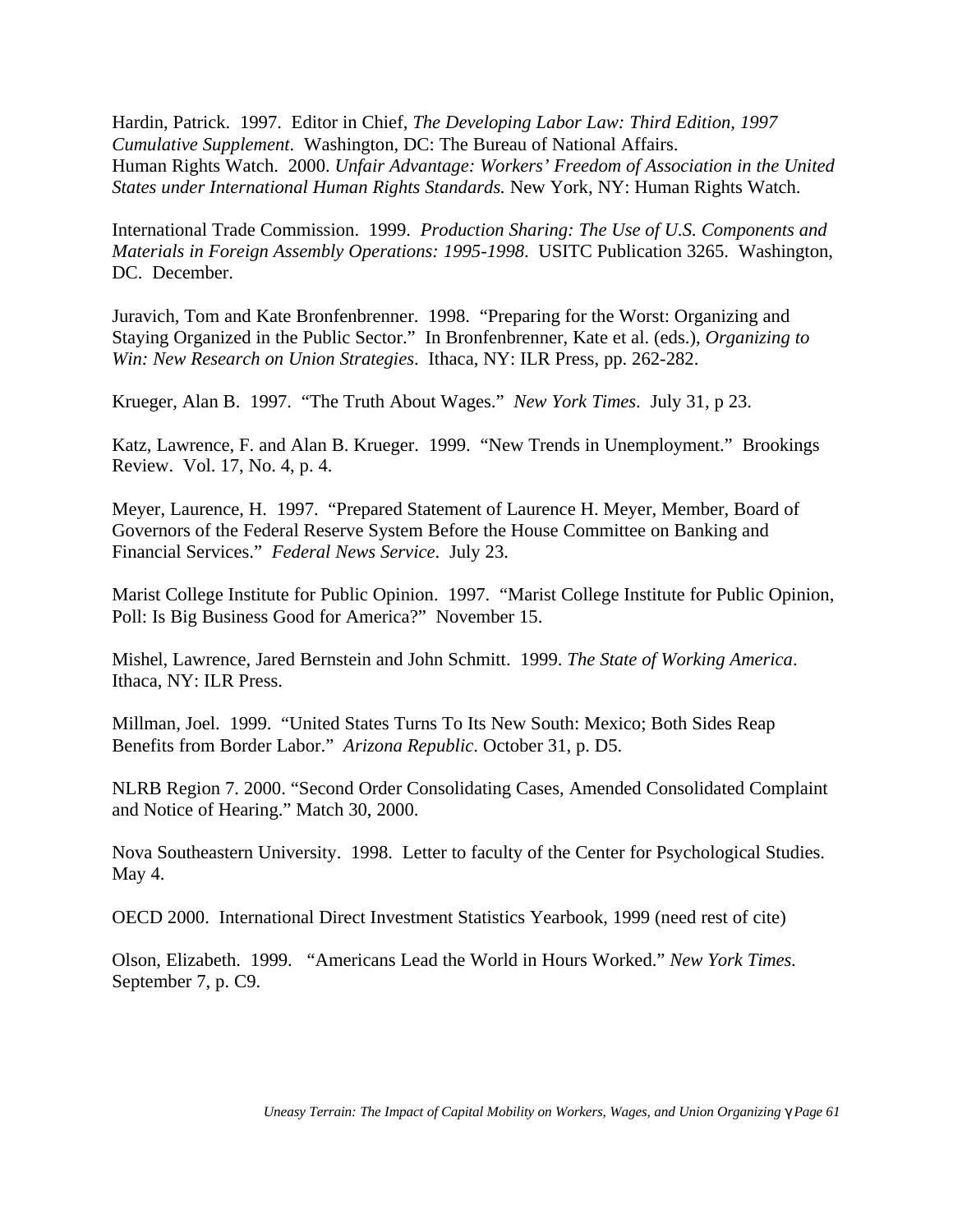O'Meara, Kelly Patricia. 2000. "Challenge to WTO Creates New Politics." *Insight on the News*. April 17, p. 10.

Premix. 1999. "Ashtabula County Industrial and Employment Losses." Company campaign leaflet. May.

Public Citizen. 1998. "The Failed Experiment: NAFTA at Five Years."

Scott, Robert. 1999. "NAFTA's Pain Deepens." Economic Policy Institute. Briefing Paper. Washington, DC. November.

Scott, Robert. 2000. "The Facts About Trade and Job Creation." Economic Policy Institute. Issue Brief #139. Washington, DC. March 24.

Sherefkin, Robert. 1995. "Mexican Industries Fights UAW Campaign." *Crain's Detroit Business*. May 8, p.1.

St. Antoine, Theodore. 1995. "Federal Regulation of the Workplace in the Next Half Century." 61 *Chicago Kent Law Review* 631.

Tang, Alisa. 1999. "As Hours Lengthen, Workers Get Freedom to Set Them." *New York Times*. November 3, p. G1.

The Brandow Company. 2000. *U.S. Interstate Business Migration 1996-1999 including the Migration Index of the States*. Camp Hill, PA: The Brandow Company.

*The Economist*. 2000. "The great American jobs machine." U.S. Edition. January 15.

Tower Automotive. 1999. Company leaflet. "Why haven't we been given all the facts?"

Uchitelle, Louis. 2000. "Shifting Workplace/A special report; Renewed Corporate Wanderlust Puts a Quiet Brake on Salaries." *New York Times*. July 24, p. A1.

Uchitelle, Louis and N.R. Kleinfeld. 1996. "On the Battlefields of Business." *New York Times*. March 3, p. A1.

U.S. Census Bureau. 1999. "U.S. International Trade in Goods and Services - Annual Revision." U.S. Census Bureau Foreign Trade Division. http://www.census.gov/foreigntrade/www/press.html#prior

United States Trade Deficit Review Commission (USTDRC). 2000. "Background on the U.S. Trade Deficit Review Commission." *USTDRC Website*. http:www.ustdrc.gov/info/background.html:1.